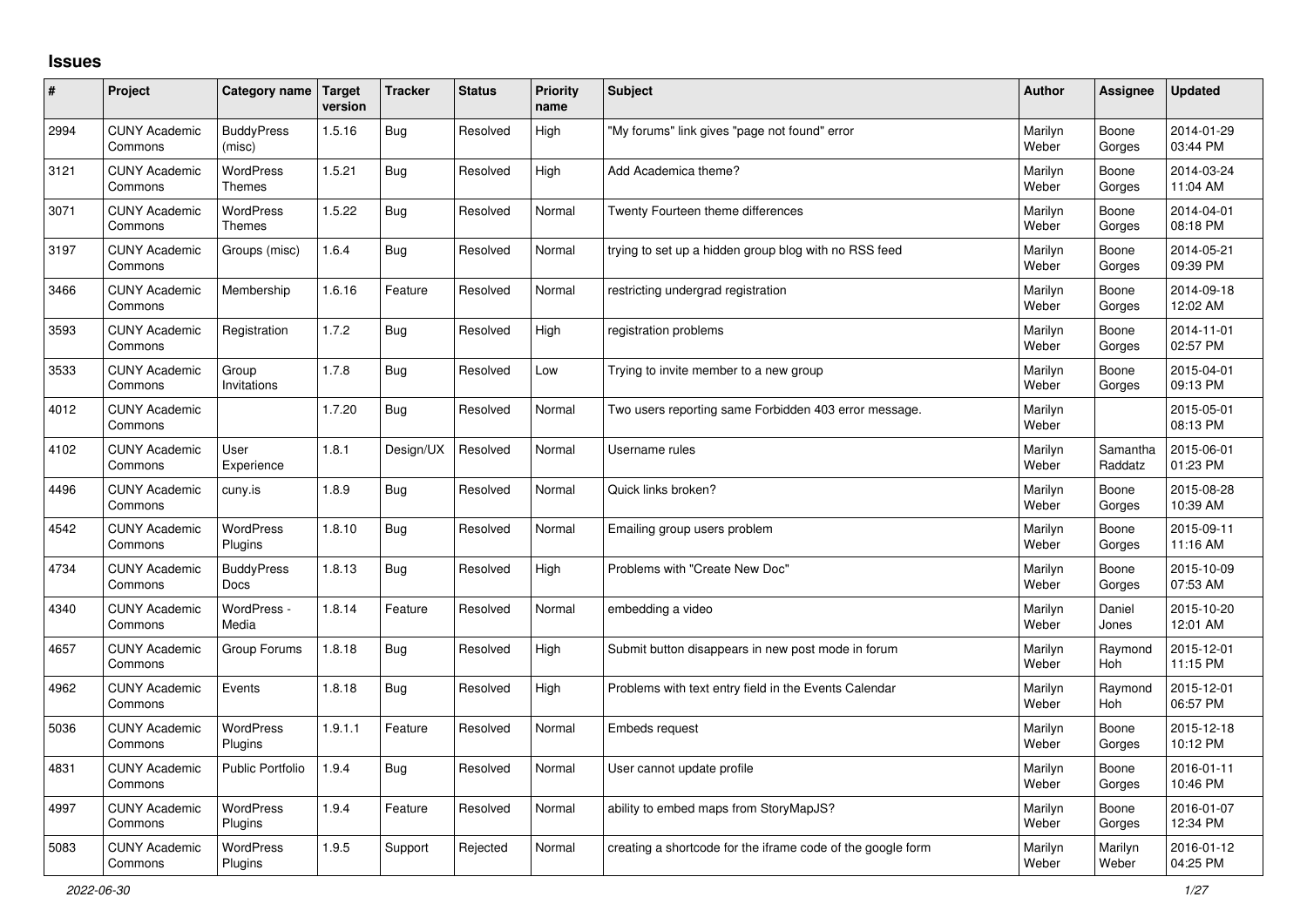| $\vert$ # | Project                         | Category name   Target            | version | <b>Tracker</b> | <b>Status</b> | <b>Priority</b><br>name | <b>Subject</b>                                          | <b>Author</b>    | Assignee              | <b>Updated</b>         |
|-----------|---------------------------------|-----------------------------------|---------|----------------|---------------|-------------------------|---------------------------------------------------------|------------------|-----------------------|------------------------|
| 5176      | <b>CUNY Academic</b><br>Commons | <b>Public Portfolio</b>           | 1.9.6   | Bug            | Resolved      | Normal                  | Widgets in Profile not saving                           | Marilyn<br>Weber | Boone<br>Gorges       | 2016-02-01<br>11:07 AM |
| 5177      | <b>CUNY Academic</b><br>Commons | Toolbar                           | 1.9.6   | <b>Bug</b>     | Resolved      | Normal                  | No "My Papers" tab                                      | Marilyn<br>Weber | Raymond<br>Hoh        | 2016-01-29<br>08:37 AM |
| 5302      | <b>CUNY Academic</b><br>Commons | <b>WordPress</b><br>Plugins       | 1.9.10  | Feature        | Resolved      | Normal                  | request for WP Gallery Custom Links plug-in             | Marilyn<br>Weber | Boone<br>Gorges       | 2016-03-11<br>09:20 PM |
| 5346      | <b>CUNY Academic</b><br>Commons | Toolbar                           | 1.9.11  | Bug            | Resolved      | Normal                  | possible dynamic HTML code bug?                         | Marilyn<br>Weber | Boone<br>Gorges       | 2016-03-22<br>10:53 AM |
| 5522      | <b>CUNY Academic</b><br>Commons | WordPress<br>Plugins              | 1.9.15  | Feature        | Resolved      | Normal                  | plugin request                                          | Marilyn<br>Weber | Boone<br>Gorges       | 2016-05-09<br>10:36 AM |
| 5345      | <b>CUNY Academic</b><br>Commons | Social Paper                      | 1.9.17  | Feature        | Rejected      | Normal                  | Plus symbol problem in SP                               | Marilyn<br>Weber | Christian<br>Wach     | 2016-05-27<br>04:26 AM |
| 5621      | <b>CUNY Academic</b><br>Commons | WordPress<br>Plugins              | 1.9.17  | Feature        | Resolved      | Normal                  | Taxonomy plugin request                                 | Marilyn<br>Weber | Boone<br>Gorges       | 2016-06-01<br>11:28 PM |
| 5630      | <b>CUNY Academic</b><br>Commons | <b>WordPress</b><br><b>Themes</b> | 1.9.17  | Feature        | Resolved      | Normal                  | Bavota magazine Pro theme                               | Marilyn<br>Weber | Boone<br>Gorges       | 2016-06-02<br>12:09 AM |
| 5667      | <b>CUNY Academic</b><br>Commons | <b>Public Portfolio</b>           | 1.9.18  | Bug            | Resolved      | Normal                  | publication section on my public portfolio won't update | Marilyn<br>Weber | Boone<br>Gorges       | 2016-06-12<br>10:19 AM |
| 5657      | <b>CUNY Academic</b><br>Commons | WordPress<br>Plugins              | 1.9.18  | Feature        | Resolved      | Normal                  | Plugin Request - Instagram Feed WD                      | Marilyn<br>Weber | Boone<br>Gorges       | 2016-06-08<br>12:36 PM |
| 5969      | <b>CUNY Academic</b><br>Commons | Registration                      | 1.9.27  | Bug            | Resolved      | Normal                  | Queens students unable to join                          | Marilyn<br>Weber | Boone<br>Gorges       | 2016-09-04<br>09:41 PM |
| 6039      | <b>CUNY Academic</b><br>Commons | Membership                        | 1.9.28  | <b>Bug</b>     | Resolved      | High                    | User cannot change her email                            | Marilyn<br>Weber |                       | 2016-09-19<br>03:03 PM |
| 6599      | <b>CUNY Academic</b><br>Commons | ZenDesk                           | 1.10    | Bug            | Duplicate     | Urgent                  | Accept Friend button not working                        | Marilyn<br>Weber | Raymond<br>Hoh        | 2016-11-04<br>06:35 PM |
| 6602      | <b>CUNY Academic</b><br>Commons | ZenDesk                           | 1.10    | Bug            | Resolved      | High                    | Add Friend button not working                           | Marilyn<br>Weber | Raymond<br><b>Hoh</b> | 2016-11-04<br>12:14 PM |
| 6626      | <b>CUNY Academic</b><br>Commons | <b>Group Files</b>                | 1.10.1  | Bug            | Resolved      | Normal                  | Files from non-member showing up in private group       | Marilyn<br>Weber | Boone<br>Gorges       | 2016-11-07<br>03:54 PM |
| 5448      | <b>CUNY Academic</b><br>Commons | Email<br>Notifications            | 1.10.2  | Bug            | Rejected      | Normal                  | garbled CAC activity digests                            | Marilyn<br>Weber | Raymond<br><b>Hoh</b> | 2016-11-20<br>02:38 AM |
| 6818      | <b>CUNY Academic</b><br>Commons | Email<br>Notifications            | 1.10.3  | Support        | Resolved      | Normal                  | No more email notifications?                            | Marilyn<br>Weber |                       | 2016-11-22<br>02:51 PM |
| 5629      | <b>CUNY Academic</b><br>Commons | <b>Public Portfolio</b>           | 1.10.4  | Support        | Resolved      | Normal                  | Title field in profile can't be edited                  | Marilyn<br>Weber |                       | 2016-12-13<br>11:19 AM |
| 7100      | <b>CUNY Academic</b><br>Commons | <b>WordPress</b><br>Plugins       | 1.10.5  | Bug            | Resolved      | High                    | Cincopa plugin problem                                  | Marilyn<br>Weber | Boone<br>Gorges       | 2016-12-19<br>10:32 AM |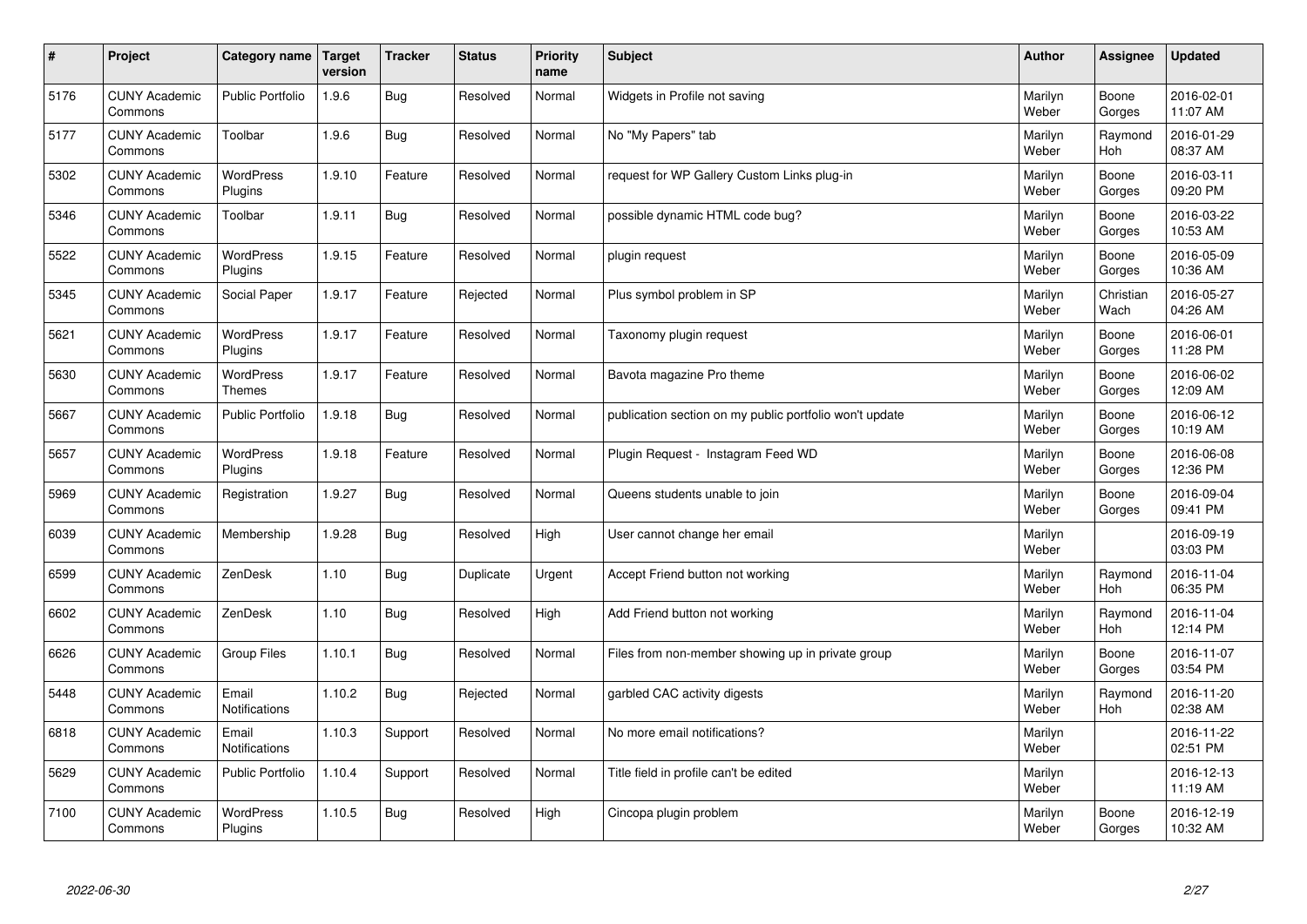| #    | Project                         | Category name                     | Target<br>version | <b>Tracker</b> | <b>Status</b> | <b>Priority</b><br>name | <b>Subject</b>                                                                          | <b>Author</b>    | Assignee              | <b>Updated</b>         |
|------|---------------------------------|-----------------------------------|-------------------|----------------|---------------|-------------------------|-----------------------------------------------------------------------------------------|------------------|-----------------------|------------------------|
| 7310 | <b>CUNY Academic</b><br>Commons |                                   | 1.10.7            | Bug            | Resolved      | Normal                  | Friendship request mystery.                                                             | Marilyn<br>Weber | Boone<br>Gorges       | 2017-01-05<br>03:12 PM |
| 7460 | <b>CUNY Academic</b><br>Commons | <b>WordPress</b><br><b>Themes</b> | 1.10.8            | Support        | Resolved      | Normal                  | install Independent Publisher theme?                                                    | Marilyn<br>Weber | Boone<br>Gorges       | 2017-01-21<br>09:34 PM |
| 7684 | <b>CUNY Academic</b><br>Commons | Reply By Email                    | 1.10.12           | Bug            | Resolved      | High                    | trying to post too often error                                                          | Marilyn<br>Weber | Raymond<br><b>Hoh</b> | 2017-02-28<br>12:43 PM |
| 7745 | <b>CUNY Academic</b><br>Commons | <b>WordPress</b><br>Plugins       | 1.10.13           | Support        | Resolved      | Normal                  | Featured Video Plus plugin requested                                                    | Marilyn<br>Weber |                       | 2017-03-03<br>01:51 PM |
| 7994 | <b>CUNY Academic</b><br>Commons | <b>WordPress</b><br>(misc)        | 1.10.17           | Bug            | Resolved      | Urgent                  | Comments not appearing                                                                  | Marilyn<br>Weber |                       | 2017-04-20<br>11:16 AM |
| 8125 | <b>CUNY Academic</b><br>Commons | WordPress<br><b>Themes</b>        | 1.10.19           | <b>Bug</b>     | Resolved      | High                    | careerplan admin page failing to load with "currently unable to handle this<br>reauest" | Marilyn<br>Weber |                       | 2017-07-13<br>12:54 PM |
| 8131 | <b>CUNY Academic</b><br>Commons | <b>WordPress</b><br>Plugins       | 1.11              | Bug            | Resolved      | Normal                  | Newsletters plug-in                                                                     | Marilyn<br>Weber | Boone<br>Gorges       | 2017-05-11<br>09:42 PM |
| 8552 | <b>CUNY Academic</b><br>Commons | WordPress<br>Plugins              | 1.11.10           | Bug            | Resolved      | Normal                  | Events Calendar problem                                                                 | Marilyn<br>Weber |                       | 2017-08-18<br>04:36 PM |
| 8620 | <b>CUNY Academic</b><br>Commons | ZenDesk                           | 1.11.11           | Bug            | Resolved      | High                    | "Send us a message" not working                                                         | Marilyn<br>Weber | Raymond<br><b>Hoh</b> | 2017-08-29<br>04:13 PM |
| 8638 | <b>CUNY Academic</b><br>Commons | Group Blogs                       | 1.11.11           | Bug            | Resolved      | Normal                  | members not syncing from group to site                                                  | Marilyn<br>Weber |                       | 2017-09-01<br>03:50 PM |
| 8576 | <b>CUNY Academic</b><br>Commons | WordPress<br>Plugins              | 1.11.11           | Support        | Resolved      | Normal                  | Digital Measures plugin request                                                         | Marilyn<br>Weber |                       | 2017-09-01<br>03:44 PM |
| 8721 | <b>CUNY Academic</b><br>Commons | WordPress<br>Plugins              | 1.11.13           | <b>Bug</b>     | Resolved      | Normal                  | more problems with Events calendar                                                      | Marilyn<br>Weber |                       | 2017-09-21<br>10:35 AM |
| 8446 | <b>CUNY Academic</b><br>Commons | WordPress<br>Plugins              | 1.11.14           | Support        | Resolved      | Normal                  | request for multiple accordion menu plugins                                             | Marilyn<br>Weber |                       | 2018-05-07<br>09:57 PM |
| 6860 | <b>CUNY Academic</b><br>Commons | User<br>Onboarding                | 1.12              | Bug            | Resolved      | Normal                  | Invitation to join a group is appearing as an invitiation to join the site!             | Marilyn<br>Weber | Boone<br>Gorges       | 2017-10-30<br>10:03 AM |
| 8893 | <b>CUNY Academic</b><br>Commons | Social Paper                      | 1.12.1            | Support        | Resolved      | Normal                  | Social paper won't connect to group?                                                    | Marilyn<br>Weber |                       | 2017-12-11<br>01:16 PM |
| 8908 | <b>CUNY Academic</b><br>Commons | <b>WordPress</b><br>Plugins       | 1.12.2            | Support        | Resolved      | Normal                  | Plugin request from Steve Brier                                                         | Marilyn<br>Weber |                       | 2017-11-27<br>11:39 AM |
| 8917 | <b>CUNY Academic</b><br>Commons | Group Files                       | 1.12.3            | Bug            | Resolved      | High                    | Files not downloading from Groups properly                                              | Marilyn<br>Weber | Boone<br>Gorges       | 2017-11-29<br>10:04 PM |
| 8924 | <b>CUNY Academic</b><br>Commons | WordPress<br>Plugins              | 1.12.4            | <b>Bug</b>     | Resolved      | Normal                  | auto-remove feature on http://pcp.gc.cuny.edu                                           | Marilyn<br>Weber | Matt Gold             | 2017-12-04<br>10:18 AM |
| 8934 | <b>CUNY Academic</b><br>Commons | Reply By Email                    | 1.12.4            | Support        | Resolved      | High                    | RBE "could not post" email should have info about attempted From<br>address             | Marilyn<br>Weber | Raymond<br>Hoh        | 2017-12-12<br>11:25 AM |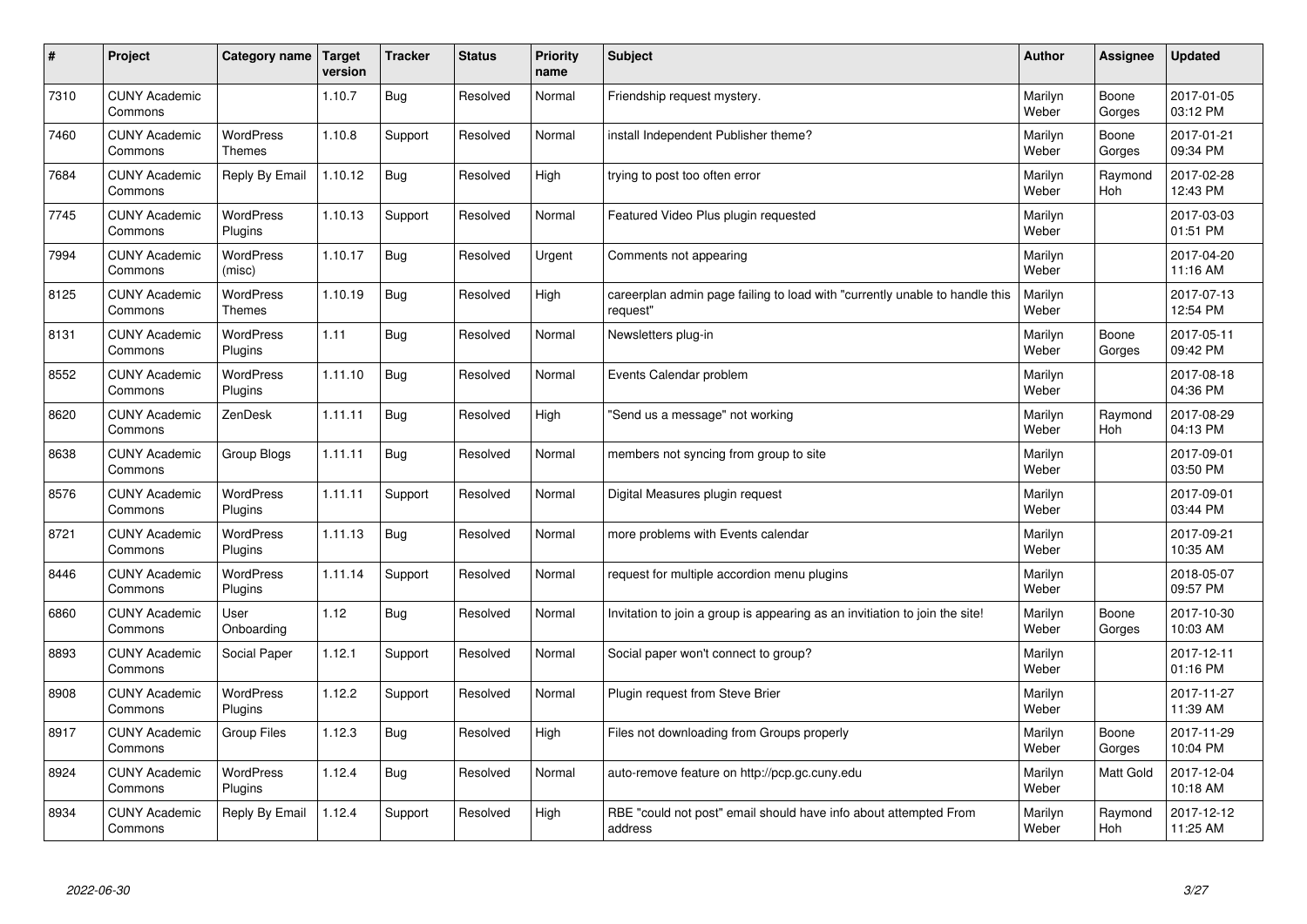| $\sharp$ | Project                         | Category name               | <b>Target</b><br>version | <b>Tracker</b> | <b>Status</b> | <b>Priority</b><br>name | <b>Subject</b>                                      | <b>Author</b>    | <b>Assignee</b> | <b>Updated</b>         |
|----------|---------------------------------|-----------------------------|--------------------------|----------------|---------------|-------------------------|-----------------------------------------------------|------------------|-----------------|------------------------|
| 9026     | <b>CUNY Academic</b><br>Commons | WordPress<br>Plugins        | 1.12.6                   | Support        | Resolved      | Normal                  | plugin request from Carlos Guevara                  | Marilyn<br>Weber |                 | 2018-01-03<br>09:33 AM |
| 9078     | <b>CUNY Academic</b><br>Commons | <b>WordPress</b><br>Plugins | 1.12.7                   | Support        | Resolved      | Normal                  | arcgis web maps?                                    | Marilyn<br>Weber | Raymond<br>Hoh  | 2018-01-23<br>11:11 AM |
| 9087     | <b>CUNY Academic</b><br>Commons | <b>WordPress</b><br>Plugins | 1.12.7                   | Support        | Resolved      | Normal                  | request for WP Social Sharing                       | Marilyn<br>Weber |                 | 2018-01-23<br>11:17 AM |
| 9154     | <b>CUNY Academic</b><br>Commons | Events                      | 1.12.8                   | Bug            | Resolved      | Normal                  | problem with group calendar                         | Marilyn<br>Weber | Raymond<br>Hoh  | 2018-02-13<br>10:49 AM |
| 9192     | <b>CUNY Academic</b><br>Commons | <b>WordPress</b><br>Plugins | 1.12.8                   | <b>Bug</b>     | Resolved      | Normal                  | problems with the Leaflet plug -in                  | Marilyn<br>Weber | Boone<br>Gorges | 2018-02-13<br>11:07 AM |
| 9163     | <b>CUNY Academic</b><br>Commons | Layout                      | 1.12.8                   | Support        | Resolved      | Normal                  | Mobile responsiveness issues                        | Marilyn<br>Weber | Raymond<br>Hoh  | 2018-02-13<br>10:49 AM |
| 9282     | <b>CUNY Academic</b><br>Commons | Group Forums                | 1.12.9                   | <b>Bug</b>     | Resolved      | Normal                  | "Forum ID is missing" error?                        | Marilyn<br>Weber |                 | 2018-02-27<br>10:32 AM |
| 9330     | <b>CUNY Academic</b><br>Commons | WordPress<br>Plugins        | 1.12.10                  | Bug            | Resolved      | Normal                  | part 2 of problems with the Leaflet plug -in        | Marilyn<br>Weber |                 | 2018-03-04<br>05:58 PM |
| 9335     | <b>CUNY Academic</b><br>Commons | WordPress<br>Themes         | 1.12.10                  | Bug            | Resolved      | Normal                  | clone http://digitalscholarship.ccny.cuny.edu site? | Marilyn<br>Weber | Boone<br>Gorges | 2018-03-14<br>12:43 PM |
| 9340     | <b>CUNY Academic</b><br>Commons | <b>WordPress</b><br>Plugins | 1.12.10                  | Bug            | Resolved      | Normal                  | change the web preview?                             | Marilyn<br>Weber | Raymond<br>Hoh  | 2018-03-13<br>11:50 AM |
| 9500     | <b>CUNY Academic</b><br>Commons | <b>WordPress</b><br>Plugins | 1.12.12                  | Support        | Resolved      | Normal                  | PowerPoint in the media library?                    | Marilyn<br>Weber | Raymond<br>Hoh  | 2018-04-12<br>02:28 PM |
| 9224     | <b>CUNY Academic</b><br>Commons | <b>Group Files</b>          | 1.13                     | Feature        | Resolved      | Normal                  | attachments to forum posts clutter up Files area    | Marilyn<br>Weber | Boone<br>Gorges | 2018-03-22<br>03:34 PM |
| 8941     | <b>CUNY Academic</b><br>Commons | WordPress<br><b>Themes</b>  | 1.13.1                   | Support        | Resolved      | Normal                  | Theme request: ColorNews                            | Marilyn<br>Weber |                 | 2018-05-08<br>10:42 AM |
| 9768     | <b>CUNY Academic</b><br>Commons |                             | 1.13.2                   | <b>Bug</b>     | Resolved      | High                    | search function on the Directory page               | Marilyn<br>Weber | Boone<br>Gorges | 2018-05-14<br>08:45 PM |
| 9828     | <b>CUNY Academic</b><br>Commons | Domain<br>Mapping           | 1.13.3                   | Bug            | Resolved      | High                    | redirecting problem                                 | Marilyn<br>Weber | Raymond<br>Hoh  | 2018-05-24<br>02:39 PM |
| 9888     | <b>CUNY Academic</b><br>Commons | WordPress<br>Plugins        | 1.13.3                   | Support        | Resolved      | Normal                  | Business directory Plug-in request                  | Marilyn<br>Weber |                 | 2018-06-12<br>11:52 AM |
| 9949     | <b>CUNY Academic</b><br>Commons |                             | 1.13.4                   | Support        | Resolved      | Normal                  | raise storage space limit?                          | Marilyn<br>Weber | Boone<br>Gorges | 2018-06-26<br>12:00 PM |
| 9955     | <b>CUNY Academic</b><br>Commons | <b>WordPress</b><br>Plugins | 1.13.4                   | Support        | Rejected      | Normal                  | docx converter plugin?                              | Marilyn<br>Weber |                 | 2018-06-26<br>11:39 AM |
| 9965     | <b>CUNY Academic</b><br>Commons | <b>WordPress</b><br>Plugins | 1.13.4                   | Support        | Resolved      | Normal                  | plug-in request for OneTone Companion               | Marilyn<br>Weber | Raymond<br>Hoh  | 2018-06-26<br>12:00 PM |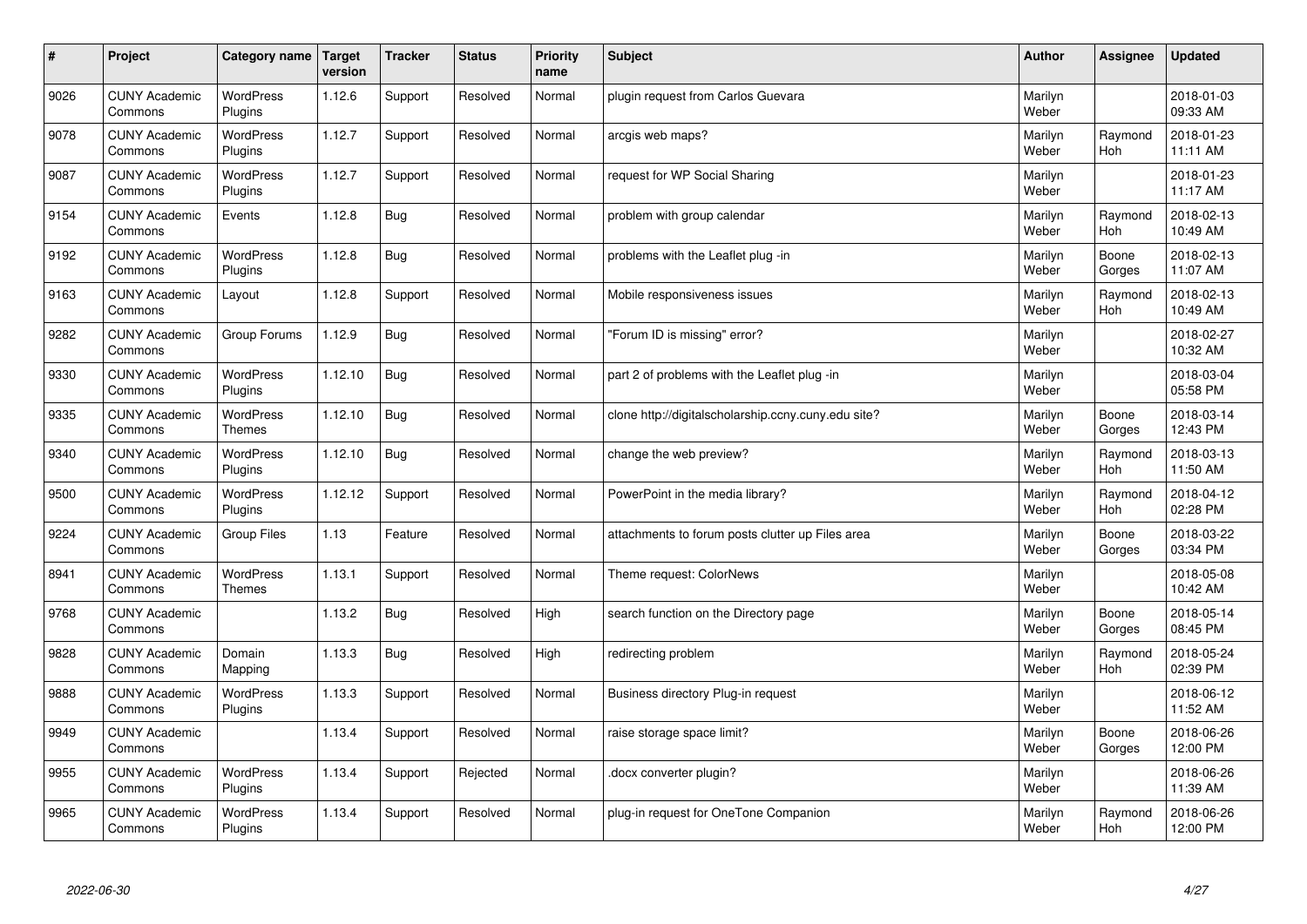| $\vert$ # | Project                         | Category name               | <b>Target</b><br>version | <b>Tracker</b> | <b>Status</b> | Priority<br>name | <b>Subject</b>                                                                           | <b>Author</b>    | Assignee        | <b>Updated</b>         |
|-----------|---------------------------------|-----------------------------|--------------------------|----------------|---------------|------------------|------------------------------------------------------------------------------------------|------------------|-----------------|------------------------|
| 9992      | <b>CUNY Academic</b><br>Commons |                             | 1.13.6                   | Bug            | Resolved      | Normal           | ACERT website down again                                                                 | Marilyn<br>Weber |                 | 2018-07-10<br>12:15 PM |
| 10101     | <b>CUNY Academic</b><br>Commons |                             | 1.13.7                   | Bug            | Resolved      | Normal           | URL changes within Manage section of groups                                              | Marilyn<br>Weber |                 | 2018-08-03<br>01:54 PM |
| 10240     | <b>CUNY Academic</b><br>Commons | <b>WordPress</b><br>Plugins | 1.13.8                   | Support        | Resolved      | Normal           | require-featured-image plug-in request                                                   | Marilyn<br>Weber |                 | 2018-08-29<br>05:15 PM |
| 10245     | <b>CUNY Academic</b><br>Commons | Email<br>Notifications      | 1.13.8                   | Support        | Resolved      | Urgent           | Placeholders in action emails (activation, password reset) not being<br>properly swapped | Marilyn<br>Weber | Raymond<br>Hoh  | 2018-08-30<br>04:02 PM |
| 10361     | <b>CUNY Academic</b><br>Commons | Group Forums                | 1.13.10                  | <b>Bug</b>     | Resolved      | Normal           | forum post pending oddity                                                                | Marilyn<br>Weber |                 | 2018-09-25<br>10:45 AM |
| 10772     | <b>CUNY Academic</b><br>Commons | Groups (misc)               | 1.14.2                   | Bug            | Resolved      | Normal           | can't create groups                                                                      | Marilyn<br>Weber |                 | 2018-12-04<br>10:42 AM |
| 10810     | <b>CUNY Academic</b><br>Commons | WordPress<br>(misc)         | 1.14.2                   | <b>Bug</b>     | Resolved      | Normal           | Sites set as public are becoming private                                                 | Marilyn<br>Weber |                 | 2018-12-11<br>10:15 AM |
| 11006     | <b>CUNY Academic</b><br>Commons | Groups (misc)               | 1.14.6                   | Support        | Resolved      | Normal           | removing members from a group isn't working                                              | Marilyn<br>Weber |                 | 2019-01-24<br>03:18 PM |
| 11091     | <b>CUNY Academic</b><br>Commons | <b>BuddyPress</b><br>Docs   | 1.14.7                   | Support        | Resolved      | Normal           | word limit for comments on a group doc?                                                  | Marilyn<br>Weber |                 | 2019-02-26<br>02:04 PM |
| 11211     | <b>CUNY Academic</b><br>Commons | WordPress<br>Themes         | 1.14.8                   | Support        | Resolved      | Normal           | user needs to edit the HTML coding                                                       | Marilyn<br>Weber |                 | 2019-03-12<br>11:20 AM |
| 11029     | <b>CUNY Academic</b><br>Commons | Authentication              | 1.14.9                   | Support        | Resolved      | Normal           | Sujatha Fernandes cannot edit her site                                                   | Marilyn<br>Weber | Raymond<br>Hoh  | 2019-03-26<br>12:10 PM |
| 11233     | <b>CUNY Academic</b><br>Commons |                             | 1.14.9                   | Support        | Resolved      | Normal           | Hotiar?                                                                                  | Marilyn<br>Weber |                 | 2019-03-26<br>12:10 PM |
| 11448     | <b>CUNY Academic</b><br>Commons | <b>BuddyPress</b><br>(misc) | 1.15.1                   | Support        | Resolved      | Normal           | sole administrator listed on sites is not an admin at all?                               | Marilyn<br>Weber | Raymond<br>Hoh  | 2019-05-14<br>11:15 AM |
| 11453     | <b>CUNY Academic</b><br>Commons | WordPress<br>(misc)         | 1.15.2                   | <b>Bug</b>     | Resolved      | Normal           | 403 error on Firefox                                                                     | Marilyn<br>Weber | Raymond<br>Hoh  | 2019-05-28<br>11:46 AM |
| 11483     | <b>CUNY Academic</b><br>Commons |                             | 1.15.2                   | <b>Bug</b>     | Resolved      | Normal           | "Add New user" not working                                                               | Marilyn<br>Weber |                 | 2019-05-21<br>02:26 PM |
| 10838     | <b>CUNY Academic</b><br>Commons |                             | 1.15.3                   | Support        | Rejected      | Normal           | two plugin/theme requests from a digital fellow                                          | Marilyn<br>Weber |                 | 2019-06-11<br>10:31 AM |
| 11567     | <b>CUNY Academic</b><br>Commons | <b>Group Files</b>          | 1.15.4                   | Bug            | Resolved      | Normal           | Group files pagination doesn't work properly in folders                                  | Marilyn<br>Weber | Boone<br>Gorges | 2019-06-25<br>04:22 PM |
| 11609     | <b>CUNY Academic</b><br>Commons |                             | 1.15.5                   | Support        | Resolved      | Normal           | Mixed Content flag                                                                       | Marilyn<br>Weber |                 | 2019-06-27<br>06:54 PM |
| 11647     | <b>CUNY Academic</b><br>Commons |                             | 1.15.6                   | Support        | Resolved      | Normal           | Tribulant Newsletters update                                                             | Marilyn<br>Weber |                 | 2019-07-18<br>02:27 PM |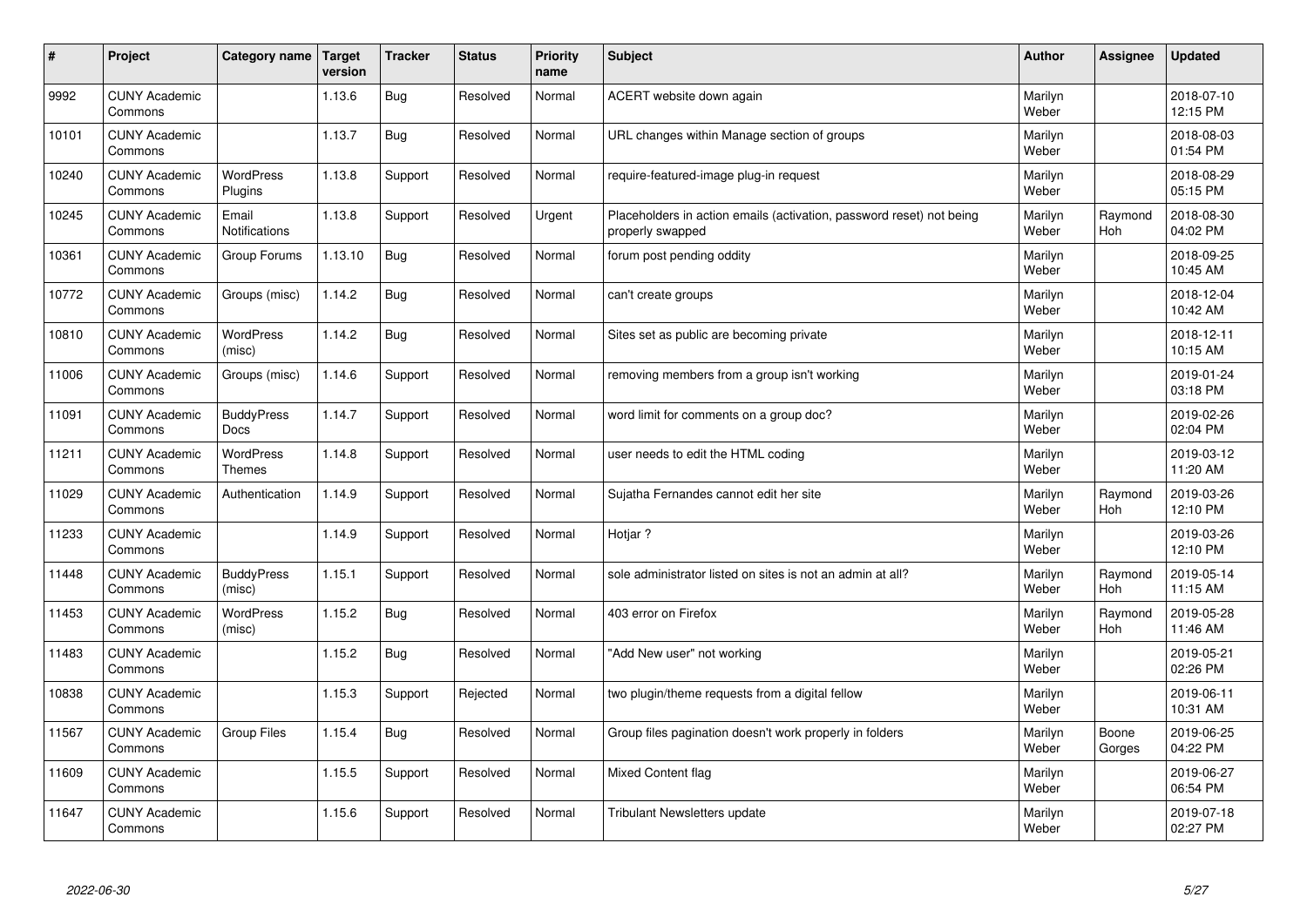| #     | Project                         | Category name                     | Target<br>version | <b>Tracker</b> | <b>Status</b> | <b>Priority</b><br>name | <b>Subject</b>                                                                          | <b>Author</b>    | Assignee              | <b>Updated</b>         |
|-------|---------------------------------|-----------------------------------|-------------------|----------------|---------------|-------------------------|-----------------------------------------------------------------------------------------|------------------|-----------------------|------------------------|
| 11813 | <b>CUNY Academic</b><br>Commons | <b>WordPress</b><br>Plugins       | 1.15.9            | Support        | Resolved      | Normal                  | "Change Password Protected Message" plugin requests                                     | Marilyn<br>Weber |                       | 2019-09-10<br>05:57 PM |
| 11865 | <b>CUNY Academic</b><br>Commons | Onboarding                        | 1.15.10           | Bug            | Resolved      | Normal                  | Site name not appearing in "Membership" lists of Invitation modal                       | Marilyn<br>Weber | Boone<br>Gorges       | 2019-09-24<br>11:09 AM |
| 11866 | <b>CUNY Academic</b><br>Commons | <b>WordPress</b><br><b>Themes</b> | 1.15.10           | Support        | Resolved      | Normal                  | problem with project widget and the 'skills' to generate tags                           | Marilyn<br>Weber | Raymond<br><b>Hoh</b> | 2019-09-19<br>03:20 PM |
| 11832 | <b>CUNY Academic</b><br>Commons | <b>WordPress</b><br>Plugins       | 1.15.11           | Support        | Resolved      | Normal                  | Yoast SEO premium for sexgenlab.org                                                     | Marilyn<br>Weber |                       | 2019-10-08<br>11:22 AM |
| 11964 | <b>CUNY Academic</b><br>Commons | Layout                            | 1.15.12           | Bug            | Resolved      | Normal                  | https://commons.gc.cuny.edu/create/ not displaying correctly in Edge                    | Marilyn<br>Weber | Raymond<br>Hoh        | 2019-10-22<br>11:54 AM |
| 12006 | <b>CUNY Academic</b><br>Commons | Group<br>Invitations              | 1.15.13           | Bug            | Resolved      | Immediate               | Invite system is broken.                                                                | Marilyn<br>Weber | Boone<br>Gorges       | 2019-10-23<br>10:16 AM |
| 12038 | <b>CUNY Academic</b><br>Commons |                                   | 1.15.13           | Bug            | Resolved      | Normal                  | admin visibility problem at careerplan.commons.gc.cuny.edu                              | Marilyn<br>Weber |                       | 2019-11-12<br>10:20 AM |
| 11907 | <b>CUNY Academic</b><br>Commons | <b>Public Portfolio</b>           | 1.15.13           | Support        | Resolved      | Normal                  | more publications problems (in profile)                                                 | Marilyn<br>Weber |                       | 2019-11-04<br>11:16 AM |
| 12302 | <b>CUNY Academic</b><br>Commons | <b>WordPress</b><br><b>Themes</b> | 1.16.4            | Support        | Resolved      | Normal                  | Pictorio theme request                                                                  | Marilyn<br>Weber | Raymond<br>Hoh        | 2020-01-28<br>11:44 AM |
| 12354 | <b>CUNY Academic</b><br>Commons | <b>WordPress</b><br>Plugins       | 1.16.5            | <b>Bug</b>     | Resolved      | Urgent                  | sites (including Net-Art) are reporting critical issues                                 | Marilyn<br>Weber | Raymond<br>Hoh        | 2020-02-02<br>03:16 PM |
| 12363 | <b>CUNY Academic</b><br>Commons | <b>WordPress</b><br>Plugins       | 1.16.5            | Bug            | Resolved      | Urgent                  | more bbPress problems - now students unable to post either a new<br>thread or a comment | Marilyn<br>Weber | Raymond<br><b>Hoh</b> | 2020-03-17<br>03:07 PM |
| 12483 | <b>CUNY Academic</b><br>Commons |                                   | 1.16.7            | Bug            | Resolved      | High                    | post error                                                                              | Marilyn<br>Weber |                       | 2020-02-28<br>02:44 PM |
| 12487 | <b>CUNY Academic</b><br>Commons | Group Forums                      | 1.16.7            | Bug            | Resolved      | Normal                  | group posting problems?                                                                 | Marilyn<br>Weber | Raymond<br><b>Hoh</b> | 2020-03-10<br>11:40 AM |
| 12515 | <b>CUNY Academic</b><br>Commons | cuny.is                           | 1.16.7            | Support        | Resolved      | Normal                  | AJAX actions on cuny.is admin page are failing                                          | Marilyn<br>Weber |                       | 2020-03-10<br>11:57 AM |
| 12676 | <b>CUNY Academic</b><br>Commons | WordPress<br>Plugins              | 1.16.10           | Support        | Resolved      | Normal                  | request for Require Post Category plug-in                                               | Marilyn<br>Weber |                       | 2020-04-28<br>11:03 AM |
| 12777 | <b>CUNY Academic</b><br>Commons |                                   | 1.16.14           | Support        | Resolved      | Normal                  | request to include custom javascript into a Commons-hosted site                         | Marilyn<br>Weber |                       | 2020-06-16<br>04:03 PM |
| 12905 | <b>CUNY Academic</b><br>Commons |                                   | 1.16.14           | Support        | Resolved      | Normal                  | trouble embedding a flipbook from Flipsnack                                             | Marilyn<br>Weber | Boone<br>Gorges       | 2020-06-23<br>10:53 AM |
| 12960 | <b>CUNY Academic</b><br>Commons |                                   | 1.16.14           | Support        | Resolved      | Normal                  | mutiple plugin in requests                                                              | Marilyn<br>Weber | Boone<br>Gorges       | 2020-06-23<br>10:53 AM |
| 13016 | <b>CUNY Academic</b><br>Commons | Shortcodes and<br>embeds          | 1.16.15           | Support        | Resolved      | Normal                  | possible to run code examples, like in Jupyter Notebooks?                               | Marilyn<br>Weber |                       | 2020-07-16<br>11:52 AM |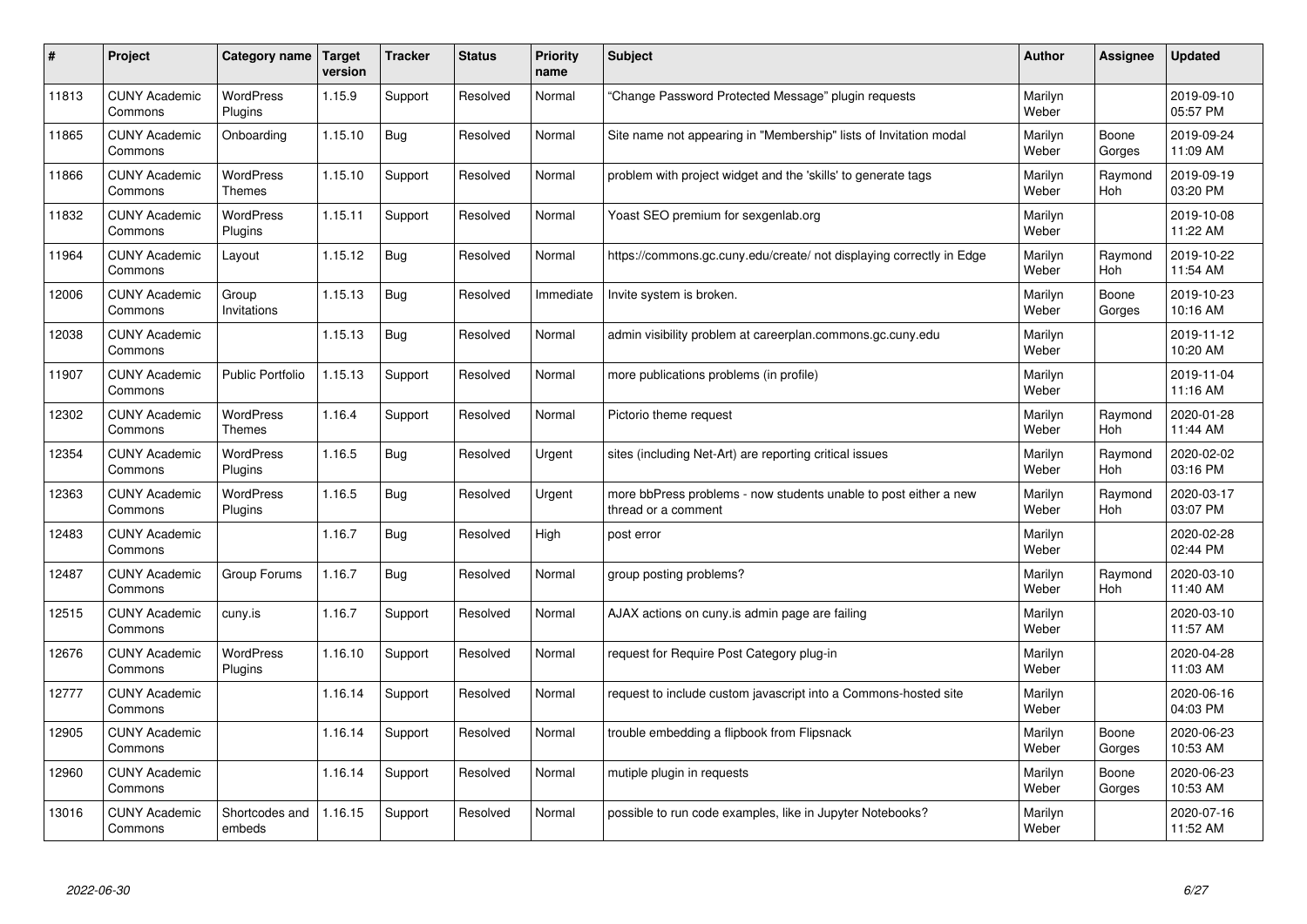| $\sharp$ | Project                         | Category name              | <b>Target</b><br>version | <b>Tracker</b> | <b>Status</b> | <b>Priority</b><br>name | <b>Subject</b>                            | <b>Author</b>    | Assignee        | <b>Updated</b>         |
|----------|---------------------------------|----------------------------|--------------------------|----------------|---------------|-------------------------|-------------------------------------------|------------------|-----------------|------------------------|
| 13091    | <b>CUNY Academic</b><br>Commons |                            | 1.17.0                   | Support        | Resolved      | Normal                  | problem with latex (math equations)       | Marilyn<br>Weber |                 | 2020-07-28<br>11:09 AM |
| 13116    | <b>CUNY Academic</b><br>Commons | ZenDesk                    | 1.17.1                   | Support        | Resolved      | Normal                  | support/send us a message link obscured   | Marilyn<br>Weber | Raymond<br>Hoh  | 2020-07-29<br>09:33 PM |
| 13134    | <b>CUNY Academic</b><br>Commons | Site cloning               | 1.17.1                   | Support        | Resolved      | Normal                  | New site (a clone) point to old dashboard | Marilyn<br>Weber |                 | 2020-08-12<br>03:22 PM |
| 13173    | <b>CUNY Academic</b><br>Commons | Group Library              | 1.17.1                   | Support        | Resolved      | High                    | all uploads to the library are silent     | Marilyn<br>Weber |                 | 2020-08-10<br>04:12 PM |
| 13227    | <b>CUNY Academic</b><br>Commons | Group Library              | 1.17.2                   | Bug            | Resolved      | High                    | folder not appearing in library           | Marilyn<br>Weber |                 | 2020-08-21<br>04:22 PM |
| 13184    | <b>CUNY Academic</b><br>Commons | WordPress<br>Plugins       | 1.17.2                   | Support        | Resolved      | Normal                  | google translate plugin                   | Marilyn<br>Weber |                 | 2020-08-25<br>11:36 AM |
| 13185    | <b>CUNY Academic</b><br>Commons | WordPress<br><b>Themes</b> | 1.17.2                   | Support        | Resolved      | Normal                  | Less theme?                               | Marilyn<br>Weber |                 | 2020-08-25<br>11:26 AM |
| 13238    | <b>CUNY Academic</b><br>Commons | WordPress -<br>Media       | 1.17.3                   | Support        | Resolved      | Normal                  | allow ppsx file?                          | Marilyn<br>Weber | Raymond<br>Hoh  | 2020-09-10<br>11:46 AM |
| 13341    | <b>CUNY Academic</b><br>Commons | Group Forums               | 1.17.4                   | <b>Bug</b>     | Resolved      | Normal                  | Forum reply problems                      | Marilyn<br>Weber | Raymond<br>Hoh  | 2020-09-22<br>12:08 PM |
| 13169    | <b>CUNY Academic</b><br>Commons |                            | 1.17.4                   | Support        | Rejected      | Normal                  | footer logo image has no alt-text         | Marilyn<br>Weber |                 | 2020-09-22<br>10:18 AM |
| 13378    | <b>CUNY Academic</b><br>Commons |                            | 1.17.5                   | <b>Bug</b>     | Resolved      | Normal                  | problem on one of my sites                | Marilyn<br>Weber |                 | 2020-09-24<br>05:27 PM |
| 13441    | <b>CUNY Academic</b><br>Commons |                            | 1.17.5                   | Support        | Resolved      | Normal                  | ongoing user problems with daily digests  | Marilyn<br>Weber |                 | 2020-10-13<br>10:02 AM |
| 11908    | <b>CUNY Academic</b><br>Commons | Spam/Spam<br>Prevention    | 1.17.7                   | Support        | Resolved      | Normal                  | overeager spam filter                     | Marilyn<br>Weber | Raymond<br>Hoh  | 2020-11-05<br>04:36 PM |
| 13512    | <b>CUNY Academic</b><br>Commons | <b>WordPress</b><br>Themes | 1.17.7                   | Support        | Resolved      | Normal                  | theme update                              | Marilyn<br>Weber |                 | 2020-11-16<br>04:46 PM |
| 13521    | <b>CUNY Academic</b><br>Commons | Onboarding                 | 1.17.7                   | Support        | Resolved      | Normal                  | sent invitations page                     | Marilyn<br>Weber | Raymond<br>Hoh  | 2020-11-10<br>10:31 AM |
| 13675    | <b>CUNY Academic</b><br>Commons | Group Library              | 1.18.1                   | Bug            | Resolved      | High                    | broken Library                            | Marilyn<br>Weber |                 | 2020-12-09<br>05:02 PM |
| 12999    | <b>CUNY Academic</b><br>Commons |                            | 1.18.1                   | Support        | Resolved      | Normal                  | request for Dentist theme                 | Marilyn<br>Weber | Boone<br>Gorges | 2020-12-22<br>03:31 PM |
| 13738    | <b>CUNY Academic</b><br>Commons |                            | 1.18.1                   | Support        | Resolved      | Normal                  | theme requests from a non-CUY person      | Marilyn<br>Weber |                 | 2020-12-23<br>11:34 AM |
| 13641    | <b>CUNY Academic</b><br>Commons |                            | 1.18.2                   | Support        | Resolved      | Normal                  | follow up to migration request            | Marilyn<br>Weber | Boone<br>Gorges | 2021-01-12<br>10:59 AM |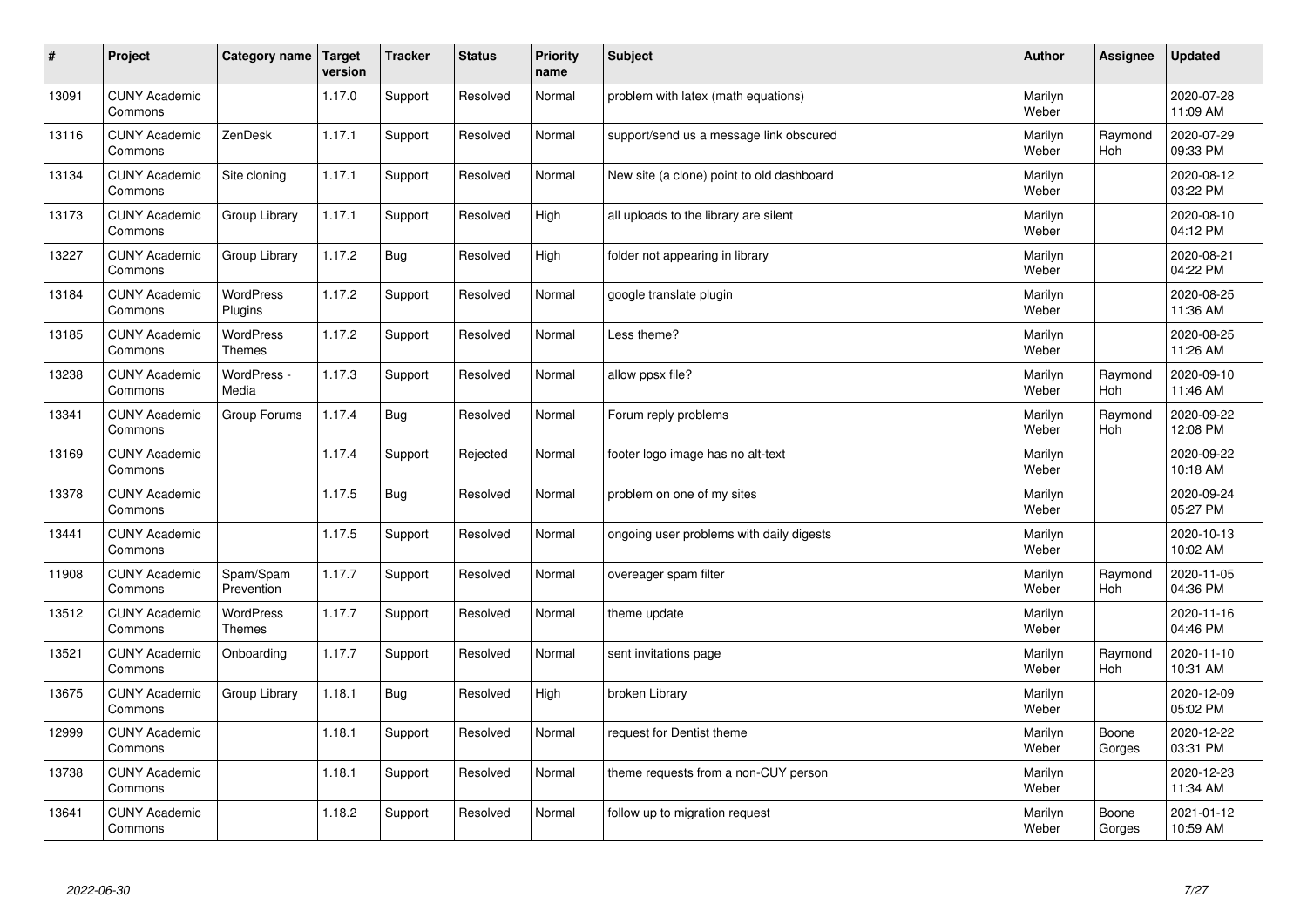| #     | Project                         | Category name               | Target<br>version | <b>Tracker</b> | <b>Status</b> | <b>Priority</b><br>name | <b>Subject</b>                                                                        | <b>Author</b>    | Assignee              | <b>Updated</b>         |
|-------|---------------------------------|-----------------------------|-------------------|----------------|---------------|-------------------------|---------------------------------------------------------------------------------------|------------------|-----------------------|------------------------|
| 13783 | <b>CUNY Academic</b><br>Commons |                             | 1.18.2            | Support        | Resolved      | Normal                  | new CUNY OneSearch url                                                                | Marilyn<br>Weber |                       | 2021-01-14<br>04:53 PM |
| 13827 | <b>CUNY Academic</b><br>Commons | Group Forums                | 1.18.3            | Bug            | Resolved      | Normal                  | more forum post problems                                                              | Marilyn<br>Weber | Raymond<br><b>Hoh</b> | 2021-01-22<br>08:19 PM |
| 13741 | <b>CUNY Academic</b><br>Commons | <b>WordPress</b><br>Plugins | 1.18.3            | Support        | Resolved      | Normal                  | Ensemble Video Plugin                                                                 | Marilyn<br>Weber |                       | 2021-01-26<br>04:43 PM |
| 13841 | <b>CUNY Academic</b><br>Commons | <b>WordPress</b><br>Plugins | 1.18.3            | Support        | Resolved      | Normal                  | Folders plugin request                                                                | Marilyn<br>Weber | Boone<br>Gorges       | 2021-01-26<br>04:43 PM |
| 13846 | <b>CUNY Academic</b><br>Commons | WordPress<br>Plugins        | 1.18.3            | Support        | Resolved      | Normal                  | Yoast SEO plugin problem                                                              | Marilyn<br>Weber |                       | 2021-01-19<br>05:34 PM |
| 13947 | <b>CUNY Academic</b><br>Commons | <b>WordPress</b><br>Plugins | 1.18.4            | <b>Bug</b>     | Resolved      | Normal                  | Elementor plugin problem                                                              | Marilyn<br>Weber | Raymond<br>Hoh        | 2021-02-08<br>09:34 PM |
| 13878 | <b>CUNY Academic</b><br>Commons | Group cloning               | 1.18.4            | Support        | Resolved      | High                    | When creating Group + Site and choosing 'Clone existing', cannot<br>advance to step 2 | Marilyn<br>Weber | Jeremy<br>Felt        | 2021-02-02<br>11:02 AM |
| 13929 | <b>CUNY Academic</b><br>Commons |                             | 1.18.4            | Support        | Resolved      | Normal                  | update error message                                                                  | Marilyn<br>Weber | Boone<br>Gorges       | 2021-02-09<br>11:05 AM |
| 13935 | <b>CUNY Academic</b><br>Commons | <b>WordPress</b><br>Plugins | 1.18.4            | Support        | Resolved      | Low                     | Add Users sidebar widget not working                                                  | Marilyn<br>Weber |                       | 2021-02-09<br>11:05 AM |
| 13944 | <b>CUNY Academic</b><br>Commons | WordPress<br>Plugins        | 1.18.4            | Support        | Resolved      | Normal                  | 3D FlipBook request                                                                   | Marilyn<br>Weber |                       | 2021-02-09<br>11:05 AM |
| 13958 | <b>CUNY Academic</b><br>Commons |                             | 1.18.4            | Support        | Resolved      | Normal                  | calendar widget problem                                                               | Marilyn<br>Weber |                       | 2021-02-09<br>11:05 AM |
| 14019 | <b>CUNY Academic</b><br>Commons | WordPress<br>Plugins        | 1.18.5            | Bug            | Resolved      | Normal                  | smorales.commons.gc.cuny.edu                                                          | Marilyn<br>Weber | Boone<br>Gorges       | 2021-02-23<br>11:06 AM |
| 14012 | <b>CUNY Academic</b><br>Commons | <b>WordPress</b><br>Plugins | 1.18.5            | Support        | Resolved      | Normal                  | Open External Links in a New Window plugin?                                           | Marilyn<br>Weber | Boone<br>Gorges       | 2021-03-02<br>02:07 PM |
| 14129 | <b>CUNY Academic</b><br>Commons | Onboarding                  | 1.18.6            | Support        | Resolved      | Normal                  | can only see some invites sent                                                        | Marilyn<br>Weber | Raymond<br><b>Hoh</b> | 2021-04-09<br>09:00 AM |
| 14077 | <b>CUNY Academic</b><br>Commons | WordPress<br>Plugins        | 1.18.7            | Support        | Resolved      | Normal                  | Elementor Pro plugin for the slider                                                   | Marilyn<br>Weber | Raymond<br>Hoh        | 2021-03-23<br>11:43 AM |
| 14304 | <b>CUNY Academic</b><br>Commons | Group Library               | 1.18.8            | Bug            | Resolved      | Normal                  | Library items change folders when adding subsequent items in new<br>folders           | Marilyn<br>Weber | Boone<br>Gorges       | 2021-04-13<br>11:21 AM |
| 14246 | <b>CUNY Academic</b><br>Commons |                             | 1.18.8            | Support        | Resolved      | Normal                  | "Weekly jQuery Migrate Status Update"                                                 | Marilyn<br>Weber |                       | 2021-04-13<br>11:08 AM |
| 14270 | <b>CUNY Academic</b><br>Commons | WordPress<br>Themes         | 1.18.8            | Support        | Resolved      | Normal                  | grid theme?                                                                           | Marilyn<br>Weber |                       | 2021-04-13<br>11:20 AM |
| 14410 | <b>CUNY Academic</b><br>Commons |                             | 1.18.10           | Bug            | Resolved      | Normal                  | events calendar problem?                                                              | Marilyn<br>Weber |                       | 2021-05-10<br>04:45 PM |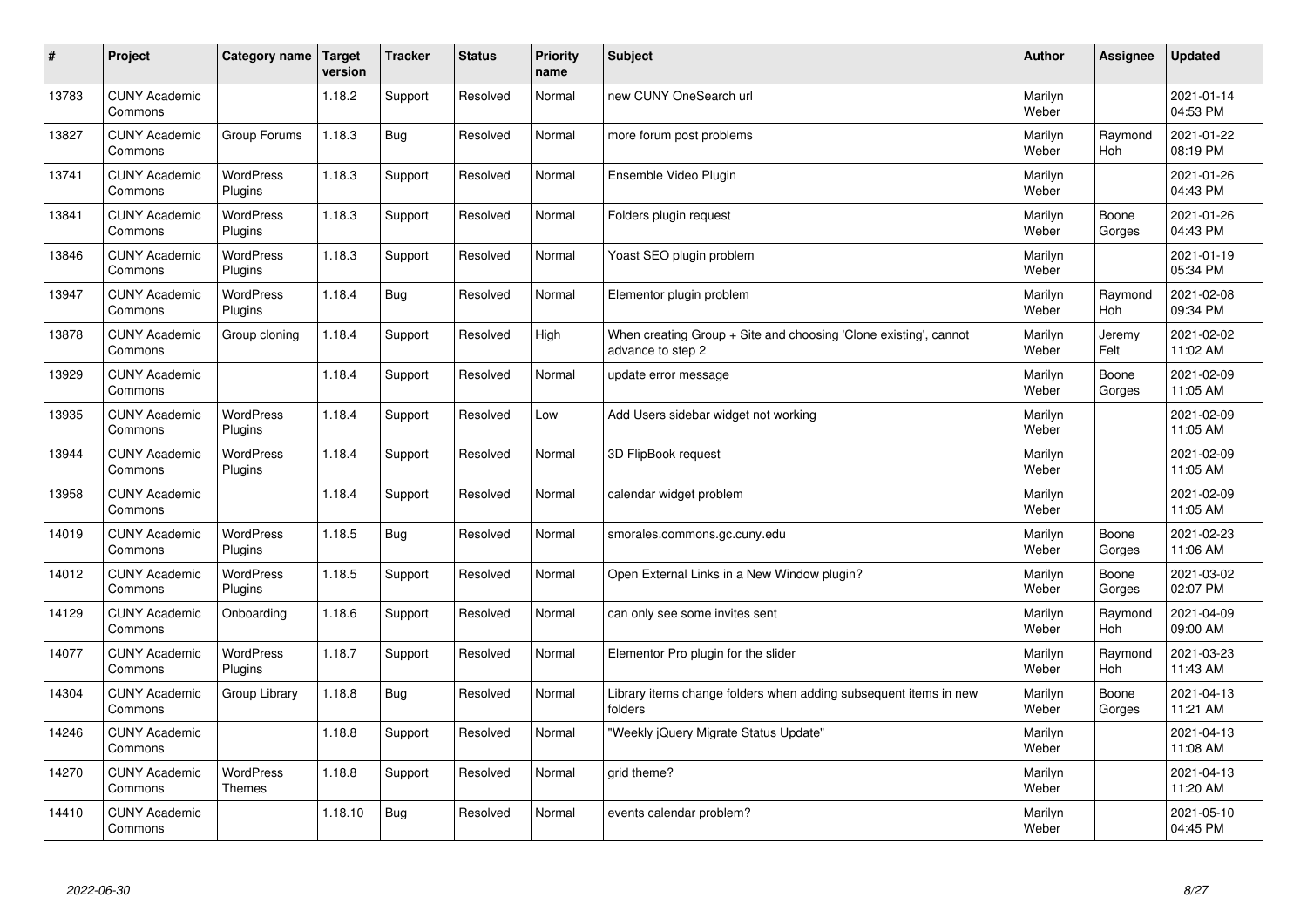| #     | Project                         | Category name                | <b>Target</b><br>version | <b>Tracker</b> | <b>Status</b>        | <b>Priority</b><br>name | <b>Subject</b>                                                                          | <b>Author</b>    | <b>Assignee</b> | <b>Updated</b>         |
|-------|---------------------------------|------------------------------|--------------------------|----------------|----------------------|-------------------------|-----------------------------------------------------------------------------------------|------------------|-----------------|------------------------|
| 14411 | <b>CUNY Academic</b><br>Commons | <b>WordPress</b><br>Themes   | 1.18.10                  | Bug            | Resolved             | Normal                  | logo problems                                                                           | Marilyn<br>Weber |                 | 2021-05-03<br>04:37 PM |
| 14265 | <b>CUNY Academic</b><br>Commons | <b>WordPress</b><br>Plugins  | 1.18.10                  | Support        | Resolved             | Normal                  | separate the tag cloud in the blog sidebar                                              | Marilyn<br>Weber | Boone<br>Gorges | 2021-05-12<br>05:19 PM |
| 14509 | <b>CUNY Academic</b><br>Commons | <b>WordPress</b><br>Plugins  | 1.18.12                  | Bug            | Resolved             | Normal                  | Elementor Editor problem                                                                | Marilyn<br>Weber |                 | 2021-06-08<br>09:55 AM |
| 14526 | <b>CUNY Academic</b><br>Commons | Registration                 | 1.18.12                  | Bug            | Resolved             | High                    | registration interface won't show a space to enter nonCUNY code                         | Marilyn<br>Weber |                 | 2021-06-03<br>04:02 PM |
| 14534 | <b>CUNY Academic</b><br>Commons | <b>WordPress</b><br>Plugins  | 1.18.12                  | Support        | Resolved             | Normal                  | Share This Image plugin?                                                                | Marilyn<br>Weber |                 | 2021-06-08<br>11:50 AM |
| 14734 | <b>CUNY Academic</b><br>Commons | WordPress<br><b>Themes</b>   | 1.18.18                  | Support        | Resolved             | Normal                  | missing section of Sujatha Fernandes' site                                              | Marilyn<br>Weber | Raymond<br>Hoh  | 2021-09-06<br>04:15 PM |
| 14799 | <b>CUNY Academic</b><br>Commons |                              | 1.18.19                  | Support        | Resolved             | High                    | install the official Classic Widgets?                                                   | Marilyn<br>Weber |                 | 2021-09-22<br>02:17 PM |
| 14885 | <b>CUNY Academic</b><br>Commons | <b>WordPress</b><br>Plugins  | 1.18.22                  | <b>Bug</b>     | Resolved             | Normal                  | Long Loading Times -- Wordpress Admin Site                                              | Marilyn<br>Weber | Raymond<br>Hoh  | 2021-10-26<br>12:28 PM |
| 14889 | <b>CUNY Academic</b><br>Commons | Events                       | 1.19.0                   | Support        | Resolved             | Normal                  | events in group - can they be edited by all admins?                                     | Marilyn<br>Weber | Raymond<br>Hoh  | 2021-12-13<br>03:31 PM |
| 15211 | <b>CUNY Academic</b><br>Commons | <b>Blogs</b><br>(BuddyPress) | 1.19.2                   | Support        | Resolved             | Normal                  | No good error reporting for already-used domain name when creating a<br>site in Firefox | Marilyn<br>Weber | Boone<br>Gorges | 2022-01-25<br>11:33 AM |
| 15241 | <b>CUNY Academic</b><br>Commons | Onboarding                   | 1.19.3                   | Design/UX      | Resolved             | Normal                  | white on gray                                                                           | Marilyn<br>Weber | Boone<br>Gorges | 2022-02-08<br>02:38 PM |
| 15545 | <b>CUNY Academic</b><br>Commons | WordPress<br>Plugins         | 1.19.5                   | Feature        | Resolved             | Normal                  | "ZI Hide Featured Image" plugin request                                                 | Marilyn<br>Weber | Boone<br>Gorges | 2022-03-09<br>10:09 AM |
| 15654 | <b>CUNY Academic</b><br>Commons | WordPress<br>Plugins         | 1.19.6                   | Support        | Resolved             | Normal                  | Numerous Copies of Events showing up                                                    | Marilyn<br>Weber | Boone<br>Gorges | 2022-03-22<br>11:30 AM |
| 16198 | <b>CUNY Academic</b><br>Commons |                              | 2.0.1                    | <b>Bug</b>     | Resolved             | Normal                  | Change role to                                                                          | Marilyn<br>Weber | Boone<br>Gorges | 2022-06-14<br>11:35 AM |
| 16172 | <b>CUNY Academic</b><br>Commons | WordPress<br>(misc)          | 2.0.2                    | <b>Bug</b>     | Resolved             | Normal                  | "Lost your password" link not in error messge                                           | Marilyn<br>Weber | Raymond<br>Hoh  | 2022-06-14<br>09:21 PM |
| 15978 | <b>CUNY Academic</b><br>Commons | WordPress -<br>Media         | 2.0.2                    | Support        | Resolved             | Normal                  | tex files?                                                                              | Marilyn<br>Weber | Raymond<br>Hoh  | 2022-06-28<br>09:09 PM |
| 16291 | <b>CUNY Academic</b><br>Commons | Site cloning                 | 2.0.2                    | Support        | Resolved             | Normal                  | Images coming up blank in Media Library                                                 | Marilyn<br>Weber | Raymond<br>Hoh  | 2022-06-29<br>11:31 AM |
| 15169 | <b>CUNY Academic</b><br>Commons |                              | 2.0.3                    | Support        | Reporter<br>Feedback | Normal                  | new Prelude website zipfiles for custom theme and other files.                          | Marilyn<br>Weber |                 | 2022-06-29<br>11:32 AM |
| 15655 | <b>CUNY Academic</b><br>Commons |                              | 2.0.3                    | Support        | Reporter<br>Feedback | Normal                  | Event Aggregator plugin?                                                                | Marilyn<br>Weber |                 | 2022-06-29<br>11:32 AM |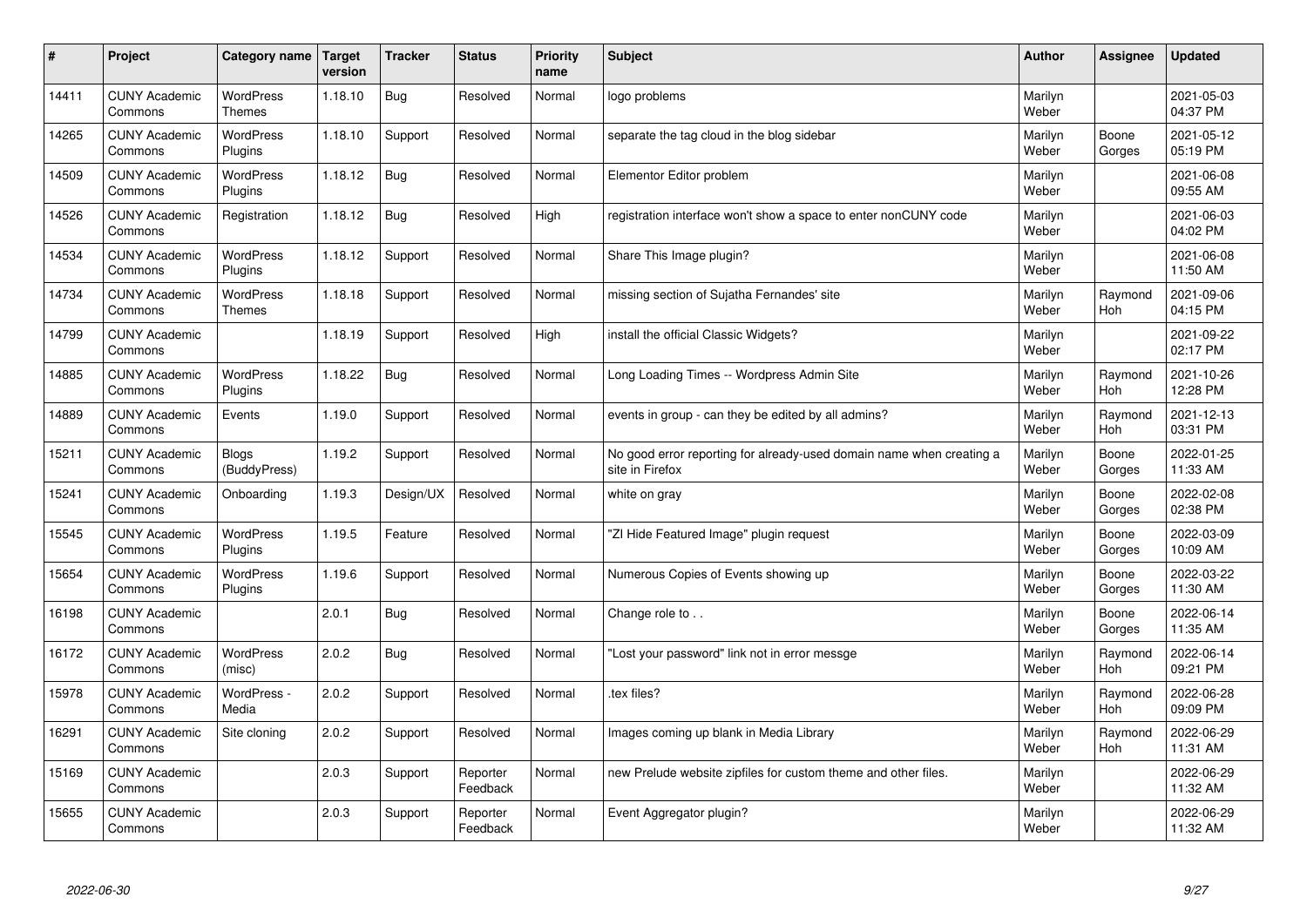| $\vert$ # | Project                         | Category name                | Target<br>version | <b>Tracker</b> | <b>Status</b> | <b>Priority</b><br>name | <b>Subject</b>                                  | <b>Author</b>    | Assignee        | <b>Updated</b>         |
|-----------|---------------------------------|------------------------------|-------------------|----------------|---------------|-------------------------|-------------------------------------------------|------------------|-----------------|------------------------|
| 3093      | <b>CUNY Academic</b><br>Commons | <b>WordPress</b><br>Plugins  |                   | <b>Bug</b>     | Rejected      | Normal                  | <b>Custom Google Maps</b>                       | Marilyn<br>Weber | Boone<br>Gorges | 2014-05-02<br>10:52 AM |
| 3116      | <b>CUNY Academic</b><br>Commons | WordPress<br>(Permissions)   |                   | <b>Bug</b>     | Resolved      | Normal                  | Updating the FAQ page                           | Marilyn<br>Weber | Boone<br>Gorges | 2014-04-01<br>10:12 PM |
| 3136      | <b>CUNY Academic</b><br>Commons | <b>WordPress</b><br>Plugins  |                   | Bug            | Rejected      | Normal                  | The Easy Rotator                                | Marilyn<br>Weber | Boone<br>Gorges | 2014-04-01<br>10:26 PM |
| 3673      | <b>CUNY Academic</b><br>Commons |                              |                   | <b>Bug</b>     | Rejected      | Normal                  | CBox pagination issue with the Wiki             | Marilyn<br>Weber |                 | 2014-11-20<br>04:08 PM |
| 3674      | <b>CUNY Academic</b><br>Commons |                              |                   | <b>Bug</b>     | Rejected      | Normal                  | CBox pagination issue with the Wiki             | Marilyn<br>Weber |                 | 2014-11-20<br>05:03 PM |
| 4013      | <b>CUNY Academic</b><br>Commons |                              |                   | <b>Bug</b>     | Duplicate     | Normal                  | Math question?                                  | Marilyn<br>Weber |                 | 2015-04-22<br>04:05 PM |
| 4834      | <b>CUNY Academic</b><br>Commons | <b>Blogs</b><br>(BuddyPress) |                   | Bug            | Resolved      | Normal                  | Admin invite problem                            | Marilyn<br>Weber | Boone<br>Gorges | 2015-11-13<br>12:25 PM |
| 5184      | <b>CUNY Academic</b><br>Commons | Social Paper                 |                   | <b>Bug</b>     | Rejected      | Normal                  | Problem linking SP to a group                   | Marilyn<br>Weber | Boone<br>Gorges | 2016-02-21<br>12:27 PM |
| 5834      | <b>CUNY Academic</b><br>Commons |                              |                   | <b>Bug</b>     | Resolved      | Normal                  | My access to cdev                               | Marilyn<br>Weber | Boone<br>Gorges | 2016-07-25<br>03:12 PM |
| 6101      | <b>CUNY Academic</b><br>Commons | <b>Public Portfolio</b>      |                   | <b>Bug</b>     | Resolved      | High                    | Profile update problems                         | Marilyn<br>Weber | Boone<br>Gorges | 2016-12-01<br>03:50 PM |
| 6107      | <b>CUNY Academic</b><br>Commons |                              |                   | Bug            | Resolved      | High                    | site redirect?                                  | Marilyn<br>Weber | Boone<br>Gorges | 2016-09-29<br>03:45 PM |
| 6313      | <b>CUNY Academic</b><br>Commons | Groups (misc)                |                   | <b>Bug</b>     | Duplicate     | Normal                  | group member no longer in group, can't rejoin.  | Marilyn<br>Weber |                 | 2016-10-14<br>09:27 PM |
| 6338      | <b>CUNY Academic</b><br>Commons |                              |                   | <b>Bug</b>     | Rejected      | Normal                  | Multiple email notifications for each blog post | Marilyn<br>Weber | Boone<br>Gorges | 2016-10-18<br>08:45 PM |
| 6410      | <b>CUNY Academic</b><br>Commons |                              |                   | <b>Bug</b>     | Duplicate     | Immediate               | Cannot log in - gives privacy error             | Marilyn<br>Weber | Boone<br>Gorges | 2016-10-24<br>10:01 AM |
| 6575      | <b>CUNY Academic</b><br>Commons | Groups (misc)                |                   | Bug            | Rejected      | Normal                  | No papers link for the group "social paper"     | Marilyn<br>Weber |                 | 2016-11-02<br>10:39 PM |
| 6800      | <b>CUNY Academic</b><br>Commons |                              |                   | <b>Bug</b>     | Rejected      | Immediate               | Is something going on?                          | Marilyn<br>Weber |                 | 2016-11-18<br>04:40 PM |
| 6893      | <b>CUNY Academic</b><br>Commons | Group Forums                 |                   | <b>Bug</b>     | Resolved      | Normal                  | Forum for CUNY Academic Commons Team is gone    | Marilyn<br>Weber | Boone<br>Gorges | 2016-12-01<br>08:08 AM |
| 7376      | <b>CUNY Academic</b><br>Commons | Email<br>Notifications       |                   | Bug            | Rejected      | Normal                  | automatic forwarding of blog posts not working  | Marilyn<br>Weber | Boone<br>Gorges | 2017-05-01<br>10:36 PM |
| 7803      | <b>CUNY Academic</b><br>Commons |                              |                   | Bug            | Resolved      | Normal                  | user email change                               | Marilyn<br>Weber |                 | 2017-03-16<br>11:58 AM |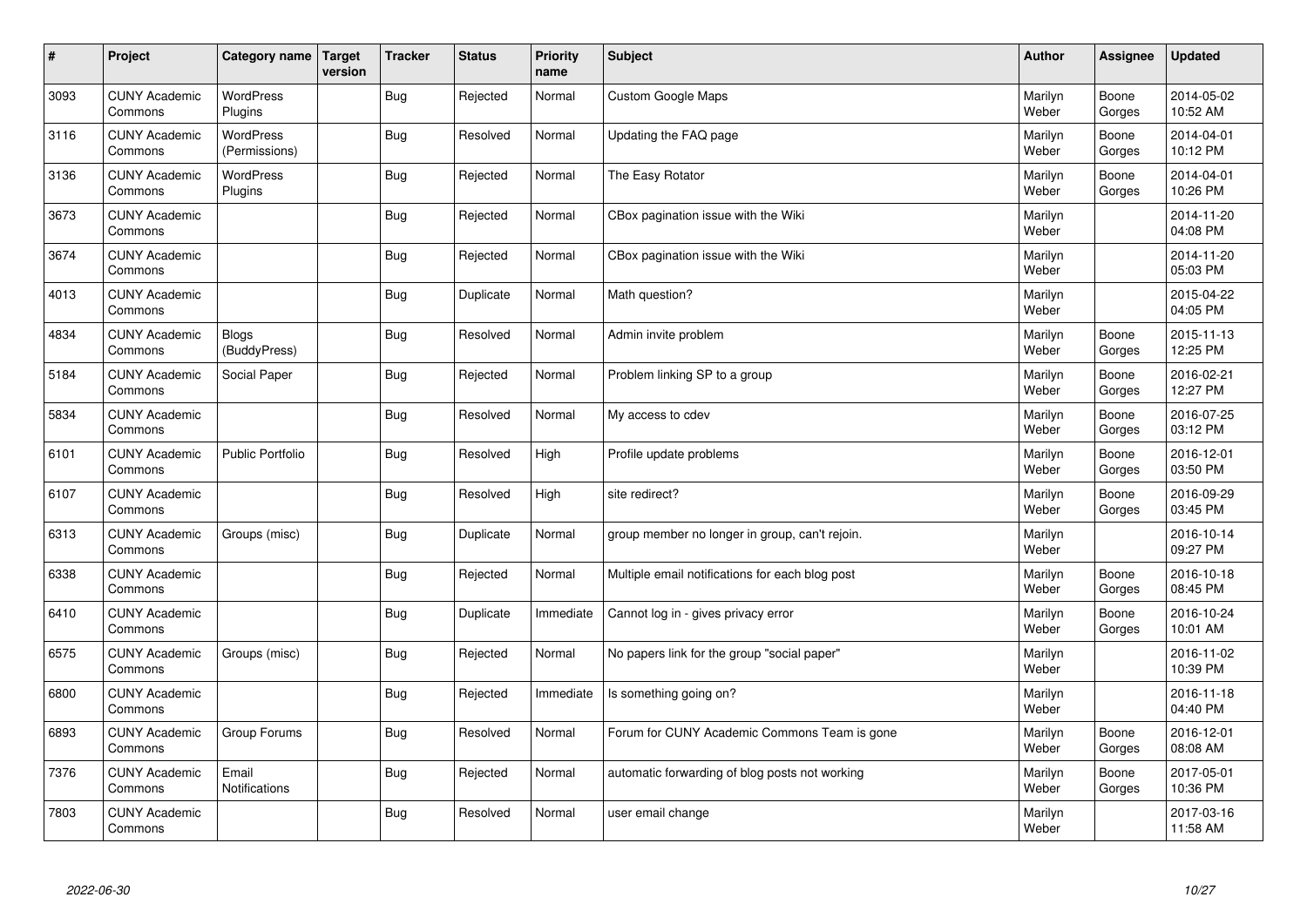| $\vert$ # | Project                         | Category name        | Target<br>version | <b>Tracker</b> | <b>Status</b> | <b>Priority</b><br>name | <b>Subject</b>                                           | Author           | Assignee            | <b>Updated</b>         |
|-----------|---------------------------------|----------------------|-------------------|----------------|---------------|-------------------------|----------------------------------------------------------|------------------|---------------------|------------------------|
| 9276      | <b>CUNY Academic</b><br>Commons |                      |                   | <b>Bug</b>     | Resolved      | High                    | problem adding a member to a group - wrong username?     | Marilyn<br>Weber |                     | 2018-02-25<br>12:47 PM |
| 9470      | <b>CUNY Academic</b><br>Commons |                      |                   | <b>Bug</b>     | Resolved      | Normal                  | Users not appearing via "Add New"                        | Marilyn<br>Weber |                     | 2018-03-22<br>07:44 PM |
| 10260     | <b>CUNY Academic</b><br>Commons |                      |                   | Bug            | Rejected      | Normal                  | bad activation email                                     | Marilyn<br>Weber |                     | 2018-08-30<br>01:25 PM |
| 10562     | <b>CUNY Academic</b><br>Commons |                      |                   | Bug            | Rejected      | Normal                  | Commons is down                                          | Marilyn<br>Weber |                     | 2018-10-23<br>10:49 AM |
| 13656     | <b>CUNY Academic</b><br>Commons |                      |                   | Bug            | Resolved      | High                    | site down                                                | Marilyn<br>Weber |                     | 2020-12-11<br>12:50 PM |
| 14008     | <b>CUNY Academic</b><br>Commons |                      |                   | Bug            | Resolved      | High                    | invisible user                                           | Marilyn<br>Weber |                     | 2021-02-18<br>05:53 PM |
| 15279     | <b>CUNY Academic</b><br>Commons |                      |                   | Bug            | Rejected      | Normal                  | big delay - cloning the history site                     | Marilyn<br>Weber |                     | 2022-02-09<br>01:49 PM |
| 5051      | <b>CUNY Academic</b><br>Commons | Social Paper         |                   | Feature        | Rejected      | Low                     | Visual cues for comments (SP suggestion #2)              | Marilyn<br>Weber | Samantha<br>Raddatz | 2016-02-10<br>10:01 AM |
| 5072      | <b>CUNY Academic</b><br>Commons |                      |                   | Feature        | Duplicate     | Normal                  | redirect shortcode handler                               | Marilyn<br>Weber | Boone<br>Gorges     | 2016-01-07<br>12:34 PM |
| 6118      | <b>CUNY Academic</b><br>Commons | cuny.is              |                   | Feature        | Resolved      | Normal                  | Cuny.Is request from Javier Otero Peña                   | Marilyn<br>Weber | Sarah<br>Morgano    | 2016-10-04<br>07:02 PM |
| 5988      | <b>CUNY Academic</b><br>Commons | Support              |                   | Support        | Rejected      | Normal                  | Forbidden error when trying to join                      | Marilyn<br>Weber | Boone<br>Gorges     | 2016-09-08<br>01:42 PM |
| 6175      | <b>CUNY Academic</b><br>Commons | Account settings     |                   | Support        | Resolved      | Normal                  | Email address (user cannot access old)                   | Marilyn<br>Weber | Matt Gold           | 2016-11-29<br>06:31 PM |
| 7668      | <b>CUNY Academic</b><br>Commons | WordPress<br>Plugins |                   | Support        | Rejected      | Normal                  | Iframes question                                         | Marilyn<br>Weber |                     | 2017-04-11<br>09:29 PM |
| 8195      | <b>CUNY Academic</b><br>Commons |                      |                   | Support        | Rejected      | Normal                  | possible to make the Profile pic semi-hidden?            | Marilyn<br>Weber |                     | 2017-05-24<br>11:00 PM |
| 8693      | <b>CUNY Academic</b><br>Commons | WordPress<br>Plugins |                   | Support        | Resolved      | Normal                  | Existing blog wants to replace Mailpoet with Newsletters | Marilyn<br>Weber |                     | 2017-09-12<br>02:24 PM |
| 8726      | <b>CUNY Academic</b><br>Commons |                      |                   | Support        | Resolved      | Normal                  | Redirect problem                                         | Marilyn<br>Weber |                     | 2017-09-21<br>12:14 PM |
| 9033      | <b>CUNY Academic</b><br>Commons |                      |                   | Support        | Rejected      | Normal                  | Site search terms                                        | Marilyn<br>Weber |                     | 2017-12-22<br>01:10 PM |
| 9131      | <b>CUNY Academic</b><br>Commons |                      |                   | Support        | Resolved      | Normal                  | webrecorder.io via Firefox                               | Marilyn<br>Weber |                     | 2018-01-29<br>11:11 AM |
| 9133      | <b>CUNY Academic</b><br>Commons |                      |                   | Support        | Duplicate     | Normal                  | webrecorder.io                                           | Marilyn<br>Weber |                     | 2018-01-29<br>10:34 AM |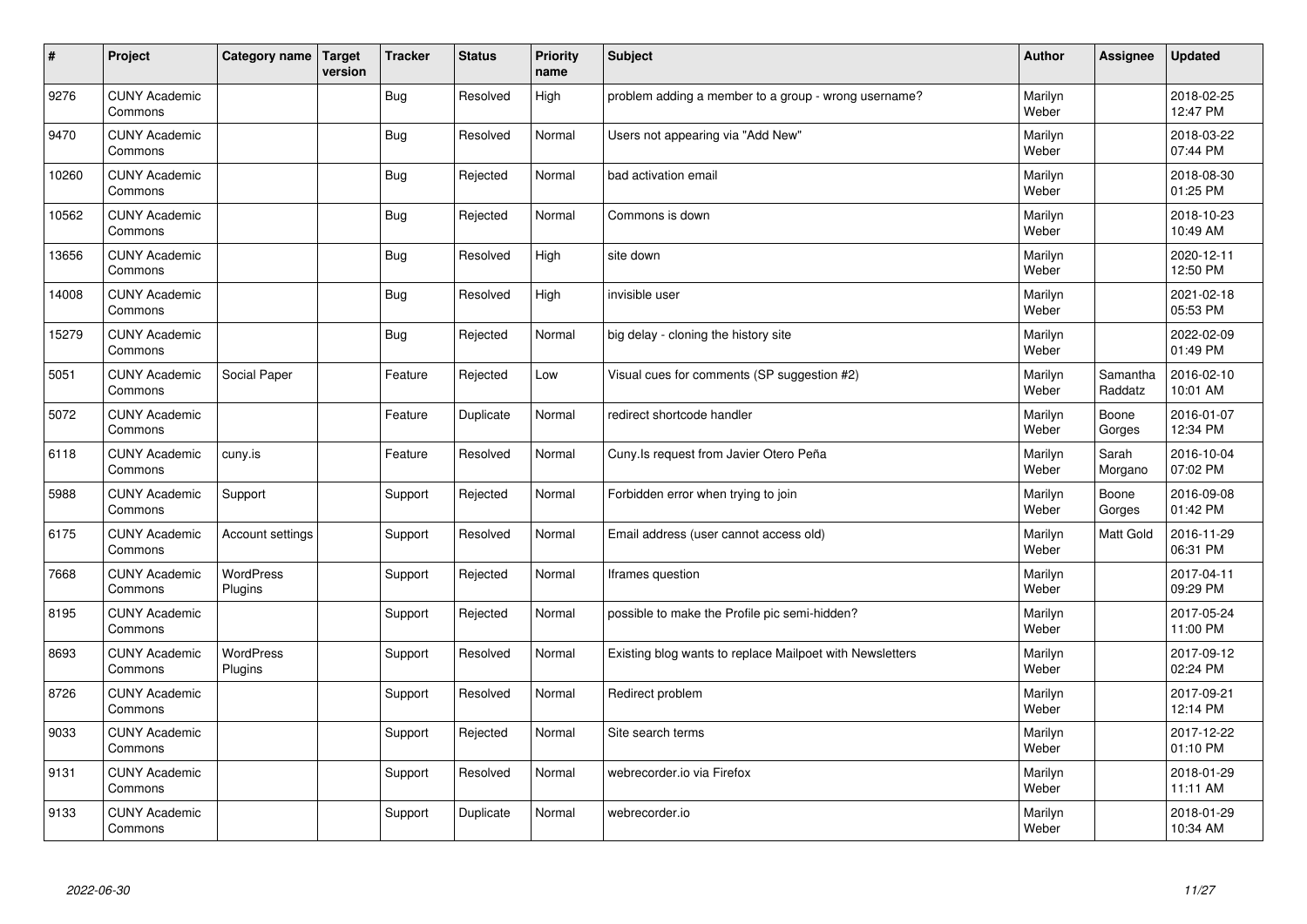| $\vert$ # | Project                         | Category name           | <b>Target</b><br>version | <b>Tracker</b> | <b>Status</b> | <b>Priority</b><br>name | <b>Subject</b>                                               | <b>Author</b>    | Assignee        | <b>Updated</b>         |
|-----------|---------------------------------|-------------------------|--------------------------|----------------|---------------|-------------------------|--------------------------------------------------------------|------------------|-----------------|------------------------|
| 9275      | <b>CUNY Academic</b><br>Commons |                         |                          | Support        | Rejected      | Normal                  | soft chalk page?                                             | Marilyn<br>Weber | Boone<br>Gorges | 2018-04-09<br>10:37 AM |
| 9477      | <b>CUNY Academic</b><br>Commons | Account settings        |                          | Support        | Resolved      | Normal                  | email change request                                         | Marilyn<br>Weber | Matt Gold       | 2018-03-24<br>08:53 AM |
| 9587      | <b>CUNY Academic</b><br>Commons |                         |                          | Support        | Rejected      | Normal                  | possible request for the "PDF Poster" plugin                 | Marilyn<br>Weber |                 | 2018-04-24<br>10:52 AM |
| 9659      | <b>CUNY Academic</b><br>Commons | Account settings        |                          | Support        | Resolved      | Normal                  | user email change                                            | Marilyn<br>Weber | Matt Gold       | 2018-04-24<br>12:08 PM |
| 9684      | <b>CUNY Academic</b><br>Commons |                         |                          | Support        | Rejected      | Normal                  | SEO cleanup for newlaborforum.cuny.edu                       | Marilyn<br>Weber |                 | 2018-04-30<br>10:29 AM |
| 9787      | <b>CUNY Academic</b><br>Commons | Registration            |                          | Support        | Resolved      | Normal                  | email change request                                         | Marilyn<br>Weber | Matt Gold       | 2018-05-16<br>09:55 PM |
| 9834      | <b>CUNY Academic</b><br>Commons |                         |                          | Support        | Duplicate     | Normal                  | add a "like" function                                        | Marilyn<br>Weber |                 | 2018-05-25<br>10:38 AM |
| 9885      | <b>CUNY Academic</b><br>Commons |                         |                          | Support        | Rejected      | Normal                  | Publications field problem                                   | Marilyn<br>Weber |                 | 2018-06-06<br>01:18 PM |
| 9928      | <b>CUNY Academic</b><br>Commons | <b>Account settings</b> |                          | Support        | Resolved      | Normal                  | email change request from former student                     | Marilyn<br>Weber | Matt Gold       | 2018-06-14<br>10:20 AM |
| 10227     | <b>CUNY Academic</b><br>Commons |                         |                          | Support        | Resolved      | Normal                  | user incorrectly entered her email address                   | Marilyn<br>Weber | Matt Gold       | 2018-08-26<br>08:55 PM |
| 10256     | <b>CUNY Academic</b><br>Commons |                         |                          | Support        | Resolved      | Normal                  | email change requested                                       | Marilyn<br>Weber | Matt Gold       | 2018-08-29<br>02:52 PM |
| 10266     | <b>CUNY Academic</b><br>Commons |                         |                          | Support        | Resolved      | Normal                  | GC email change requested                                    | Marilyn<br>Weber | Matt Gold       | 2018-08-30<br>03:07 PM |
| 10850     | <b>CUNY Academic</b><br>Commons |                         |                          | Support        | Rejected      | Normal                  | Gravity form being resent                                    | Marilyn<br>Weber |                 | 2018-12-20<br>10:18 PM |
| 10932     | <b>CUNY Academic</b><br>Commons |                         |                          | Support        | Resolved      | Normal                  | add me as admin to meenaalexander.com                        | Marilyn<br>Weber | Matt Gold       | 2019-01-09<br>02:12 PM |
| 11267     | <b>CUNY Academic</b><br>Commons |                         |                          | Support        | Rejected      | Normal                  | signing up with a nonCUNY signup code from the Register page | Marilyn<br>Weber |                 | 2019-03-26<br>03:00 PM |
| 11665     | <b>CUNY Academic</b><br>Commons |                         |                          | Support        | Resolved      | Immediate               | "My Groups" conflating two groups                            | Marilyn<br>Weber |                 | 2019-07-24<br>10:43 PM |
| 11912     | <b>CUNY Academic</b><br>Commons |                         |                          | Support        | Resolved      | Normal                  | influence search results?                                    | Marilyn<br>Weber |                 | 2020-02-11<br>10:51 AM |
| 12205     | <b>CUNY Academic</b><br>Commons |                         |                          | Support        | Rejected      | Normal                  | possible update to the 2019 theme?                           | Marilyn<br>Weber |                 | 2020-01-14<br>12:08 PM |
| 12334     | <b>CUNY Academic</b><br>Commons |                         |                          | Support        | Resolved      | Normal                  | request for a Redmine account                                | Marilyn<br>Weber | Matt Gold       | 2020-01-30<br>12:01 PM |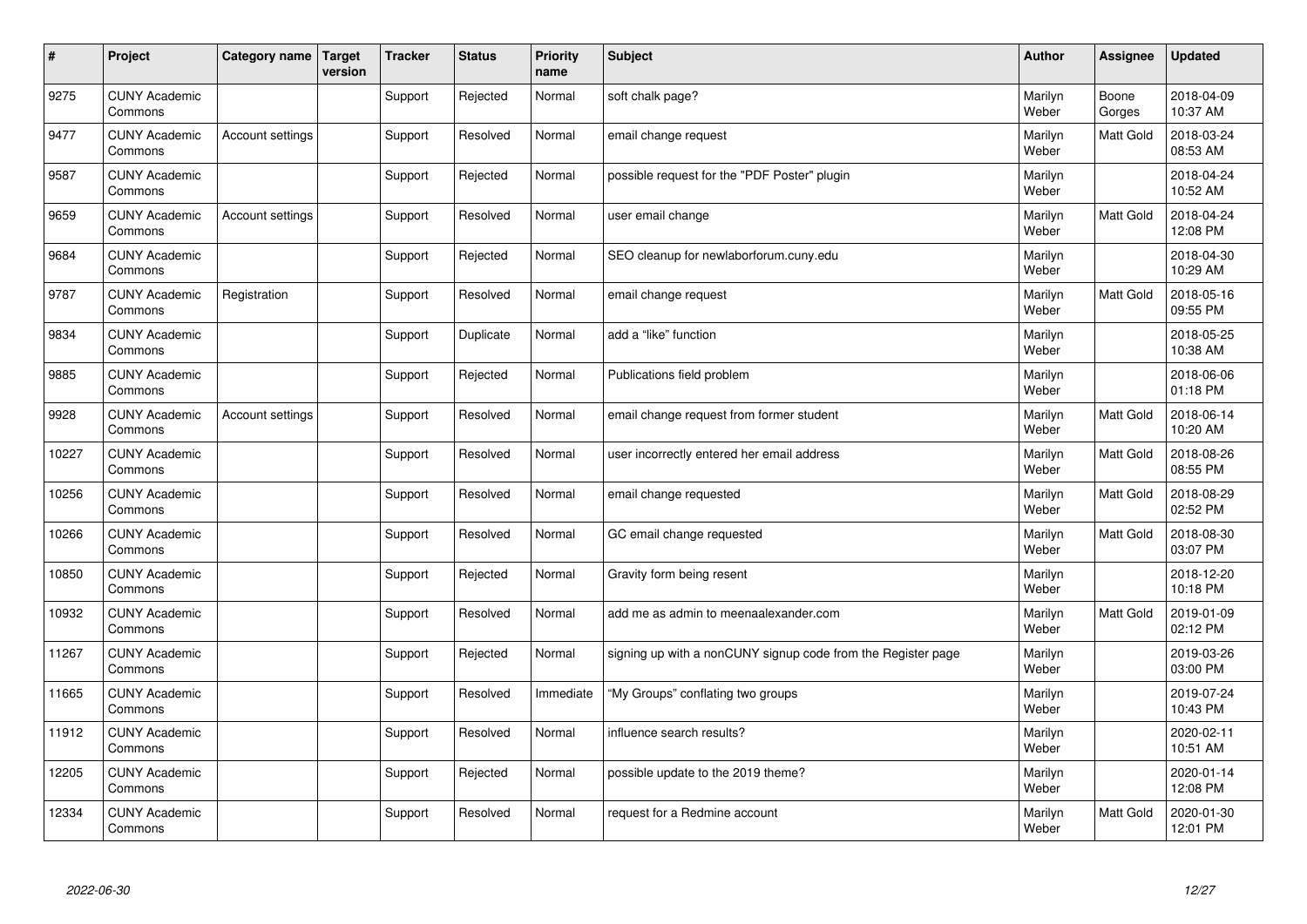| $\sharp$ | Project                         | Category name              | <b>Target</b><br>version | <b>Tracker</b> | <b>Status</b> | Priority<br>name | <b>Subject</b>                                                                 | <b>Author</b>    | Assignee       | <b>Updated</b>         |
|----------|---------------------------------|----------------------------|--------------------------|----------------|---------------|------------------|--------------------------------------------------------------------------------|------------------|----------------|------------------------|
| 12346    | <b>CUNY Academic</b><br>Commons | Redmine                    |                          | Support        | Resolved      | Normal           | another Redmine request                                                        | Marilyn<br>Weber | Matt Gold      | 2020-01-30<br>08:20 PM |
| 12393    | <b>CUNY Academic</b><br>Commons | <b>WordPress</b><br>(misc) |                          | Support        | Resolved      | High             | size limit for files                                                           | Marilyn<br>Weber |                | 2020-02-18<br>10:13 AM |
| 12861    | <b>CUNY Academic</b><br>Commons |                            |                          | Support        | Resolved      | Normal           | trouble with YouTube                                                           | Marilyn<br>Weber | Raymond<br>Hoh | 2020-06-09<br>11:16 AM |
| 12986    | <b>CUNY Academic</b><br>Commons |                            |                          | Support        | Rejected      | Normal           | Someone is trying to create accounts using random CUNY entity emails           | Marilyn<br>Weber |                | 2020-07-02<br>09:47 PM |
| 13012    | <b>CUNY Academic</b><br>Commons | <b>WordPress</b><br>(misc) |                          | Support        | Rejected      | Normal           | icon image associated with the teaching template's Creative Commons<br>License | Marilyn<br>Weber | Raymond<br>Hoh | 2020-08-25<br>10:56 AM |
| 13121    | <b>CUNY Academic</b><br>Commons |                            |                          | Support        | Rejected      | Normal           | embed a DropBox Paper file                                                     | Marilyn<br>Weber |                | 2020-08-25<br>10:56 AM |
| 13160    | <b>CUNY Academic</b><br>Commons |                            |                          | Support        | Rejected      | Normal           | site not working on iphone                                                     | Marilyn<br>Weber |                | 2020-08-25<br>10:58 AM |
| 13201    | <b>CUNY Academic</b><br>Commons |                            |                          | Support        | Rejected      | Low              | PDF embedder                                                                   | Marilyn<br>Weber |                | 2020-09-29<br>11:37 AM |
| 13217    | <b>CUNY Academic</b><br>Commons |                            |                          | Support        | Rejected      | Normal           | upload recordings of our past webinars?                                        | Marilyn<br>Weber |                | 2020-08-25<br>07:56 AM |
| 13288    | <b>CUNY Academic</b><br>Commons |                            |                          | Support        | Abandoned     | Normal           | log in problems on iPhone 6                                                    | Marilyn<br>Weber |                | 2020-10-27<br>10:26 AM |
| 13584    | <b>CUNY Academic</b><br>Commons |                            |                          | Support        | Abandoned     | Normal           | Graphy theme question                                                          | Marilyn<br>Weber |                | 2021-09-14<br>10:41 AM |
| 13596    | <b>CUNY Academic</b><br>Commons |                            |                          | Support        | Abandoned     | Normal           | invited as Author but show as Contributor                                      | Marilyn<br>Weber |                | 2021-09-14<br>10:41 AM |
| 13637    | <b>CUNY Academic</b><br>Commons |                            |                          | Support        | Abandoned     | Normal           | All-in-One Migration plugin request                                            | Marilyn<br>Weber |                | 2020-12-08<br>10:46 AM |
| 13826    | <b>CUNY Academic</b><br>Commons |                            |                          | Support        | Resolved      | Normal           | January 14th                                                                   | Marilyn<br>Weber |                | 2021-01-26<br>04:26 PM |
| 13916    | <b>CUNY Academic</b><br>Commons |                            |                          | Support        | Rejected      | Normal           | <b>Custom Sidebars</b>                                                         | Marilyn<br>Weber |                | 2021-02-23<br>10:45 AM |
| 14016    | <b>CUNY Academic</b><br>Commons |                            |                          | Support        | Rejected      | Normal           | PDFs not downloading                                                           | Marilyn<br>Weber |                | 2021-02-22<br>11:00 AM |
| 14148    | <b>CUNY Academic</b><br>Commons |                            |                          | Support        | Abandoned     | Normal           | post notification problem                                                      | Marilyn<br>Weber |                | 2021-09-14<br>10:43 AM |
| 14242    | <b>CUNY Academic</b><br>Commons |                            |                          | Support        | Resolved      | Normal           | LAILAC site missing content                                                    | Marilyn<br>Weber |                | 2021-03-27<br>08:40 AM |
| 14360    | <b>CUNY Academic</b><br>Commons |                            |                          | Support        | Rejected      | Normal           | danielgerouldarchives.org?                                                     | Marilyn<br>Weber |                | 2021-04-27<br>10:42 AM |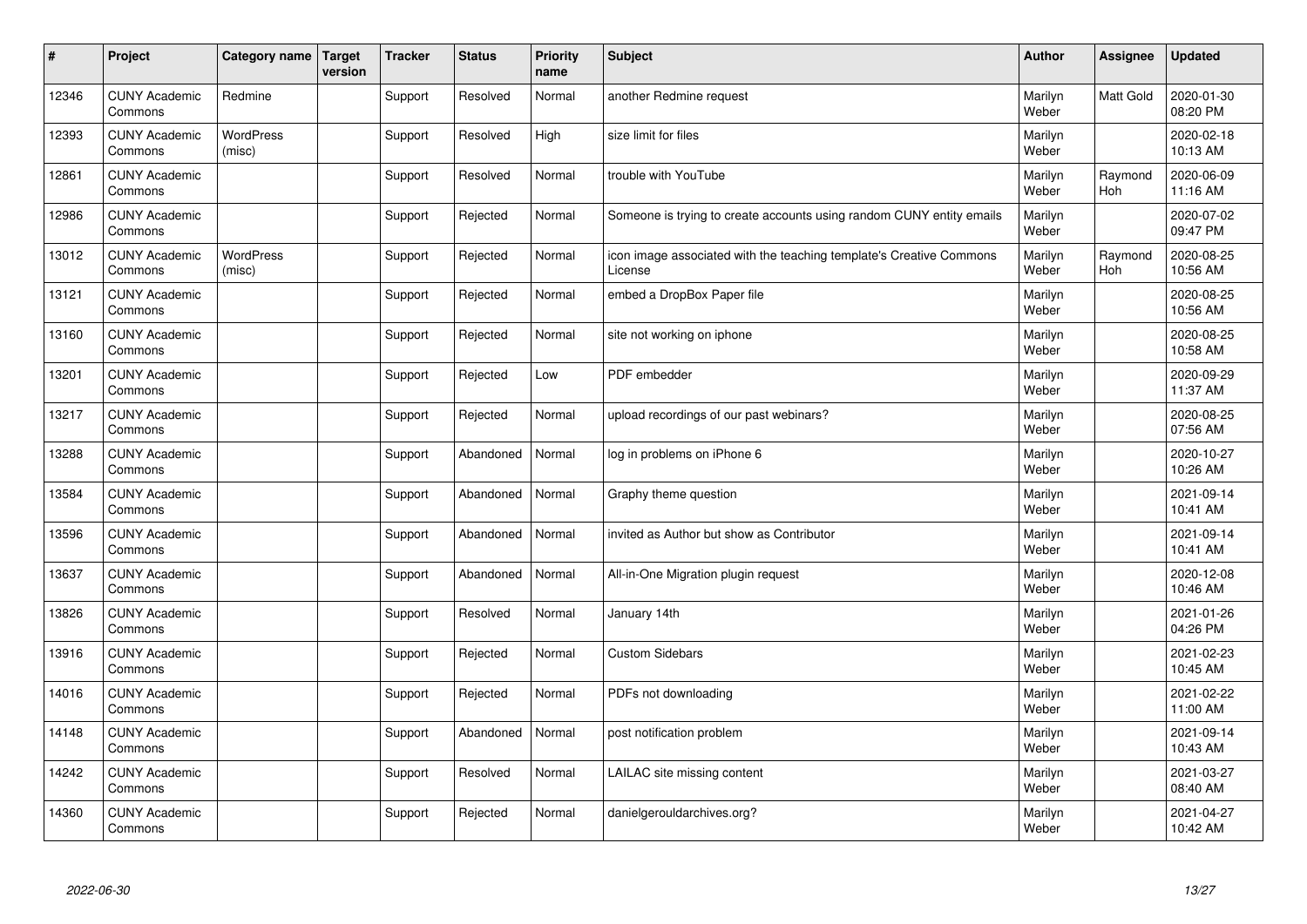| #     | Project                         | Category name | <b>Target</b><br>version | <b>Tracker</b> | <b>Status</b>        | <b>Priority</b><br>name | <b>Subject</b>                                                  | <b>Author</b>    | Assignee            | <b>Updated</b>         |
|-------|---------------------------------|---------------|--------------------------|----------------|----------------------|-------------------------|-----------------------------------------------------------------|------------------|---------------------|------------------------|
| 14389 | <b>CUNY Academic</b><br>Commons |               |                          | Support        | Abandoned            | Normal                  | WebflowIO?                                                      | Marilyn<br>Weber |                     | 2021-09-14<br>10:45 AM |
| 14711 | <b>CUNY Academic</b><br>Commons |               |                          | Support        | Rejected             | Normal                  | Custom Facebook Feed plugin problem                             | Marilyn<br>Weber |                     | 2022-04-27<br>04:29 PM |
| 14784 | <b>CUNY Academic</b><br>Commons |               |                          | Support        | Reporter<br>Feedback | Normal                  | User report of logo problem when using Customizer theme         | Marilyn<br>Weber |                     | 2021-09-17<br>10:25 AM |
| 14850 | <b>CUNY Academic</b><br>Commons |               |                          | Support        | Abandoned            | Normal                  | brooklyn waterfront site "connection not secure"                | Marilyn<br>Weber |                     | 2022-04-27<br>04:56 PM |
| 14972 | <b>CUNY Academic</b><br>Commons |               |                          | Support        | Rejected             | Normal                  | Mailchimp plugin                                                | Marilyn<br>Weber |                     | 2021-11-17<br>02:13 PM |
| 14973 | <b>CUNY Academic</b><br>Commons |               |                          | Support        | Resolved             | Normal                  | <b>Mail Poet</b>                                                | Marilyn<br>Weber |                     | 2021-12-06<br>10:20 AM |
| 15022 | <b>CUNY Academic</b><br>Commons |               |                          | Support        | Rejected             | High                    | ArabStages                                                      | Marilyn<br>Weber |                     | 2021-12-06<br>10:16 AM |
| 15025 | <b>CUNY Academic</b><br>Commons |               |                          | Support        | Duplicate            | Normal                  | emails for all the papers on the commons that have been changed | Marilyn<br>Weber |                     | 2021-12-02<br>11:57 AM |
| 15045 | <b>CUNY Academic</b><br>Commons |               |                          | Support        | New                  | Normal                  | no result for KCeL in the search box on the commons             | Marilyn<br>Weber |                     | 2021-12-10<br>11:29 AM |
| 15120 | <b>CUNY Academic</b><br>Commons |               |                          | Support        | Resolved             | Normal                  | embed Zoom recordings in a post?                                | Marilyn<br>Weber |                     | 2021-12-29<br>08:15 AM |
| 15260 | <b>CUNY Academic</b><br>Commons |               |                          | Support        | Reporter<br>Feedback | Normal                  | Diacritical markings   European Stages                          | Marilyn<br>Weber |                     | 2022-02-04<br>08:16 AM |
| 15266 | <b>CUNY Academic</b><br>Commons |               |                          | Support        | Resolved             | Normal                  | Just an appreciation                                            | Marilyn<br>Weber |                     | 2022-02-07<br>10:42 AM |
| 15370 | <b>CUNY Academic</b><br>Commons |               |                          | Support        | Reporter<br>Feedback | Normal                  | All-in-One Event Calendar?                                      | Marilyn<br>Weber |                     | 2022-02-17<br>11:03 AM |
| 15565 | <b>CUNY Academic</b><br>Commons |               |                          | Support        | New                  | Normal                  | Events - send updates to an email listserv                      | Marilyn<br>Weber |                     | 2022-03-10<br>01:06 PM |
| 15685 | <b>CUNY Academic</b><br>Commons |               |                          | Support        | New                  | High                    | problem with chrome?                                            | Marilyn<br>Weber |                     | 2022-04-25<br>03:40 PM |
| 16099 | <b>CUNY Academic</b><br>Commons |               |                          | Support        | Reporter<br>Feedback | Normal                  | request for Newsletter Glue                                     | Marilyn<br>Weber |                     | 2022-05-13<br>12:14 PM |
| 16110 | <b>CUNY Academic</b><br>Commons |               |                          | Support        | Reporter<br>Feedback | Normal                  | remove Creative Commons license from pages?                     | Marilyn<br>Weber | Raymond<br>Hoh      | 2022-05-17<br>06:11 PM |
| 5396  | <b>CUNY Academic</b><br>Commons |               |                          | Outreach       | Resolved             | Urgent                  | Add CUNY Central to the survey choices?                         | Marilyn<br>Weber | Samantha<br>Raddatz | 2016-03-31<br>01:38 PM |
| 5282  | <b>CUNY Academic</b><br>Commons | Social Paper  | Future<br>release        | Bug            | <b>New</b>           | Normal                  | Replying via email directs to paper but not individual comment. | Marilyn<br>Weber | Raymond<br>Hoh      | 2016-03-02<br>01:48 PM |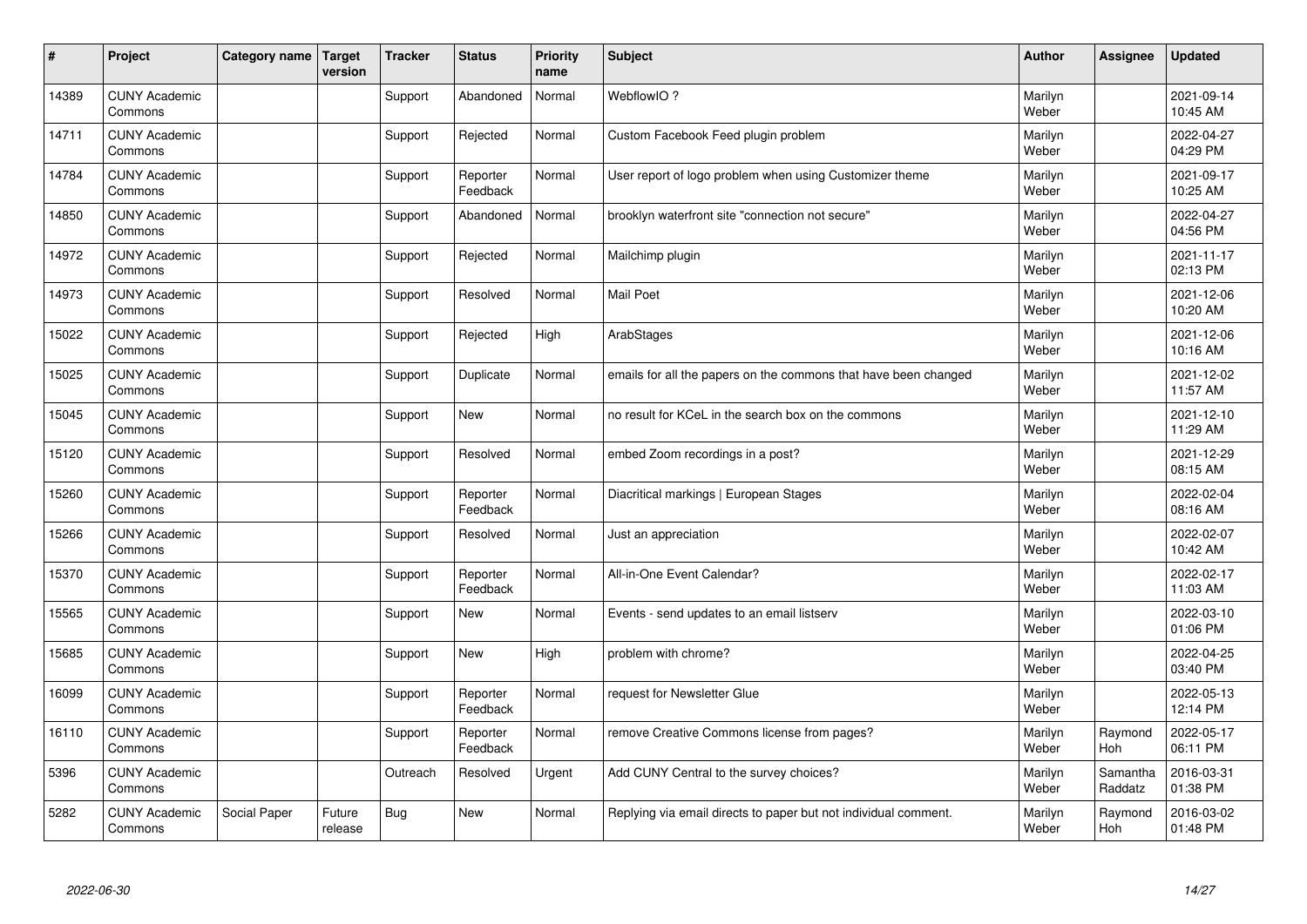| #     | Project                         | Category name               | Target<br>version | <b>Tracker</b> | <b>Status</b>        | <b>Priority</b><br>name | <b>Subject</b>                                                                                                                                  | <b>Author</b>    | <b>Assignee</b>     | <b>Updated</b>         |
|-------|---------------------------------|-----------------------------|-------------------|----------------|----------------------|-------------------------|-------------------------------------------------------------------------------------------------------------------------------------------------|------------------|---------------------|------------------------|
| 9835  | <b>CUNY Academic</b><br>Commons | Group Forums                | Future<br>release | Bug            | Assigned             | Normal                  | add a "like" function?                                                                                                                          | Marilyn<br>Weber | Erik<br>Trainer     | 2018-06-05<br>01:49 PM |
| 11971 | <b>CUNY Academic</b><br>Commons | Email<br>Notifications      | Future<br>release | <b>Bug</b>     | Reporter<br>Feedback | Low                     | Pictures obscured in emailed post notifications                                                                                                 | Marilyn<br>Weber | Raymond<br>Hoh      | 2019-11-21<br>01:14 PM |
| 5050  | <b>CUNY Academic</b><br>Commons | Social Paper                | Future<br>release | Feature        | New                  | Low                     | Making comments visible in SP editing mode (SP suggestion #1)                                                                                   | Marilyn<br>Weber | Samantha<br>Raddatz | 2019-09-17<br>11:10 PM |
| 5052  | <b>CUNY Academic</b><br>Commons | Social Paper                | Future<br>release | Feature        | New                  | Low                     | Sentence by sentence or line by line comments (SP suggestion #3)                                                                                | Marilyn<br>Weber | Boone<br>Gorges     | 2016-02-11<br>10:24 PM |
| 5053  | <b>CUNY Academic</b><br>Commons | Social Paper                | Future<br>release | Feature        | <b>New</b>           | Low                     | Scrollable menu to add readers (SP suggestion #4)                                                                                               | Marilyn<br>Weber | Samantha<br>Raddatz | 2016-04-21<br>05:21 PM |
| 5058  | <b>CUNY Academic</b><br>Commons | Social Paper                | Future<br>release | Feature        | New                  | Low                     | Can there be a clearer signal that even when comments have already<br>been made you add comments by clicking on the side? (SP suggestion<br>#5) | Marilyn<br>Weber | Samantha<br>Raddatz | 2016-02-11<br>10:24 PM |
| 5199  | <b>CUNY Academic</b><br>Commons | Social Paper                | Future<br>release | Feature        | <b>New</b>           | Normal                  | add tables to the SP editor                                                                                                                     | Marilyn<br>Weber |                     | 2016-10-24<br>11:27 AM |
| 5205  | <b>CUNY Academic</b><br>Commons | Social Paper                | Future<br>release | Feature        | New                  | Normal                  | Social Paper folders                                                                                                                            | Marilyn<br>Weber |                     | 2016-02-11<br>10:24 PM |
| 5397  | <b>CUNY Academic</b><br>Commons | Social Paper                | Future<br>release | Feature        | New                  | Normal                  | frustrating to have to enable/disable in SP                                                                                                     | Marilyn<br>Weber | Samantha<br>Raddatz | 2016-04-20<br>03:39 PM |
| 5992  | <b>CUNY Academic</b><br>Commons | Email<br>Notifications      | Future<br>release | Feature        | New                  | Normal                  | Changing the From line of autogenerated blog emails                                                                                             | Marilyn<br>Weber |                     | 2018-09-27<br>05:19 PM |
| 5991  | <b>CUNY Academic</b><br>Commons | Email<br>Notifications      | Future<br>release | Support        | Resolved             | Normal                  | change format of autogenerated blog emails                                                                                                      | Marilyn<br>Weber | Paige<br>Dupont     | 2018-01-12<br>02:55 PM |
| 6533  | <b>CUNY Academic</b><br>Commons | WordPress<br>Plugins        | Future<br>release | Support        | Duplicate            | Low                     | very old plugins?                                                                                                                               | Marilyn<br>Weber | Tahir Butt          | 2018-10-04<br>12:27 PM |
| 9207  | <b>CUNY Academic</b><br>Commons |                             | Future<br>release | Support        | Reporter<br>Feedback | Normal                  | display dashboards made in Tableau?                                                                                                             | Marilyn<br>Weber | Boone<br>Gorges     | 2018-04-10<br>10:42 AM |
| 2777  | <b>CUNY Academic</b><br>Commons | WordPress<br>(misc)         | Not<br>tracked    | Bug            | Resolved             | Normal                  | Hero slide access                                                                                                                               | Marilyn<br>Weber | Boone<br>Gorges     | 2013-09-07<br>12:26 PM |
| 3138  | <b>CUNY Academic</b><br>Commons | Documentation               | Not<br>tracked    | Bug            | Resolved             | Normal                  | Codex documentation                                                                                                                             | Marilyn<br>Weber | scott voth          | 2016-03-04<br>08:49 AM |
| 3417  | <b>CUNY Academic</b><br>Commons | <b>BuddyPress</b><br>(misc) | Not<br>tracked    | Bug            | Rejected             | High                    | copying two commons groups                                                                                                                      | Marilyn<br>Weber | Marilyn<br>Weber    | 2014-11-05<br>09:56 AM |
| 3530  | <b>CUNY Academic</b><br>Commons | Server                      | Not<br>tracked    | <b>Bug</b>     | Resolved             | High                    | Commons running very slowly/ "connection lost"                                                                                                  | Marilyn<br>Weber | <b>Matt Gold</b>    | 2014-10-08<br>09:34 AM |
| 3620  | <b>CUNY Academic</b><br>Commons | Groups (misc)               | Not<br>tracked    | Bug            | Resolved             | Normal                  | admins of The Group for Group Admins                                                                                                            | Marilyn<br>Weber |                     | 2014-11-03<br>08:38 AM |
| 4577  | <b>CUNY Academic</b><br>Commons | Registration                | Not<br>tracked    | <b>Bug</b>     | Resolved             | Normal                  | New users are not getting their email verification                                                                                              | Marilyn<br>Weber | Boone<br>Gorges     | 2016-01-26<br>03:30 PM |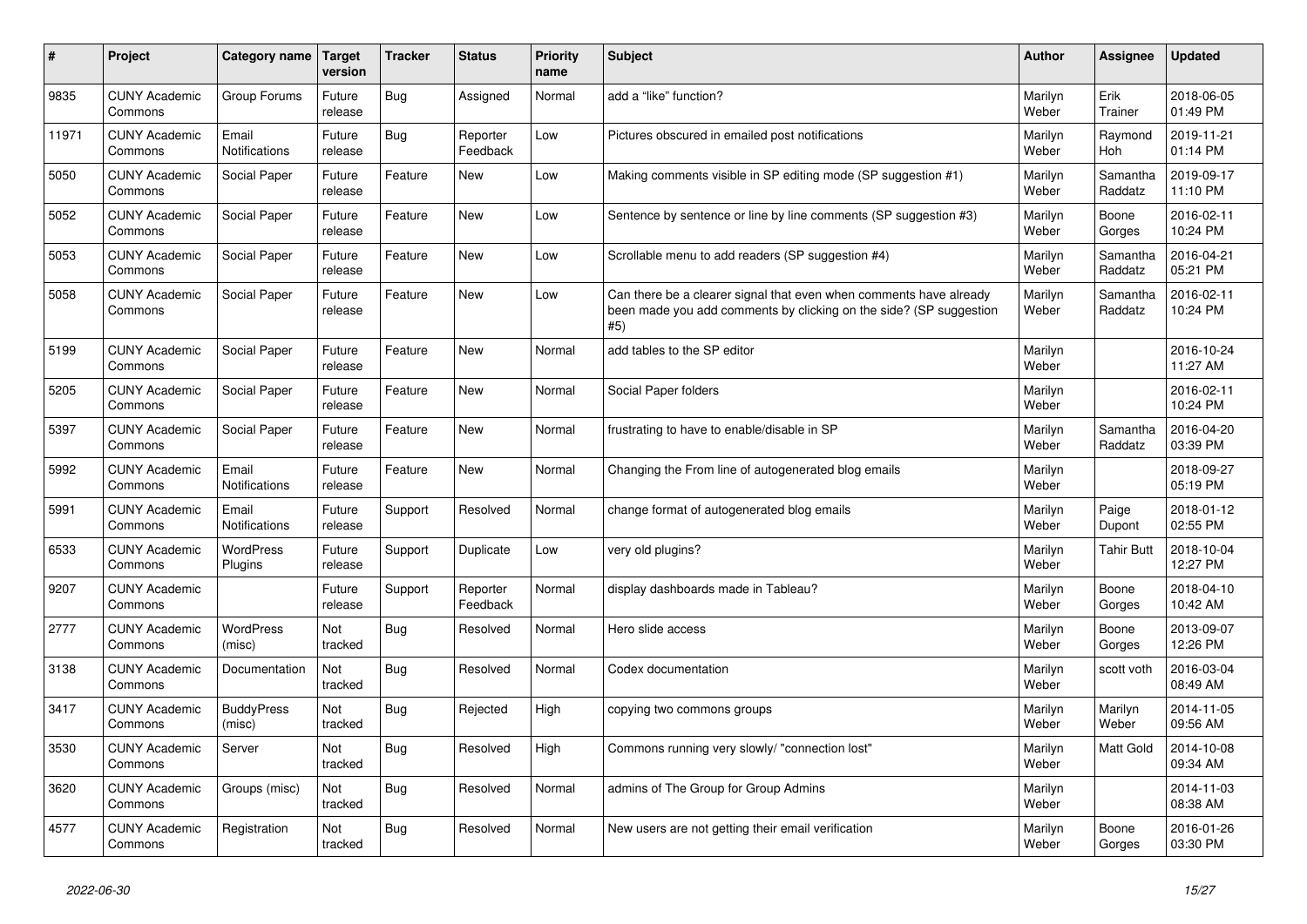| #    | Project                         | Category name               | <b>Target</b><br>version | <b>Tracker</b> | <b>Status</b> | <b>Priority</b><br>name | <b>Subject</b>                                  | <b>Author</b>    | Assignee              | <b>Updated</b>         |
|------|---------------------------------|-----------------------------|--------------------------|----------------|---------------|-------------------------|-------------------------------------------------|------------------|-----------------------|------------------------|
| 4649 | <b>CUNY Academic</b><br>Commons | Registration                | Not<br>tracked           | <b>Bug</b>     | Resolved      | Urgent                  | Submit button has disappeared                   | Marilyn<br>Weber | Boone<br>Gorges       | 2015-09-22<br>11:47 AM |
| 4881 | <b>CUNY Academic</b><br>Commons | ZenDesk                     | Not<br>tracked           | Bug            | Resolved      | Normal                  | ZenDesk emails not being sent                   | Marilyn<br>Weber |                       | 2015-12-07<br>01:34 AM |
| 4918 | <b>CUNY Academic</b><br>Commons | ZenDesk                     | Not<br>tracked           | <b>Bug</b>     | Resolved      | High                    | Re-directing Help Requests                      | Marilyn<br>Weber | Raymond<br><b>Hoh</b> | 2015-11-23<br>11:15 AM |
| 5059 | <b>CUNY Academic</b><br>Commons |                             | Not<br>tracked           | <b>Bug</b>     | Resolved      | Normal                  | Instagram embed?                                | Marilyn<br>Weber |                       | 2016-01-26<br>12:05 AM |
| 5319 | <b>CUNY Academic</b><br>Commons |                             | Not<br>tracked           | <b>Bug</b>     | Resolved      | Normal                  | <b>Broken URL</b>                               | Marilyn<br>Weber | Marilyn<br>Weber      | 2017-11-15<br>05:46 PM |
| 5435 | <b>CUNY Academic</b><br>Commons |                             | Not<br>tracked           | Bug            | Resolved      | Urgent                  | Can't see the dashboard                         | Marilyn<br>Weber |                       | 2016-04-12<br>11:33 AM |
| 5436 | <b>CUNY Academic</b><br>Commons |                             | Not<br>tracked           | Bug            | Resolved      | Normal                  | Trying to change email settings for             | Marilyn<br>Weber | Boone<br>Gorges       | 2016-04-21<br>10:12 PM |
| 5684 | <b>CUNY Academic</b><br>Commons | Group Files                 | Not<br>tracked           | <b>Bug</b>     | Resolved      | Normal                  | Making Group files appear as Blog entries       | Marilyn<br>Weber | Boone<br>Gorges       | 2017-11-20<br>03:28 PM |
| 5713 | <b>CUNY Academic</b><br>Commons | WordPress<br>(misc)         | Not<br>tracked           | <b>Bug</b>     | Abandoned     | High                    | Site freezing                                   | Marilyn<br>Weber | Boone<br>Gorges       | 2017-11-15<br>10:58 AM |
| 5872 | <b>CUNY Academic</b><br>Commons | Server                      | Not<br>tracked           | <b>Bug</b>     | Resolved      | Immediate               | Whole Commons is down                           | Marilyn<br>Weber | Boone<br>Gorges       | 2016-08-12<br>12:04 AM |
| 5875 | <b>CUNY Academic</b><br>Commons | <b>WordPress</b><br>Plugins | Not<br>tracked           | Bug            | Resolved      | Normal                  | Events Calendar garbled in IE                   | Marilyn<br>Weber | Marilyn<br>Weber      | 2017-11-15<br>05:45 PM |
| 5968 | <b>CUNY Academic</b><br>Commons | Membership                  | Not<br>tracked           | Bug            | Resolved      | Normal                  | Deleting account without knowing password       | Marilyn<br>Weber | Matt Gold             | 2017-11-15<br>06:19 PM |
| 6025 | <b>CUNY Academic</b><br>Commons | Search                      | Not<br>tracked           | Bug            | Resolved      | Normal                  | Search function not working                     | Marilyn<br>Weber | Boone<br>Gorges       | 2016-10-12<br>09:41 AM |
| 6091 | <b>CUNY Academic</b><br>Commons | Group<br>Invitations        | Not<br>tracked           | Bug            | Resolved      | Normal                  | User cannot re-join a group                     | Marilyn<br>Weber | Boone<br>Gorges       | 2016-09-28<br>01:47 PM |
| 6106 | <b>CUNY Academic</b><br>Commons | Server                      | Not<br>tracked           | <b>Bug</b>     | Resolved      | Normal                  | 504 error                                       | Marilyn<br>Weber |                       | 2017-11-15<br>01:55 PM |
| 6286 | <b>CUNY Academic</b><br>Commons | Groups (misc)               | Not<br>tracked           | <b>Bug</b>     | Resolved      | Immediate               | Groups pages not displaying at all!             | Marilyn<br>Weber | Boone<br>Gorges       | 2017-11-15<br>10:57 AM |
| 7223 | <b>CUNY Academic</b><br>Commons | Membership                  | Not<br>tracked           | <b>Bug</b>     | Resolved      | Normal                  | User with two profiles would like to merge them | Marilyn<br>Weber | Boone<br>Gorges       | 2017-01-10<br>02:07 PM |
| 7226 | <b>CUNY Academic</b><br>Commons | Registration                | Not<br>tracked           | Bug            | Abandoned     | Normal                  | Community college student cannot register?      | Marilyn<br>Weber |                       | 2017-11-15<br>01:55 PM |
| 7328 | <b>CUNY Academic</b><br>Commons | <b>WordPress</b><br>Plugins | Not<br>tracked           | <b>Bug</b>     | Resolved      | Normal                  | technical issue with the Events Manager plugin  | Marilyn<br>Weber | Raymond<br>Hoh        | 2017-11-15<br>06:19 PM |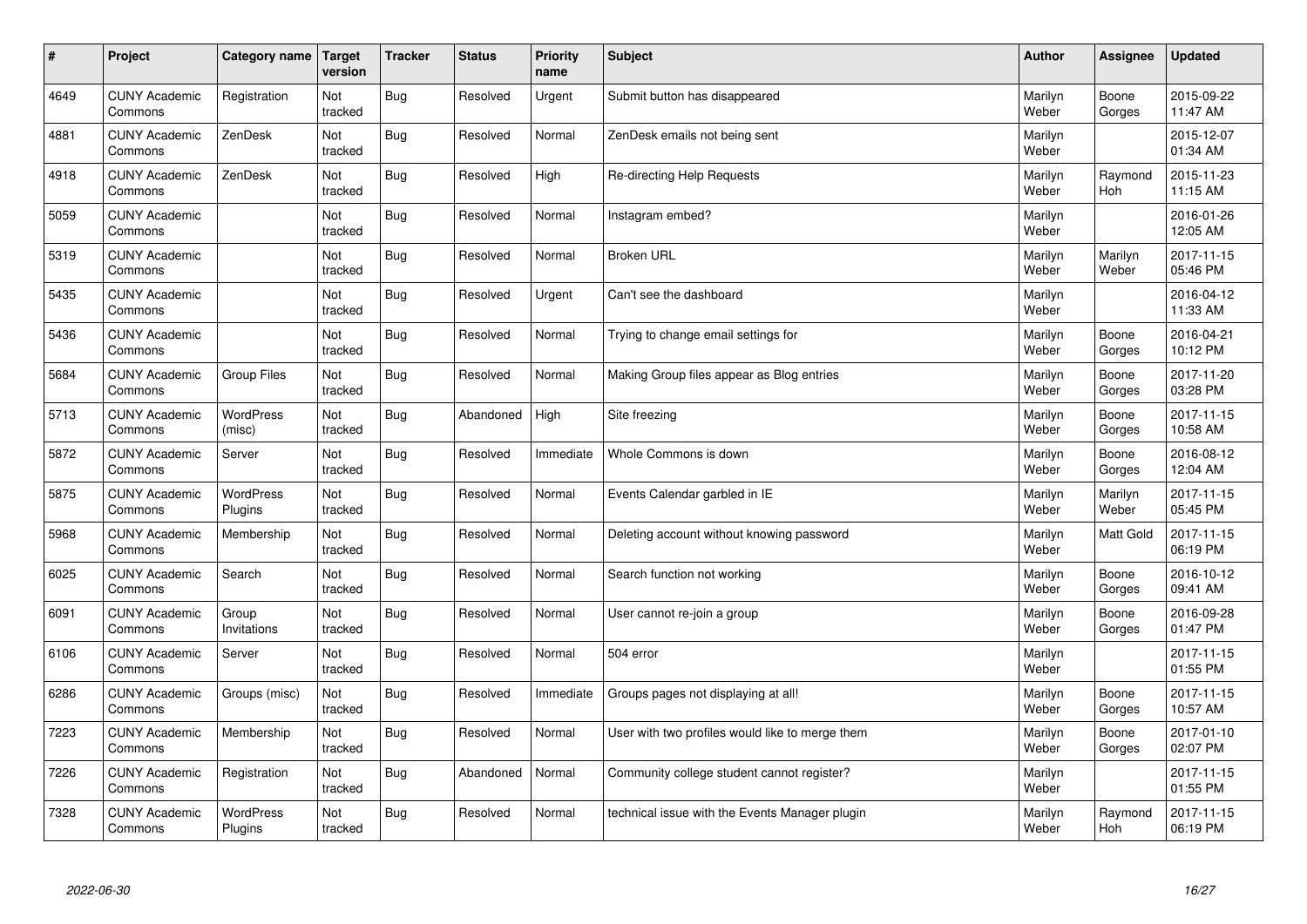| $\vert$ # | Project                         | Category name              | <b>Target</b><br>version | <b>Tracker</b> | <b>Status</b> | <b>Priority</b><br>name | <b>Subject</b>                                     | <b>Author</b>    | Assignee              | Updated                |
|-----------|---------------------------------|----------------------------|--------------------------|----------------|---------------|-------------------------|----------------------------------------------------|------------------|-----------------------|------------------------|
| 7337      | <b>CUNY Academic</b><br>Commons | Membership                 | Not<br>tracked           | Bug            | Resolved      | Normal                  | User with new email                                | Marilyn<br>Weber |                       | 2017-01-06<br>11:05 AM |
| 7349      | <b>CUNY Academic</b><br>Commons | Membership                 | Not<br>tracked           | Bug            | Resolved      | Normal                  | LACUNY Institute website                           | Marilyn<br>Weber | Boone<br>Gorges       | 2017-01-11<br>04:26 PM |
| 7767      | <b>CUNY Academic</b><br>Commons |                            | Not<br>tracked           | Bug            | Resolved      | Normal                  | Site loading problems                              | Marilyn<br>Weber |                       | 2017-03-21<br>09:57 PM |
| 7770      | <b>CUNY Academic</b><br>Commons | WordPress<br>Plugins       | Not<br>tracked           | <b>Bug</b>     | Abandoned     | Normal                  | Timeline.js problem                                | Marilyn<br>Weber |                       | 2017-11-15<br>01:43 PM |
| 7995      | <b>CUNY Academic</b><br>Commons | Domain<br>Mapping          | Not<br>tracked           | Bug            | Resolved      | Urgent                  | http://on.socialpaper.gc.cuny.edu down?            | Marilyn<br>Weber |                       | 2017-04-21<br>11:07 AM |
| 8098      | <b>CUNY Academic</b><br>Commons | Public Portfolio           | Not<br>tracked           | Bug            | Abandoned     | Normal                  | Widget in profile not working                      | Marilyn<br>Weber |                       | 2017-11-15<br>01:28 PM |
| 8200      | <b>CUNY Academic</b><br>Commons | Groups (misc)              | Not<br>tracked           | Bug            | Resolved      | Normal                  | Announcements has disappeared                      | Marilyn<br>Weber | Boone<br>Gorges       | 2017-05-26<br>04:04 PM |
| 8259      | <b>CUNY Academic</b><br>Commons |                            | Not<br>tracked           | Bug            | Resolved      | Normal                  | missing dashboard                                  | Marilyn<br>Weber |                       | 2017-11-15<br>01:28 PM |
| 8661      | <b>CUNY Academic</b><br>Commons | Group Blogs                | Not<br>tracked           | Bug            | Resolved      | Normal                  | new group, old site, can't link?                   | Marilyn<br>Weber |                       | 2017-11-15<br>01:26 PM |
| 8878      | <b>CUNY Academic</b><br>Commons | cuny.is                    | Not<br>tracked           | Bug            | Resolved      | Urgent                  | cuny is site link won't work                       | Marilyn<br>Weber | Boone<br>Gorges       | 2017-11-01<br>03:06 PM |
| 8937      | <b>CUNY Academic</b><br>Commons |                            | Not<br>tracked           | Bug            | Resolved      | Normal                  | videos gone                                        | Marilyn<br>Weber |                       | 2017-12-01<br>11:27 AM |
| 9062      | <b>CUNY Academic</b><br>Commons |                            | Not<br>tracked           | Bug            | Resolved      | Normal                  | re-add me as admin of https://commons.gc.cuny.edu/ | Marilyn<br>Weber |                       | 2018-01-08<br>12:03 PM |
| 9130      | <b>CUNY Academic</b><br>Commons | Homepage<br>Slides         | Not<br>tracked           | Bug            | Resolved      | Normal                  | too many redirects                                 | Marilyn<br>Weber |                       | 2018-01-29<br>10:27 AM |
| 9919      | <b>CUNY Academic</b><br>Commons |                            | Not<br>tracked           | Bug            | Resolved      | Normal                  | admin of https://sphcurriculum.commons.gc.cuny.edu | Marilyn<br>Weber |                       | 2018-06-12<br>09:37 PM |
| 10035     | <b>CUNY Academic</b><br>Commons |                            | Not<br>tracked           | Bug            | Resolved      | Normal                  | Reconnecting user to site                          | Marilyn<br>Weber |                       | 2018-07-23<br>11:55 AM |
| 10176     | <b>CUNY Academic</b><br>Commons | Documentation              | Not<br>tracked           | Bug            | Resolved      | Normal                  | domain mapping requests                            | Marilyn<br>Weber | scott voth            | 2018-08-29<br>05:30 PM |
| 10537     | <b>CUNY Academic</b><br>Commons |                            | Not<br>tracked           | Bug            | Resolved      | Normal                  | jpegs not showing                                  | Marilyn<br>Weber |                       | 2018-10-23<br>10:51 AM |
| 11088     | <b>CUNY Academic</b><br>Commons | Group Blogs                | Not<br>tracked           | <b>Bug</b>     | Resolved      | Normal                  | no notification for comments                       | Marilyn<br>Weber |                       | 2019-02-15<br>03:30 PM |
| 11634     | <b>CUNY Academic</b><br>Commons | <b>WordPress</b><br>(misc) | Not<br>tracked           | Bug            | Rejected      | Normal                  | 'Insert Read More Tag" working oddly               | Marilyn<br>Weber | Raymond<br><b>Hoh</b> | 2019-07-15<br>11:48 PM |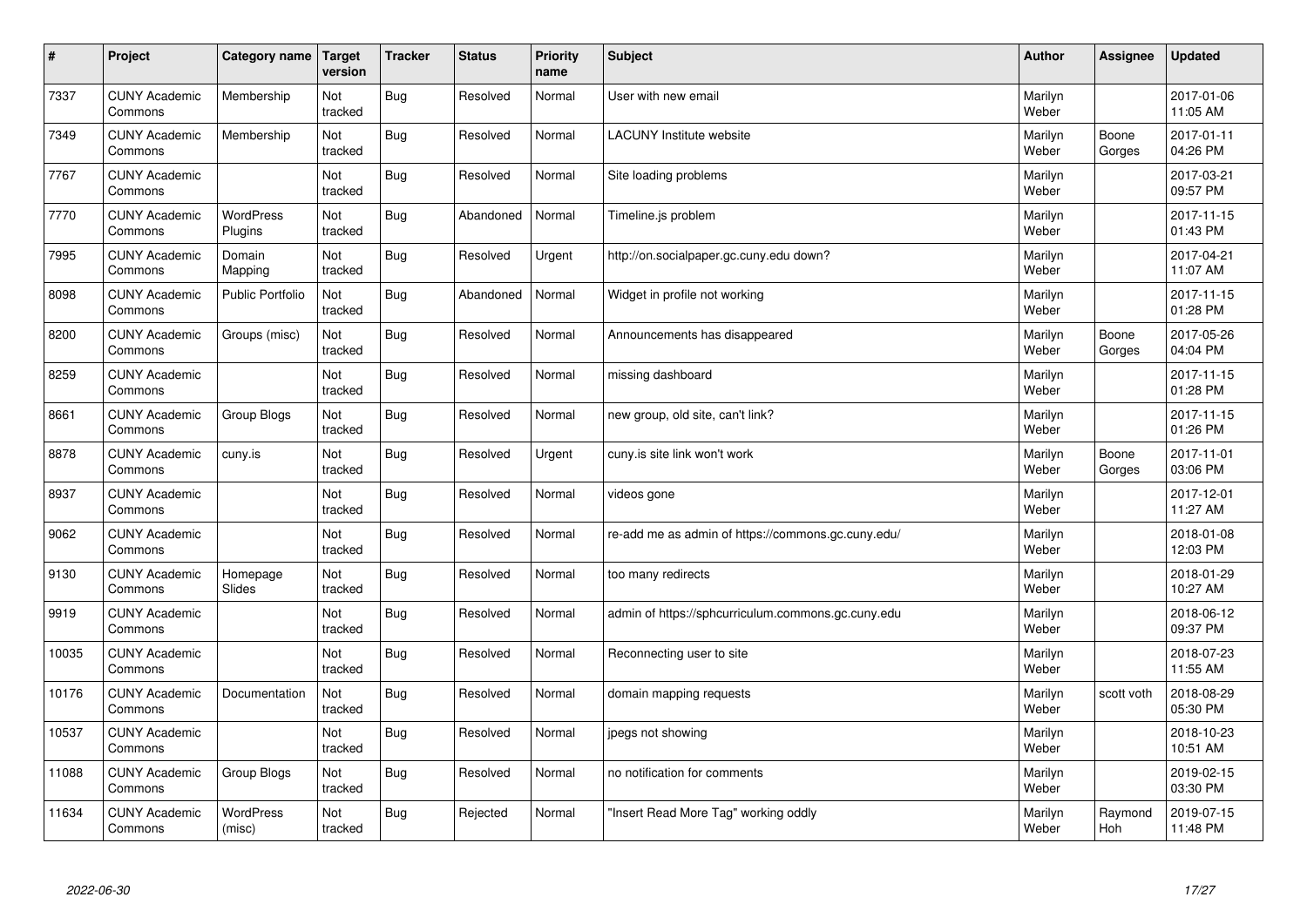| #     | Project                         | Category name                     | <b>Target</b><br>version | <b>Tracker</b> | <b>Status</b>        | <b>Priority</b><br>name | <b>Subject</b>                                                                             | <b>Author</b>    | Assignee         | <b>Updated</b>         |
|-------|---------------------------------|-----------------------------------|--------------------------|----------------|----------------------|-------------------------|--------------------------------------------------------------------------------------------|------------------|------------------|------------------------|
| 12360 | <b>CUNY Academic</b><br>Commons | <b>WordPress</b><br><b>Themes</b> | Not<br>tracked           | <b>Bug</b>     | Reporter<br>Feedback | Normal                  | site just says "DANTE We are currently in maintenance mode, please<br>check back shortly." | Marilyn<br>Weber |                  | 2020-02-04<br>12:13 PM |
| 12584 | <b>CUNY Academic</b><br>Commons |                                   | Not<br>tracked           | <b>Bug</b>     | Resolved             | Urgent                  | No way to register                                                                         | Marilyn<br>Weber |                  | 2020-03-27<br>02:38 PM |
| 13013 | <b>CUNY Academic</b><br>Commons |                                   | Not<br>tracked           | Bug            | Resolved             | Normal                  | an invite to Group Admins from Brian Foote?!                                               | Marilyn<br>Weber |                  | 2020-07-07<br>02:36 PM |
| 13328 | <b>CUNY Academic</b><br>Commons | Group Forums                      | Not<br>tracked           | Bug            | Reporter<br>Feedback | Normal                  | cross-posting in two related groups                                                        | Marilyn<br>Weber | Raymond<br>Hoh   | 2020-09-15<br>10:39 PM |
| 13633 | <b>CUNY Academic</b><br>Commons |                                   | Not<br>tracked           | <b>Bug</b>     | Resolved             | High                    | PublicsLab site down                                                                       | Marilyn<br>Weber |                  | 2020-11-30<br>02:01 PM |
| 13715 | <b>CUNY Academic</b><br>Commons |                                   | Not<br>tracked           | Bug            | Resolved             | High                    | https://ulysses.commons.gc.cuny.edu down                                                   | Marilyn<br>Weber |                  | 2020-12-22<br>03:02 PM |
| 13768 | <b>CUNY Academic</b><br>Commons | Domain<br>Mapping                 | Not<br>tracked           | <b>Bug</b>     | Resolved             | Normal                  | patricksweeney.commons.gc.cuny.edu down                                                    | Marilyn<br>Weber | Raymond<br>Hoh   | 2021-01-12<br>10:47 AM |
| 14075 | <b>CUNY Academic</b><br>Commons | <b>WordPress</b><br>Plugins       | Not<br>tracked           | Bug            | Resolved             | Normal                  | sludigitalportfolios.commons.gc.cuny.edu                                                   | Marilyn<br>Weber | Boone<br>Gorges  | 2021-03-01<br>10:46 AM |
| 14448 | <b>CUNY Academic</b><br>Commons | Password Reset                    | Not<br>tracked           | <b>Bug</b>     | Rejected             | Normal                  | password reset weirdness                                                                   | Marilyn<br>Weber | Raymond<br>Hoh   | 2021-05-12<br>01:34 PM |
| 15252 | <b>CUNY Academic</b><br>Commons | Layout                            | Not<br>tracked           | <b>Bug</b>     | Resolved             | Normal                  | visual glitch with the Segal Center webpage                                                | Marilyn<br>Weber | Raymond<br>Hoh   | 2022-02-03<br>04:56 PM |
| 4965  | <b>CUNY Academic</b><br>Commons | <b>WordPress</b><br><b>Themes</b> | Not<br>tracked           | Feature        | Resolved             | Normal                  | Theme requested                                                                            | Marilyn<br>Weber | Boone<br>Gorges  | 2016-02-24<br>09:46 PM |
| 5799  | <b>CUNY Academic</b><br>Commons | <b>Blogs</b><br>(BuddyPress)      | Not<br>tracked           | Feature        | Resolved             | Normal                  | removing one's own access to sites?                                                        | Marilyn<br>Weber | Boone<br>Gorges  | 2016-07-26<br>01:55 PM |
| 7607  | <b>CUNY Academic</b><br>Commons | WordPress<br>(misc)               | Not<br>tracked           | Feature        | Resolved             | Normal                  | mp4 files                                                                                  | Marilyn<br>Weber |                  | 2017-02-15<br>07:37 PM |
| 7608  | <b>CUNY Academic</b><br>Commons | Registration                      | Not<br>tracked           | Feature        | Resolved             | Normal                  | create an account                                                                          | Marilyn<br>Weber |                  | 2017-02-15<br>10:45 PM |
| 13912 | <b>CUNY Academic</b><br>Commons |                                   | Not<br>tracked           | Feature        | Hold                 | Low                     | posting "missed schedule"                                                                  | Marilyn<br>Weber |                  | 2021-02-23<br>10:46 AM |
| 3001  | <b>CUNY Academic</b><br>Commons | WordPress<br>(misc)               | Not<br>tracked           | Support        | Resolved             | Normal                  | shortlink requested                                                                        | Marilyn<br>Weber | Boone<br>Gorges  | 2014-01-30<br>01:26 PM |
| 3029  | <b>CUNY Academic</b><br>Commons | cuny.is                           | Not<br>tracked           | Support        | Resolved             | Normal                  | shortlink request                                                                          | Marilyn<br>Weber | Boone<br>Gorges  | 2014-02-12<br>10:03 AM |
| 4880  | <b>CUNY Academic</b><br>Commons | Password Reset                    | Not<br>tracked           | Support        | Resolved             | High                    | CUNY Central person having password trouble                                                | Marilyn<br>Weber |                  | 2015-11-10<br>12:40 PM |
| 5019  | <b>CUNY Academic</b><br>Commons | Registration                      | Not<br>tracked           | Support        | Resolved             | Normal                  | Forgotten password for user with new email address                                         | Marilyn<br>Weber | Marilyn<br>Weber | 2015-12-11<br>04:18 PM |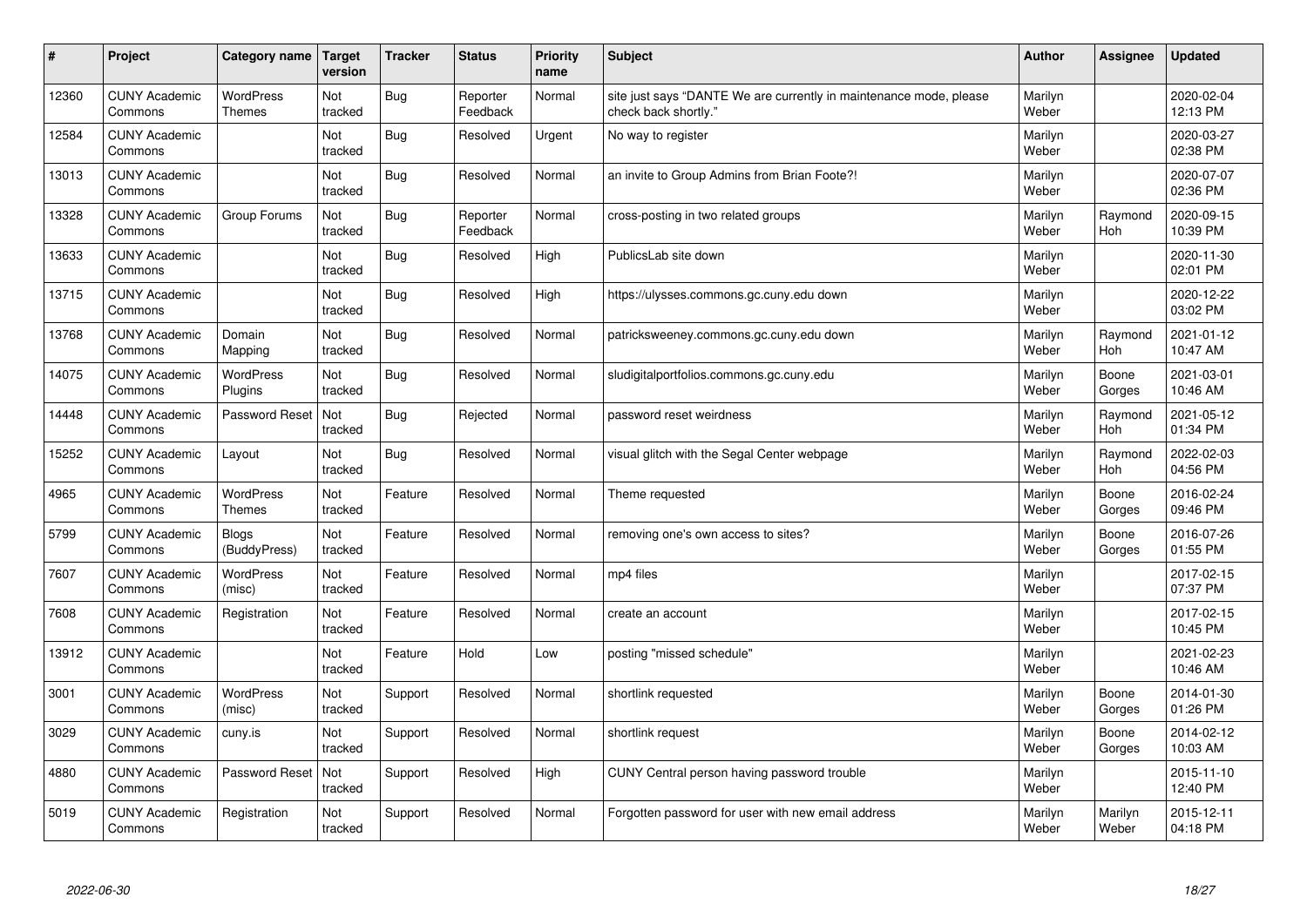| $\vert$ # | Project                         | Category name         | <b>Target</b><br>version | <b>Tracker</b> | <b>Status</b> | <b>Priority</b><br>name | <b>Subject</b>                                             | <b>Author</b>    | Assignee        | <b>Updated</b>         |
|-----------|---------------------------------|-----------------------|--------------------------|----------------|---------------|-------------------------|------------------------------------------------------------|------------------|-----------------|------------------------|
| 5037      | <b>CUNY Academic</b><br>Commons | Registration          | Not<br>tracked           | Support        | Resolved      | Normal                  | Another Forgotten password for user with new email address | Marilyn<br>Weber | Boone<br>Gorges | 2015-12-22<br>05:24 PM |
| 5753      | <b>CUNY Academic</b><br>Commons | WordPress<br>(misc)   | Not<br>tracked           | Support        | Resolved      | Normal                  | merging blogs and groups                                   | Marilyn<br>Weber | Boone<br>Gorges | 2016-08-29<br>03:09 PM |
| 5772      | <b>CUNY Academic</b><br>Commons | Membership            | Not<br>tracked           | Support        | Resolved      | Normal                  | User email change and forgotten password                   | Marilyn<br>Weber | Matt Gold       | 2017-11-15<br>06:18 PM |
| 5844      | <b>CUNY Academic</b><br>Commons |                       | Not<br>tracked           | Support        | Resolved      | Normal                  | edit Host Files on Windows 10 problems                     | Marilyn<br>Weber |                 | 2016-07-27<br>09:08 AM |
| 5985      | <b>CUNY Academic</b><br>Commons | Support               | Not<br>tracked           | Support        | Resolved      | Normal                  | change user's email address (she cannot access old)        | Marilyn<br>Weber | Boone<br>Gorges | 2016-09-07<br>01:43 PM |
| 6656      | <b>CUNY Academic</b><br>Commons | Support               | Not<br>tracked           | Support        | Resolved      | Normal                  | Remove user profile                                        | Marilyn<br>Weber | Matt Gold       | 2016-11-10<br>02:18 PM |
| 6812      | <b>CUNY Academic</b><br>Commons |                       | Not<br>tracked           | Support        | Resolved      | Normal                  | User cannot change email                                   | Marilyn<br>Weber | Matt Gold       | 2016-12-01<br>06:24 PM |
| 6815      | <b>CUNY Academic</b><br>Commons | Password Reset        | Not<br>tracked           | Support        | Resolved      | Normal                  | password reset requested                                   | Marilyn<br>Weber | Matt Gold       | 2016-11-22<br>10:30 AM |
| 6851      | <b>CUNY Academic</b><br>Commons | Redmine               | Not<br>tracked           | Support        | Resolved      | Normal                  | How do I help users join Redmine?                          | Marilyn<br>Weber | Matt Gold       | 2016-11-28<br>10:16 AM |
| 6857      | <b>CUNY Academic</b><br>Commons | Blogs<br>(BuddyPress) | Not<br>tracked           | Support        | Resolved      | Normal                  | Committee on Religion website                              | Marilyn<br>Weber | Boone<br>Gorges | 2017-08-17<br>10:24 AM |
| 6866      | <b>CUNY Academic</b><br>Commons |                       | Not<br>tracked           | Support        | Resolved      | Normal                  | User would like to have her account deleted                | Marilyn<br>Weber | Matt Gold       | 2017-11-15<br>05:49 PM |
| 6899      | <b>CUNY Academic</b><br>Commons | Account settings      | Not<br>tracked           | Support        | Resolved      | Normal                  | New user has misspelled her own name                       | Marilyn<br>Weber | Boone<br>Gorges | 2016-12-01<br>05:10 PM |
| 7486      | <b>CUNY Academic</b><br>Commons | Membership            | Not<br>tracked           | Support        | Resolved      | Normal                  | changed email address                                      | Marilyn<br>Weber |                 | 2017-01-24<br>10:00 PM |
| 7613      | <b>CUNY Academic</b><br>Commons | Registration          | Not<br>tracked           | Support        | Resolved      | Normal                  | non-matriculated students                                  | Marilyn<br>Weber | Boone<br>Gorges | 2017-11-15<br>11:03 AM |
| 7619      | <b>CUNY Academic</b><br>Commons | Membership            | Not<br>tracked           | Support        | Resolved      | Normal                  | outside users for a site that isn't a class?               | Marilyn<br>Weber | Matt Gold       | 2017-11-15<br>06:18 PM |
| 7678      | <b>CUNY Academic</b><br>Commons | Groups (misc)         | Not<br>tracked           | Support        | Resolved      | Normal                  | add admin to student group                                 | Marilyn<br>Weber | Boone<br>Gorges | 2017-02-15<br>11:58 AM |
| 7685      | <b>CUNY Academic</b><br>Commons | Password Reset        | Not<br>tracked           | Support        | Resolved      | Normal                  | temporary password                                         | Marilyn<br>Weber | Boone<br>Gorges | 2017-02-15<br>07:36 PM |
| 7700      | <b>CUNY Academic</b><br>Commons |                       | Not<br>tracked           | Support        | Abandoned     | Normal                  | slow loading Page on site                                  | Marilyn<br>Weber | Boone<br>Gorges | 2017-11-15<br>11:02 AM |
| 7724      | <b>CUNY Academic</b><br>Commons |                       | Not<br>tracked           | Support        | Abandoned     | Normal                  | User name confusion                                        | Marilyn<br>Weber | Boone<br>Gorges | 2017-11-15<br>11:12 AM |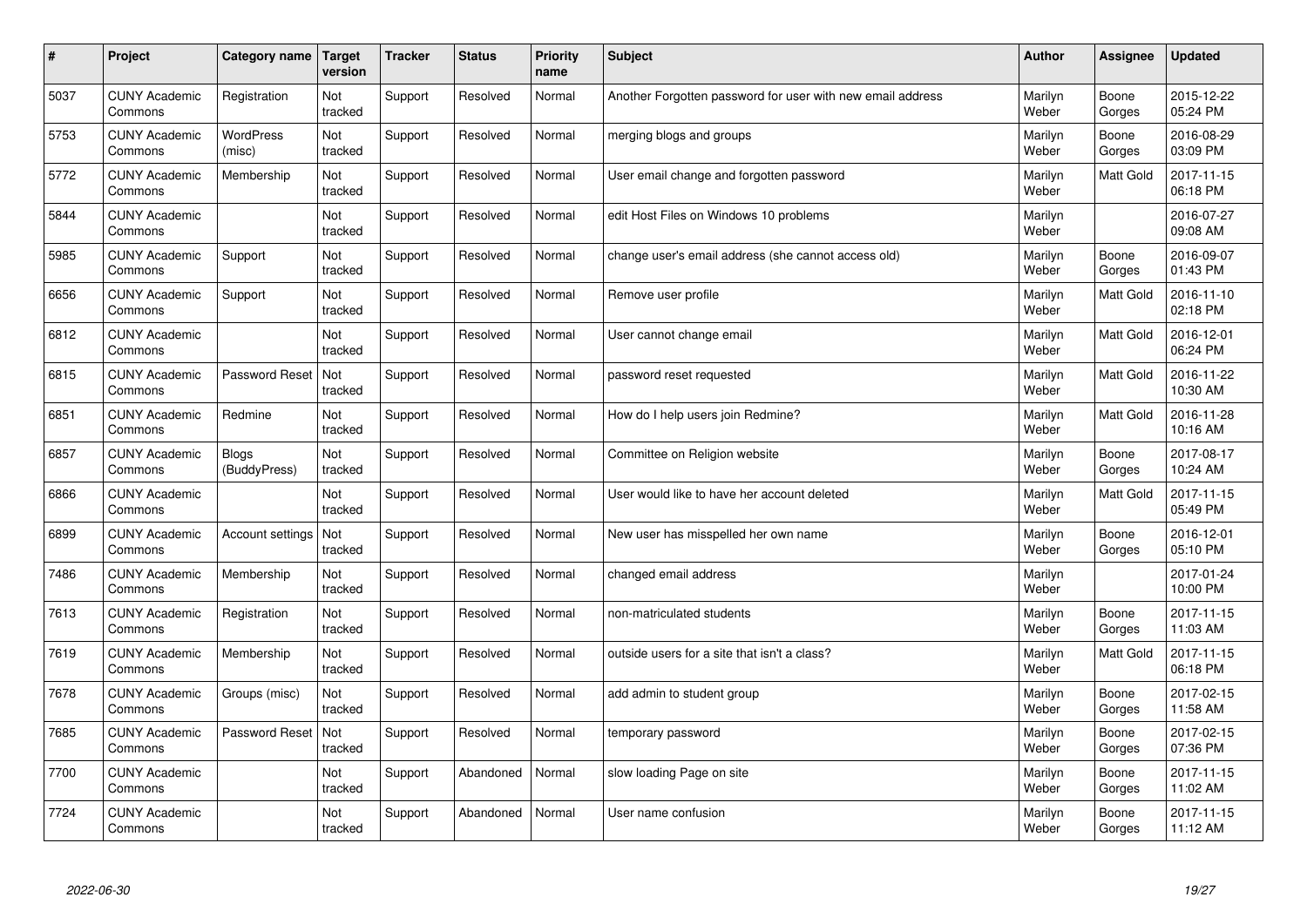| #    | Project                         | Category name        | <b>Target</b><br>version | <b>Tracker</b> | <b>Status</b> | <b>Priority</b><br>name | <b>Subject</b>                                              | <b>Author</b>    | Assignee        | <b>Updated</b>         |
|------|---------------------------------|----------------------|--------------------------|----------------|---------------|-------------------------|-------------------------------------------------------------|------------------|-----------------|------------------------|
| 7771 | <b>CUNY Academic</b><br>Commons | Membership           | Not<br>tracked           | Support        | Resolved      | Normal                  | User would like to be uncoupled from sites                  | Marilyn<br>Weber | Boone<br>Gorges | 2017-03-09<br>12:38 PM |
| 7775 | <b>CUNY Academic</b><br>Commons | Membership           | Not<br>tracked           | Support        | Resolved      | Normal                  | Email change                                                | Marilyn<br>Weber |                 | 2017-03-08<br>10:09 PM |
| 7785 | <b>CUNY Academic</b><br>Commons |                      | Not<br>tracked           | Support        | Resolved      | Normal                  | ftp access or files?                                        | Marilyn<br>Weber | Boone<br>Gorges | 2017-03-13<br>02:34 PM |
| 7836 | <b>CUNY Academic</b><br>Commons | Social Paper         | Not<br>tracked           | Support        | Resolved      | Normal                  | missing Social Paper                                        | Marilyn<br>Weber |                 | 2017-11-15<br>01:31 PM |
| 7922 | <b>CUNY Academic</b><br>Commons | Membership           | Not<br>tracked           | Support        | Resolved      | Normal                  | add me as an admin to the MALs alumni site?                 | Marilyn<br>Weber |                 | 2017-04-06<br>05:19 PM |
| 7972 | <b>CUNY Academic</b><br>Commons |                      | Not<br>tracked           | Support        | Resolved      | Normal                  | expand the memory limit for videos?                         | Marilyn<br>Weber |                 | 2017-04-20<br>10:07 AM |
| 8071 | <b>CUNY Academic</b><br>Commons | WordPress<br>Plugins | Not<br>tracked           | Support        | Rejected      | Normal                  | Anthologize                                                 | Marilyn<br>Weber |                 | 2017-05-10<br>10:15 AM |
| 8120 | <b>CUNY Academic</b><br>Commons | Membership           | Not<br>tracked           | Support        | Resolved      | Normal                  | add me as an admin to https://nyslavery.commons.gc.cuny.edu | Marilyn<br>Weber |                 | 2017-05-10<br>02:19 PM |
| 8222 | <b>CUNY Academic</b><br>Commons | Membership           | Not<br>tracked           | Support        | Resolved      | Normal                  | Admin for iletc.commons.gc.cuny.edu                         | Marilyn<br>Weber | Boone<br>Gorges | 2017-06-08<br>10:06 AM |
| 8289 | <b>CUNY Academic</b><br>Commons |                      | Not<br>tracked           | Support        | Resolved      | Normal                  | removing my access to sites                                 | Marilyn<br>Weber | Luke<br>Waltzer | 2017-06-19<br>12:40 PM |
| 8308 | <b>CUNY Academic</b><br>Commons | WordPress<br>Plugins | Not<br>tracked           | Support        | Resolved      | Normal                  | WP Migration plugin                                         | Marilyn<br>Weber |                 | 2017-11-15<br>01:27 PM |
| 8379 | <b>CUNY Academic</b><br>Commons |                      | Not<br>tracked           | Support        | Resolved      | Normal                  | request for site build help                                 | Marilyn<br>Weber |                 | 2017-07-01<br>10:48 AM |
| 8401 | <b>CUNY Academic</b><br>Commons | Membership           | Not<br>tracked           | Support        | Resolved      | Normal                  | add me as an admin                                          | Marilyn<br>Weber | Boone<br>Gorges | 2017-07-11<br>11:40 AM |
| 8429 | <b>CUNY Academic</b><br>Commons | Membership           | Not<br>tracked           | Support        | Resolved      | Normal                  | Please make me an admin of https://arc.commons.gc.cuny.edu  | Marilyn<br>Weber | Boone<br>Gorges | 2017-07-24<br>03:33 PM |
| 8464 | <b>CUNY Academic</b><br>Commons |                      | Not<br>tracked           | Support        | Resolved      | Normal                  | WP UI                                                       | Marilyn<br>Weber |                 | 2017-10-11<br>11:23 AM |
| 8471 | <b>CUNY Academic</b><br>Commons |                      | Not<br>tracked           | Support        | Resolved      | Normal                  | admin at https://commons.gc.cuny.edu/                       | Marilyn<br>Weber |                 | 2017-09-06<br>01:50 PM |
| 8481 | <b>CUNY Academic</b><br>Commons | Membership           | Not<br>tracked           | Support        | Resolved      | Normal                  | admin of http://swipanalytic.org/organizers/                | Marilyn<br>Weber |                 | 2019-02-19<br>01:58 PM |
| 8529 | <b>CUNY Academic</b><br>Commons |                      | Not<br>tracked           | Support        | Resolved      | Normal                  | lframe regiest?                                             | Marilyn<br>Weber |                 | 2017-08-16<br>04:40 PM |
| 8531 | <b>CUNY Academic</b><br>Commons | Membership           | Not<br>tracked           | Support        | Resolved      | Normal                  | admin of https://admissions.commons.gc.cuny.edu             | Marilyn<br>Weber |                 | 2017-08-15<br>04:20 PM |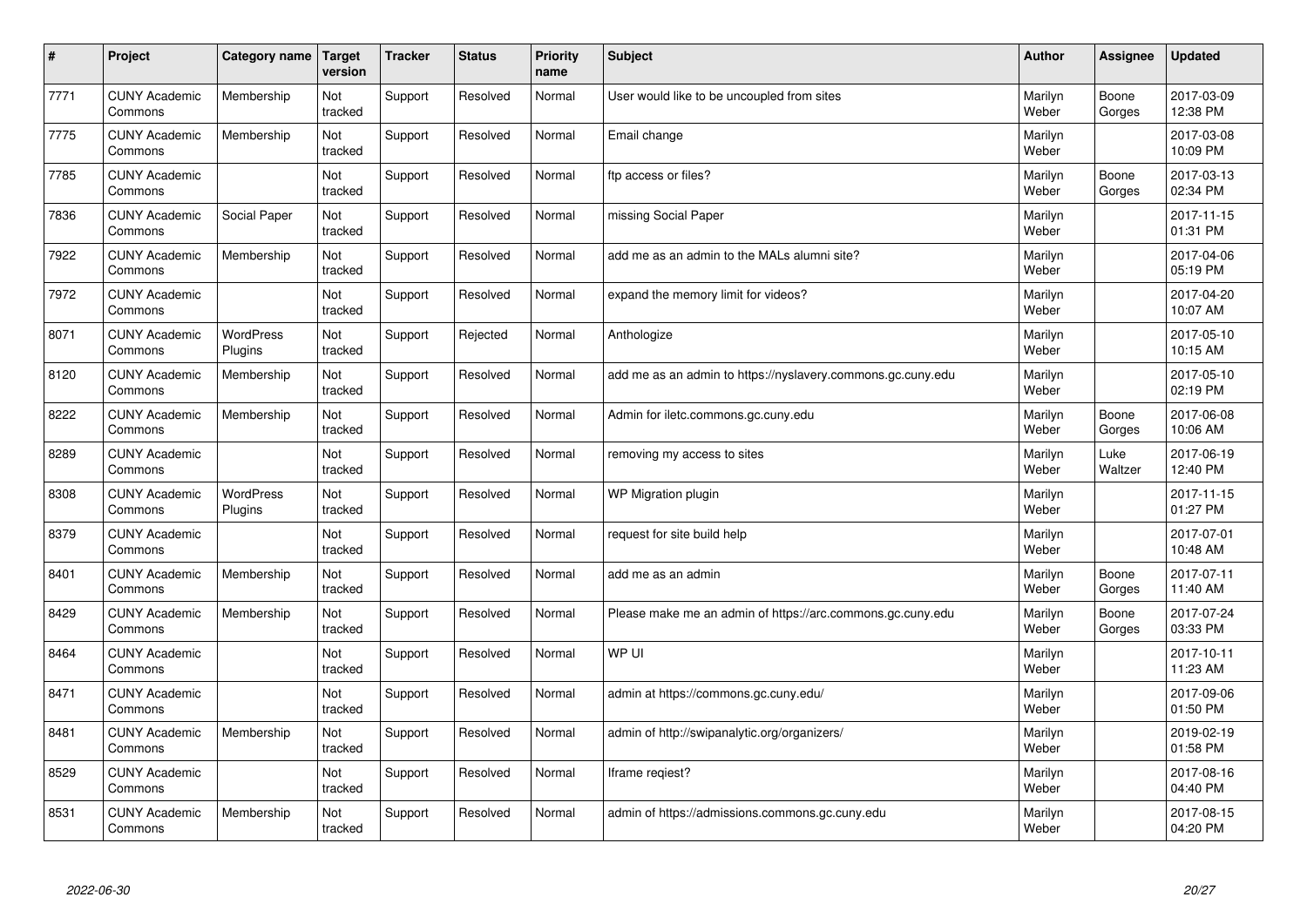| $\sharp$ | Project                         | Category name       | <b>Target</b><br>version | <b>Tracker</b> | <b>Status</b> | <b>Priority</b><br>name | <b>Subject</b>                             | <b>Author</b>    | Assignee       | <b>Updated</b>         |
|----------|---------------------------------|---------------------|--------------------------|----------------|---------------|-------------------------|--------------------------------------------|------------------|----------------|------------------------|
| 8553     | <b>CUNY Academic</b><br>Commons |                     | Not<br>tracked           | Support        | Resolved      | Normal                  | storage limits?                            | Marilyn<br>Weber |                | 2017-08-18<br>04:36 PM |
| 8566     | <b>CUNY Academic</b><br>Commons | Membership          | Not<br>tracked           | Support        | Resolved      | Normal                  | user email change                          | Marilyn<br>Weber |                | 2017-11-15<br>01:27 PM |
| 8577     | <b>CUNY Academic</b><br>Commons | Membership          | Not<br>tracked           | Support        | Resolved      | Normal                  | another user email change                  | Marilyn<br>Weber |                | 2017-08-25<br>10:23 AM |
| 8607     | <b>CUNY Academic</b><br>Commons |                     | Not<br>tracked           | Support        | <b>New</b>    | Normal                  | Paypal?                                    | Marilyn<br>Weber | Matt Gold      | 2018-05-15<br>01:37 PM |
| 8630     | <b>CUNY Academic</b><br>Commons | Membership          | Not<br>tracked           | Support        | Resolved      | Normal                  | Change in email/campus                     | Marilyn<br>Weber |                | 2017-08-30<br>03:48 PM |
| 8729     | <b>CUNY Academic</b><br>Commons |                     | Not<br>tracked           | Support        | Resolved      | Normal                  | email change                               | Marilyn<br>Weber |                | 2017-09-25<br>02:14 PM |
| 8768     | <b>CUNY Academic</b><br>Commons |                     | Not<br>tracked           | Support        | Resolved      | Normal                  | unsafe redirect?                           | Marilyn<br>Weber |                | 2017-10-06<br>12:14 PM |
| 8848     | <b>CUNY Academic</b><br>Commons |                     | Not<br>tracked           | Support        | Resolved      | Normal                  | email change request                       | Marilyn<br>Weber |                | 2017-10-24<br>11:19 AM |
| 8855     | <b>CUNY Academic</b><br>Commons |                     | Not<br>tracked           | Support        | Resolved      | Normal                  | another email change request               | Marilyn<br>Weber |                | 2017-10-25<br>10:55 AM |
| 8873     | <b>CUNY Academic</b><br>Commons |                     | Not<br>tracked           | Support        | Resolved      | Normal                  | maximum file upload size?                  | Marilyn<br>Weber |                | 2017-10-30<br>11:23 AM |
| 8882     | <b>CUNY Academic</b><br>Commons |                     | Not<br>tracked           | Support        | Resolved      | Normal                  | question about search engines              | Marilyn<br>Weber |                | 2017-11-01<br>03:26 PM |
| 8906     | <b>CUNY Academic</b><br>Commons | Redmine             | Not<br>tracked           | Support        | Resolved      | Normal                  | Redmine access?                            | Marilyn<br>Weber | Matt Gold      | 2017-11-13<br>06:02 PM |
| 8978     | <b>CUNY Academic</b><br>Commons | Groups (misc)       | Not<br>tracked           | Support        | Resolved      | Normal                  | removing old groups                        | Marilyn<br>Weber |                | 2018-12-10<br>03:52 PM |
| 9004     | <b>CUNY Academic</b><br>Commons | Membership          | Not<br>tracked           | Support        | Resolved      | Normal                  | email change request                       | Marilyn<br>Weber |                | 2017-12-14<br>12:27 PM |
| 9134     | <b>CUNY Academic</b><br>Commons | Membership          | Not<br>tracked           | Support        | Abandoned     | Normal                  | former user                                | Marilyn<br>Weber | Matt Gold      | 2019-09-18<br>10:26 AM |
| 9162     | <b>CUNY Academic</b><br>Commons | Registration        | Not<br>tracked           | Support        | Resolved      | Normal                  | email change due to user error             | Marilyn<br>Weber | Matt Gold      | 2018-02-13<br>11:11 AM |
| 9223     | <b>CUNY Academic</b><br>Commons |                     | Not<br>tracked           | Support        | Resolved      | Normal                  | moving wordpress sites                     | Marilyn<br>Weber |                | 2018-02-18<br>08:44 PM |
| 9355     | <b>CUNY Academic</b><br>Commons |                     | Not<br>tracked           | Support        | Resolved      | Normal                  | 14gb of video?                             | Marilyn<br>Weber |                | 2018-03-13<br>11:56 AM |
| 9499     | <b>CUNY Academic</b><br>Commons | WordPress<br>(misc) | Not<br>tracked           | Support        | Resolved      | Normal                  | tiny question - preventing dates on posts? | Marilyn<br>Weber | Raymond<br>Hoh | 2018-04-04<br>03:55 PM |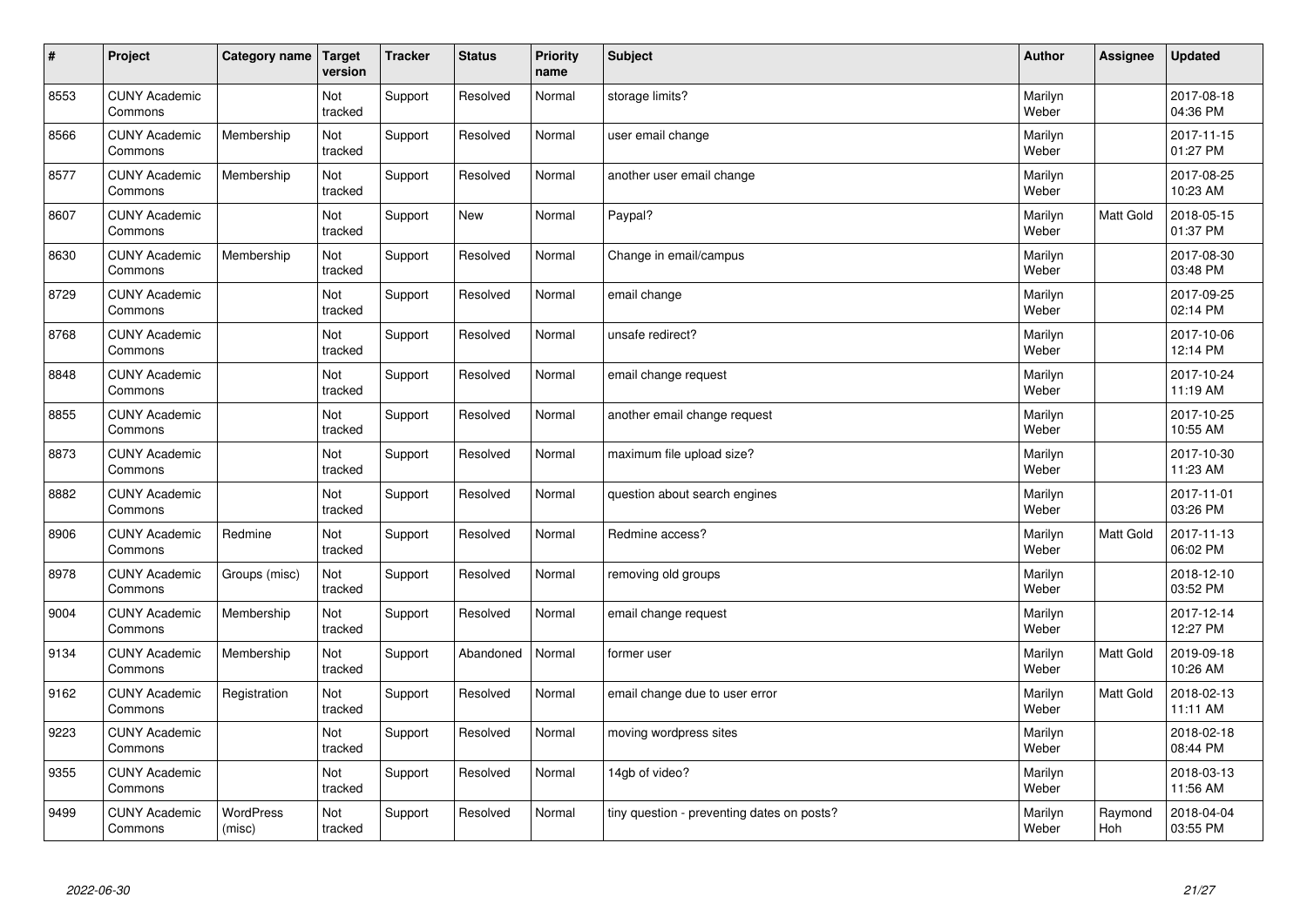| $\vert$ # | Project                         | Category name                     | <b>Target</b><br>version | <b>Tracker</b> | <b>Status</b> | Priority<br>name | <b>Subject</b>                                          | <b>Author</b>    | Assignee       | <b>Updated</b>         |
|-----------|---------------------------------|-----------------------------------|--------------------------|----------------|---------------|------------------|---------------------------------------------------------|------------------|----------------|------------------------|
| 9518      | <b>CUNY Academic</b><br>Commons |                                   | Not<br>tracked           | Support        | Rejected      | Normal           | problems with site on Internet Explorer                 | Marilyn<br>Weber | Raymond<br>Hoh | 2019-03-11<br>11:18 PM |
| 9535      | <b>CUNY Academic</b><br>Commons |                                   | Not<br>tracked           | Support        | Resolved      | Normal           | admin for https://video.commons.gc.cuny.edu/?           | Marilyn<br>Weber | Matt Gold      | 2018-04-13<br>05:06 PM |
| 9541      | <b>CUNY Academic</b><br>Commons | <b>WordPress</b><br>(misc)        | Not<br>tracked           | Support        | Resolved      | Normal           | repeating header banner                                 | Marilyn<br>Weber | Raymond<br>Hoh | 2018-04-06<br>12:33 PM |
| 9604      | <b>CUNY Academic</b><br>Commons |                                   | Not<br>tracked           | Support        | Resolved      | Normal           | (Marilyn) can only log into cdev as teststudent         | Marilyn<br>Weber |                | 2018-04-21<br>10:20 AM |
| 9725      | <b>CUNY Academic</b><br>Commons |                                   | Not<br>tracked           | Support        | Resolved      | Normal           | problems with deleting a site                           | Marilyn<br>Weber |                | 2018-05-07<br>10:24 PM |
| 9726      | <b>CUNY Academic</b><br>Commons | <b>WordPress</b><br>Plugins       | Not<br>tracked           | Support        | Abandoned     | Normal           | technical error on Contact page                         | Marilyn<br>Weber |                | 2018-12-10<br>03:53 PM |
| 9767      | <b>CUNY Academic</b><br>Commons | Registration                      | Not<br>tracked           | Support        | Resolved      | Normal           | user deleted account but now needs one                  | Marilyn<br>Weber |                | 2018-05-11<br>02:39 PM |
| 9779      | <b>CUNY Academic</b><br>Commons | Membership                        | Not<br>tracked           | Support        | Resolved      | Normal           | user not sure if she is registered.                     | Marilyn<br>Weber |                | 2018-12-10<br>03:53 PM |
| 9780      | <b>CUNY Academic</b><br>Commons |                                   | Not<br>tracked           | Support        | Resolved      | Normal           | remove the phone number on this profile?                | Marilyn<br>Weber |                | 2018-05-15<br>10:35 AM |
| 9823      | <b>CUNY Academic</b><br>Commons | Account settings                  | Not<br>tracked           | Support        | Resolved      | Normal           | email change                                            | Marilyn<br>Weber | Matt Gold      | 2018-05-23<br>01:58 PM |
| 9886      | <b>CUNY Academic</b><br>Commons | cuny.is                           | Not<br>tracked           | Support        | Resolved      | Normal           | cuny.is SSL                                             | Marilyn<br>Weber |                | 2018-10-26<br>02:07 PM |
| 9889      | <b>CUNY Academic</b><br>Commons |                                   | Not<br>tracked           | Support        | Resolved      | Normal           | remove comments from activity feed?                     | Marilyn<br>Weber |                | 2018-12-10<br>03:53 PM |
| 9927      | <b>CUNY Academic</b><br>Commons | Membership                        | Not<br>tracked           | Support        | Resolved      | Normal           | wrong email used                                        | Marilyn<br>Weber | Matt Gold      | 2018-06-14<br>10:21 AM |
| 9996      | <b>CUNY Academic</b><br>Commons | Membership                        | Not<br>tracked           | Support        | Rejected      | Normal           | user email change request                               | Marilyn<br>Weber |                | 2018-07-16<br>10:49 AM |
| 10006     | <b>CUNY Academic</b><br>Commons | Membership                        | Not<br>tracked           | Support        | Resolved      | Normal           | another email change request                            | Marilyn<br>Weber |                | 2018-07-13<br>12:36 PM |
| 10059     | <b>CUNY Academic</b><br>Commons | <b>WordPress</b><br><b>Themes</b> | Not<br>tracked           | Support        | Resolved      | Normal           | Magazine Premium theme for new site                     | Marilyn<br>Weber |                | 2020-02-17<br>03:39 PM |
| 10066     | <b>CUNY Academic</b><br>Commons | Membership                        | Not<br>tracked           | Support        | Resolved      | Normal           | add me as an admin to https://pkms.commons.gc.cuny.edu/ | Marilyn<br>Weber |                | 2018-07-26<br>11:54 AM |
| 10133     | <b>CUNY Academic</b><br>Commons | WordPress<br>(misc)               | Not<br>tracked           | Support        | Resolved      | Normal           | two Commons sites to be migrated elsewhere              | Marilyn<br>Weber |                | 2018-12-10<br>03:54 PM |
| 10239     | <b>CUNY Academic</b><br>Commons |                                   | Not<br>tracked           | Support        | Resolved      | Normal           | musicroombooking.commons.gc.cuny.edu                    | Marilyn<br>Weber |                | 2018-08-29<br>03:06 PM |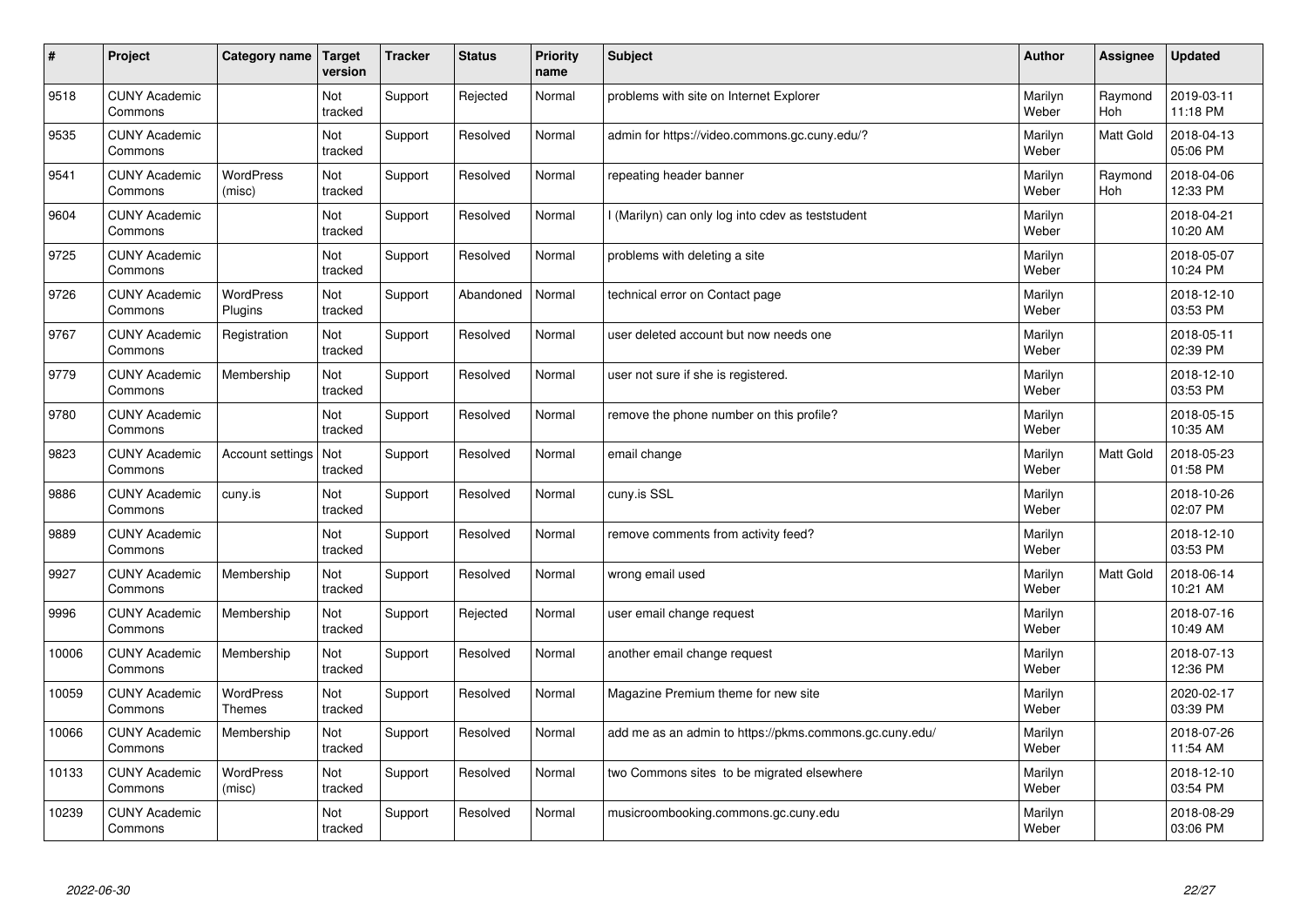| $\vert$ # | Project                         | Category name                   | <b>Target</b><br>version | <b>Tracker</b> | <b>Status</b>        | <b>Priority</b><br>name | Subject                                              | <b>Author</b>    | Assignee        | <b>Updated</b>         |
|-----------|---------------------------------|---------------------------------|--------------------------|----------------|----------------------|-------------------------|------------------------------------------------------|------------------|-----------------|------------------------|
| 10257     | <b>CUNY Academic</b><br>Commons | Membership                      | Not<br>tracked           | Support        | Resolved             | Normal                  | change the email from @login.cuny.edu to campu email | Marilyn<br>Weber |                 | 2018-12-10<br>03:55 PM |
| 10273     | <b>CUNY Academic</b><br>Commons | Registration                    | Not<br>tracked           | Support        | Reporter<br>Feedback | Normal                  | users combining CF and campus address                | Marilyn<br>Weber |                 | 2019-09-18<br>10:58 AM |
| 10298     | <b>CUNY Academic</b><br>Commons |                                 | Not<br>tracked           | Support        | Resolved             | Normal                  | RSS feed to itunes problem                           | Marilyn<br>Weber |                 | 2018-12-10<br>03:57 PM |
| 10387     | <b>CUNY Academic</b><br>Commons | Membership                      | Not<br>tracked           | Support        | Resolved             | Normal                  | remove user page                                     | Marilyn<br>Weber |                 | 2018-09-28<br>02:26 PM |
| 10407     | <b>CUNY Academic</b><br>Commons |                                 | <b>Not</b><br>tracked    | Support        | Resolved             | Normal                  | toolbar problem                                      | Marilyn<br>Weber | Boone<br>Gorges | 2018-10-23<br>10:52 AM |
| 10440     | <b>CUNY Academic</b><br>Commons |                                 | Not<br>tracked           | Support        | Resolved             | Normal                  | Acert post problem                                   | Marilyn<br>Weber |                 | 2018-12-10<br>03:57 PM |
| 10571     | <b>CUNY Academic</b><br>Commons |                                 | Not<br>tracked           | Support        | Abandoned            | Normal                  | newsletter queue problem                             | Marilyn<br>Weber |                 | 2018-12-10<br>03:58 PM |
| 10606     | <b>CUNY Academic</b><br>Commons | cdev.gc.cuny.ed<br>$\mathsf{u}$ | Not<br>tracked           | Support        | Resolved             | Normal                  | problems with testing environment                    | Marilyn<br>Weber |                 | 2018-11-02<br>10:27 AM |
| 10657     | <b>CUNY Academic</b><br>Commons |                                 | Not<br>tracked           | Support        | Reporter<br>Feedback | Normal                  | child theme problems                                 | Marilyn<br>Weber |                 | 2018-11-08<br>01:19 PM |
| 10820     | <b>CUNY Academic</b><br>Commons |                                 | Not<br>tracked           | Support        | Resolved             | Normal                  | retrieve deleted pages/posts                         | Marilyn<br>Weber |                 | 2018-12-13<br>06:33 PM |
| 10910     | <b>CUNY Academic</b><br>Commons | Membership                      | Not<br>tracked           | Support        | Resolved             | Normal                  | request to be an admin to a prof's site              | Marilyn<br>Weber |                 | 2019-01-04<br>10:45 AM |
| 10941     | <b>CUNY Academic</b><br>Commons | Membership                      | Not<br>tracked           | Support        | Resolved             | Normal                  | update user email                                    | Marilyn<br>Weber |                 | 2019-02-13<br>02:24 PM |
| 10986     | <b>CUNY Academic</b><br>Commons |                                 | Not<br>tracked           | Support        | Resolved             | Normal                  | PDF embedder provoking error                         | Marilyn<br>Weber |                 | 2019-03-29<br>04:28 PM |
| 11002     | <b>CUNY Academic</b><br>Commons |                                 | Not<br>tracked           | Support        | Resolved             | Normal                  | open link in a new tab not working                   | Marilyn<br>Weber |                 | 2019-06-03<br>07:57 PM |
| 11003     | <b>CUNY Academic</b><br>Commons |                                 | Not<br>tracked           | Support        | Resolved             | Normal                  | user email change                                    | Marilyn<br>Weber |                 | 2019-01-24<br>02:50 PM |
| 11017     | <b>CUNY Academic</b><br>Commons |                                 | Not<br>tracked           | Support        | Resolved             | Normal                  | site didn't save?                                    | Marilyn<br>Weber |                 | 2019-01-25<br>03:47 PM |
| 11031     | <b>CUNY Academic</b><br>Commons |                                 | Not<br>tracked           | Support        | Resolved             | Normal                  | new group with seemingly old topics                  | Marilyn<br>Weber |                 | 2019-02-11<br>12:17 PM |
| 11127     | <b>CUNY Academic</b><br>Commons | Membership                      | Not<br>tracked           | Support        | Resolved             | Normal                  | user with new campus affiliation                     | Marilyn<br>Weber |                 | 2019-02-19<br>02:09 PM |
| 11147     | <b>CUNY Academic</b><br>Commons | Membership                      | Not<br>tracked           | Support        | Resolved             | Normal                  | employee email change                                | Marilyn<br>Weber |                 | 2019-03-12<br>03:58 PM |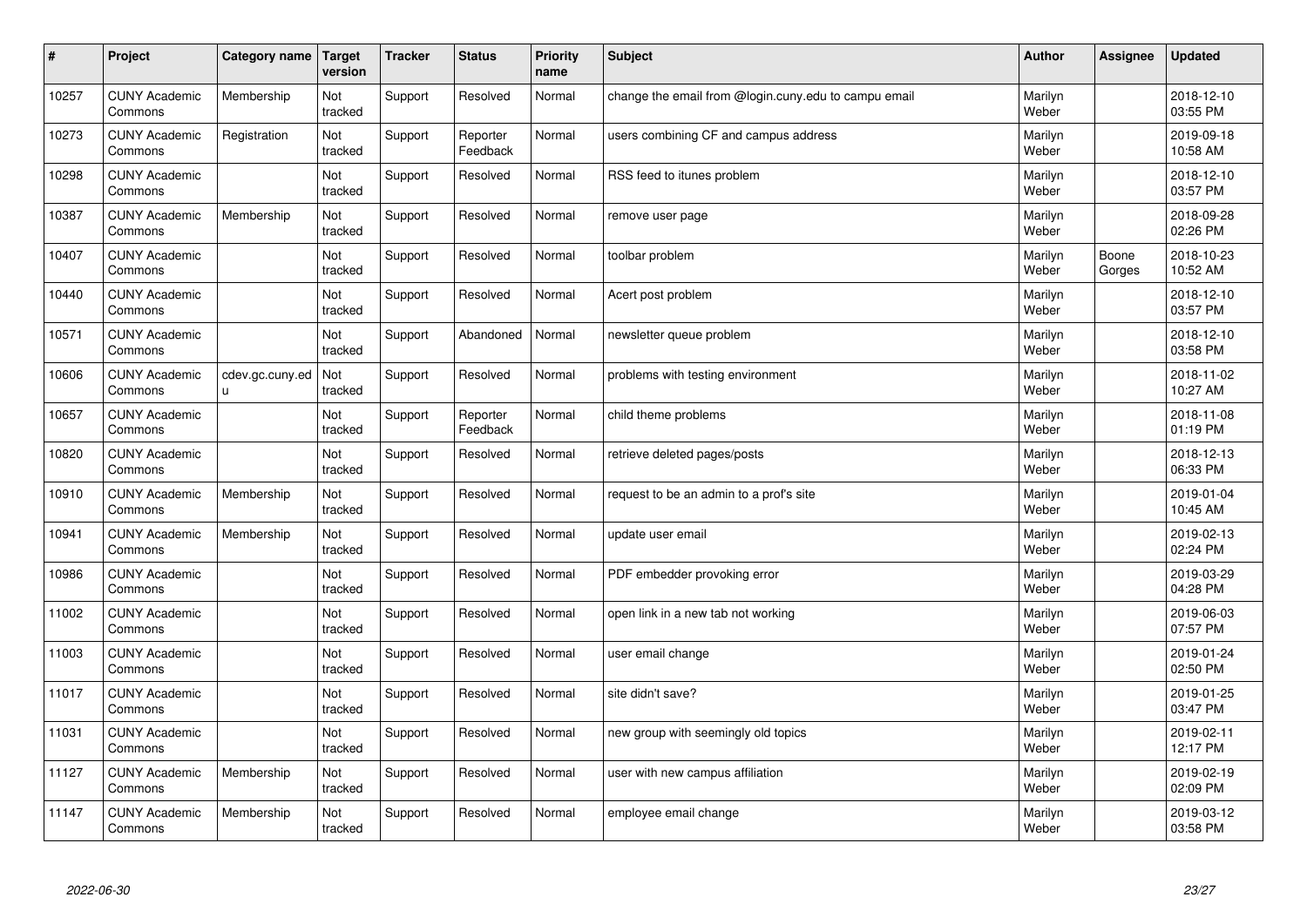| #     | Project                         | Category name               | Target<br>version | <b>Tracker</b> | <b>Status</b>        | <b>Priority</b><br>name | <b>Subject</b>                                                                                         | <b>Author</b>    | Assignee              | <b>Updated</b>         |
|-------|---------------------------------|-----------------------------|-------------------|----------------|----------------------|-------------------------|--------------------------------------------------------------------------------------------------------|------------------|-----------------------|------------------------|
| 11149 | <b>CUNY Academic</b><br>Commons |                             | Not<br>tracked    | Support        | Reporter<br>Feedback | Normal                  | comments getting blocked                                                                               | Marilyn<br>Weber | Raymond<br><b>Hoh</b> | 2019-03-26<br>11:40 AM |
| 11198 | <b>CUNY Academic</b><br>Commons |                             | Not<br>tracked    | Support        | Resolved             | Normal                  | former CUNY employee                                                                                   | Marilyn<br>Weber |                       | 2019-03-07<br>02:21 PM |
| 11205 | <b>CUNY Academic</b><br>Commons | <b>WordPress</b><br>Plugins | Not<br>tracked    | Support        | Resolved             | Normal                  | problems with Google calendar                                                                          | Marilyn<br>Weber | Raymond<br>Hoh        | 2019-03-11<br>02:17 PM |
| 11210 | <b>CUNY Academic</b><br>Commons | Membership                  | Not<br>tracked    | Support        | Resolved             | Normal                  | Please change the email                                                                                | Marilyn<br>Weber |                       | 2019-03-11<br>04:16 PM |
| 11217 | <b>CUNY Academic</b><br>Commons | Membership                  | Not<br>tracked    | Support        | Resolved             | Normal                  | Another email update                                                                                   | Marilyn<br>Weber |                       | 2019-03-12<br>03:37 PM |
| 11225 | <b>CUNY Academic</b><br>Commons |                             | Not<br>tracked    | Support        | Resolved             | Normal                  | bulk upload?                                                                                           | Marilyn<br>Weber |                       | 2019-09-18<br>10:31 AM |
| 11294 | <b>CUNY Academic</b><br>Commons | Account settings            | Not<br>tracked    | Support        | Resolved             | Normal                  | student emgail change                                                                                  | Marilyn<br>Weber | <b>Matt Gold</b>      | 2019-04-07<br>09:11 PM |
| 11509 | <b>CUNY Academic</b><br>Commons |                             | Not<br>tracked    | Support        | Reporter<br>Feedback | Normal                  | deleted Page causing a Menu problem?                                                                   | Marilyn<br>Weber |                       | 2019-06-04<br>09:54 AM |
| 11516 | <b>CUNY Academic</b><br>Commons | Membership                  | Not<br>tracked    | Support        | Resolved             | Normal                  | request for email change                                                                               | Marilyn<br>Weber |                       | 2019-06-04<br>01:48 PM |
| 11519 | <b>CUNY Academic</b><br>Commons |                             | Not<br>tracked    | Support        | Assigned             | Normal                  | comment option not appearing                                                                           | Marilyn<br>Weber |                       | 2019-09-24<br>10:28 AM |
| 11650 | <b>CUNY Academic</b><br>Commons |                             | Not<br>tracked    | Support        | Resolved             | Normal                  | https://commons.gc.cuny.edu/groups/introduction-to-literary-studies-englis<br>h-252-at-hunter-college/ | Marilyn<br>Weber |                       | 2019-07-18<br>02:28 PM |
| 11771 | <b>CUNY Academic</b><br>Commons |                             | Not<br>tracked    | Support        | Reporter<br>Feedback | Normal                  | post displays in sections                                                                              | Marilyn<br>Weber |                       | 2019-08-20<br>10:34 AM |
| 11787 | <b>CUNY Academic</b><br>Commons |                             | Not<br>tracked    | Support        | Reporter<br>Feedback | Normal                  | automated comments notifications on ZenDesk                                                            | Marilyn<br>Weber |                       | 2019-08-26<br>06:18 PM |
| 11811 | <b>CUNY Academic</b><br>Commons |                             | Not<br>tracked    | Support        | Duplicate            | Normal                  | Content of Publications widget on profile page being erased on save                                    | Marilyn<br>Weber |                       | 2019-10-08<br>11:16 AM |
| 11848 | <b>CUNY Academic</b><br>Commons |                             | Not<br>tracked    | Support        | Hold                 | Normal                  | a Dean of Faculty wants to share a large file                                                          | Marilyn<br>Weber |                       | 2019-09-24<br>08:44 AM |
| 11896 | <b>CUNY Academic</b><br>Commons |                             | Not<br>tracked    | Support        | Resolved             | Normal                  | https://thenurseswritingproject.commons.gc.cuny.edu                                                    | Marilyn<br>Weber |                       | 2019-09-24<br>08:09 AM |
| 11915 | <b>CUNY Academic</b><br>Commons |                             | Not<br>tracked    | Support        | Resolved             | Normal                  | User not in list                                                                                       | Marilyn<br>Weber |                       | 2019-10-28<br>10:13 AM |
| 11922 | <b>CUNY Academic</b><br>Commons | Membership                  | Not<br>tracked    | Support        | Resolved             | Normal                  | https://commons.gc.cuny.edu/members/cunyhealthequity/                                                  | Marilyn<br>Weber |                       | 2019-10-02<br>04:05 PM |
| 11961 | <b>CUNY Academic</b><br>Commons | Membership                  | Not<br>tracked    | Support        | Resolved             | Normal                  | switch email for student user                                                                          | Marilyn<br>Weber |                       | 2019-10-09<br>01:56 PM |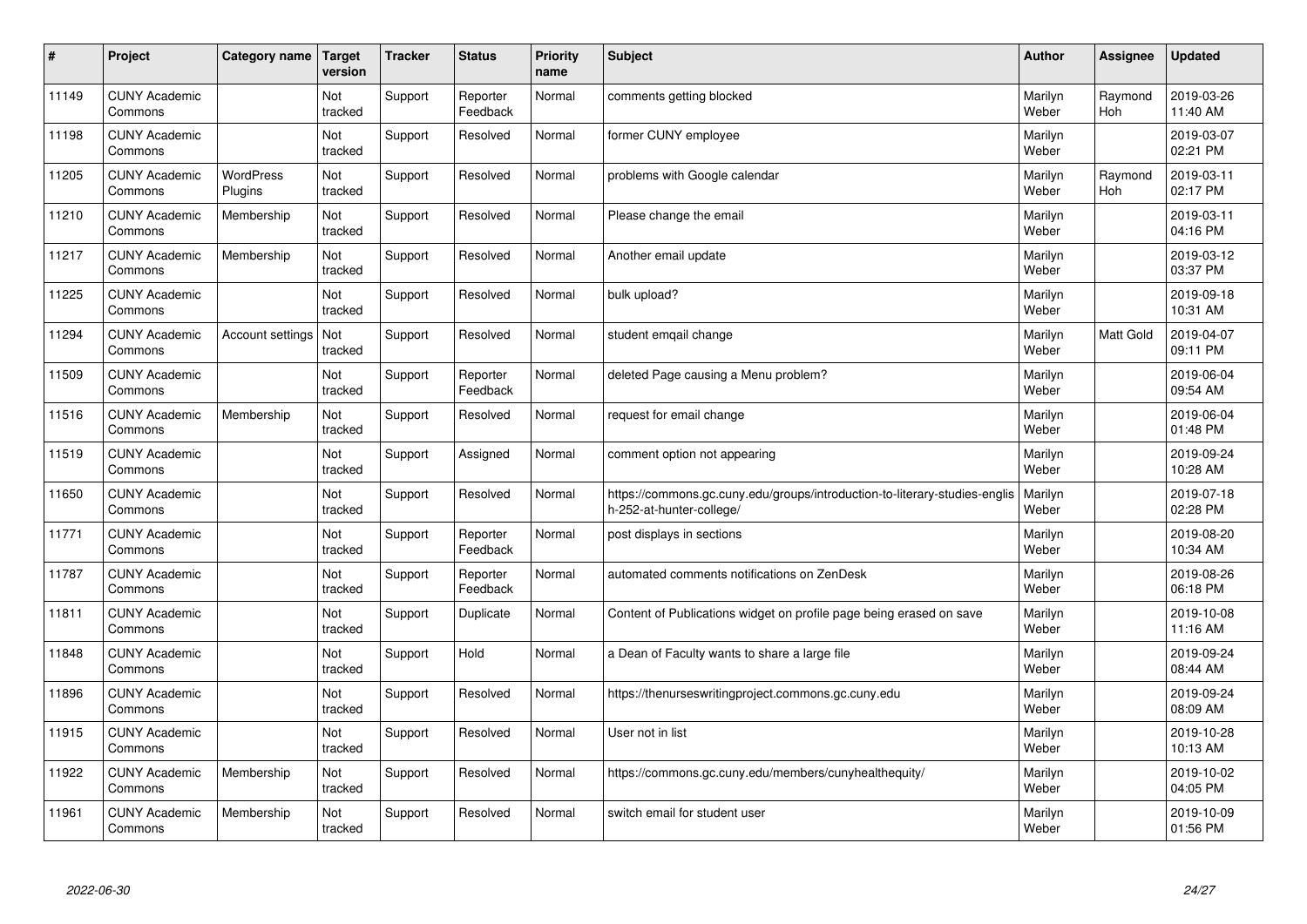| $\sharp$ | Project                         | Category name                | <b>Target</b><br>version | <b>Tracker</b> | <b>Status</b>        | <b>Priority</b><br>name | <b>Subject</b>                                                                       | <b>Author</b>    | <b>Assignee</b>  | <b>Updated</b>         |
|----------|---------------------------------|------------------------------|--------------------------|----------------|----------------------|-------------------------|--------------------------------------------------------------------------------------|------------------|------------------|------------------------|
| 11976    | <b>CUNY Academic</b><br>Commons | WordPress<br><b>Themes</b>   | Not<br>tracked           | Support        | Resolved             | Normal                  | ColorMag request                                                                     | Marilyn<br>Weber |                  | 2021-02-01<br>10:25 AM |
| 11977    | <b>CUNY Academic</b><br>Commons |                              | Not<br>tracked           | Support        | Resolved             | Normal                  | please remove me from many sites                                                     | Marilyn<br>Weber |                  | 2019-11-21<br>01:05 PM |
| 12137    | <b>CUNY Academic</b><br>Commons | <b>WordPress</b><br>Themes   | Not<br>tracked           | Support        | Resolved             | Normal                  | media player problem                                                                 | Marilyn<br>Weber |                  | 2019-12-12<br>08:52 PM |
| 12156    | <b>CUNY Academic</b><br>Commons | <b>Blogs</b><br>(BuddyPress) | Not<br>tracked           | Support        | Resolved             | Normal                  | My Sites list (Commons Profile or Sites directory) doesn't match toolbar<br>dropdown | Marilyn<br>Weber |                  | 2019-12-11<br>10:20 AM |
| 12165    | <b>CUNY Academic</b><br>Commons | <b>BuddyPress</b><br>(misc)  | Not<br>tracked           | Support        | Resolved             | Normal                  | two reports of Profile problems                                                      | Marilyn<br>Weber | Boone<br>Gorges  | 2019-12-04<br>05:06 PM |
| 12176    | <b>CUNY Academic</b><br>Commons |                              | Not<br>tracked           | Support        | Resolved             | Normal                  | Mp4s?                                                                                | Marilyn<br>Weber |                  | 2019-12-05<br>11:04 AM |
| 12190    | <b>CUNY Academic</b><br>Commons | <b>Blogs</b><br>(BuddyPress) | Not<br>tracked           | Support        | Resolved             | Normal                  | Site avatar in directory is not what user expects                                    | Marilyn<br>Weber |                  | 2019-12-12<br>08:51 PM |
| 12350    | <b>CUNY Academic</b><br>Commons | Blogs<br>(BuddyPress)        | Not<br>tracked           | Support        | Reporter<br>Feedback | Normal                  | URL creation problem                                                                 | Marilyn<br>Weber |                  | 2020-02-03<br>11:27 AM |
| 12352    | <b>CUNY Academic</b><br>Commons |                              | Not<br>tracked           | Support        | <b>New</b>           | Normal                  | "posts list" page builder block option                                               | Marilyn<br>Weber |                  | 2020-02-03<br>01:29 PM |
| 12382    | <b>CUNY Academic</b><br>Commons | Membership                   | Not<br>tracked           | Support        | <b>New</b>           | Normal                  | Email request change                                                                 | Marilyn<br>Weber | Marilyn<br>Weber | 2020-02-06<br>12:56 PM |
| 12395    | <b>CUNY Academic</b><br>Commons | Spam/Spam<br>Prevention      | Not<br>tracked           | Support        | Resolved             | Normal                  | comments again being blocked                                                         | Marilyn<br>Weber | Raymond<br>Hoh   | 2020-03-10<br>11:13 AM |
| 12427    | <b>CUNY Academic</b><br>Commons |                              | Not<br>tracked           | Support        | Resolved             | Normal                  | organizing PDF on a site?                                                            | Marilyn<br>Weber | scott voth       | 2020-03-10<br>11:11 AM |
| 12543    | <b>CUNY Academic</b><br>Commons | <b>Public Portfolio</b>      | Not<br>tracked           | Support        | Resolved             | Normal                  | User cannot find profile edit button                                                 | Marilyn<br>Weber | scott voth       | 2020-03-22<br>02:49 PM |
| 12741    | <b>CUNY Academic</b><br>Commons | WordPress<br>Plugins         | Not<br>tracked           | Support        | Reporter<br>Feedback | Normal                  | Tableau Public Viz Block                                                             | Marilyn<br>Weber | Raymond<br>Hoh   | 2020-05-12<br>11:00 AM |
| 13034    | <b>CUNY Academic</b><br>Commons |                              | Not<br>tracked           | Support        | Reporter<br>Feedback | Normal                  | a site is asking people to join the Commons to get a download                        | Marilyn<br>Weber |                  | 2020-07-12<br>07:23 AM |
| 13065    | <b>CUNY Academic</b><br>Commons |                              | <b>Not</b><br>tracked    | Support        | Resolved             | Normal                  | can't invite new user to group                                                       | Marilyn<br>Weber |                  | 2020-07-22<br>04:24 PM |
| 13085    | <b>CUNY Academic</b><br>Commons | Domain<br>Mapping            | Not<br>tracked           | Support        | Resolved             | Normal                  | domain mapping request                                                               | Marilyn<br>Weber | Matt Gold        | 2020-07-28<br>03:33 PM |
| 13138    | <b>CUNY Academic</b><br>Commons | Group Library                | Not<br>tracked           | Support        | Resolved             | Normal                  | moving Library contents for Steve Brier                                              | Marilyn<br>Weber |                  | 2020-08-03<br>04:00 PM |
| 13159    | <b>CUNY Academic</b><br>Commons | Group Library                | Not<br>tracked           | Support        | Resolved             | Normal                  | changing folder names?                                                               | Marilyn<br>Weber | Boone<br>Gorges  | 2020-08-27<br>08:59 AM |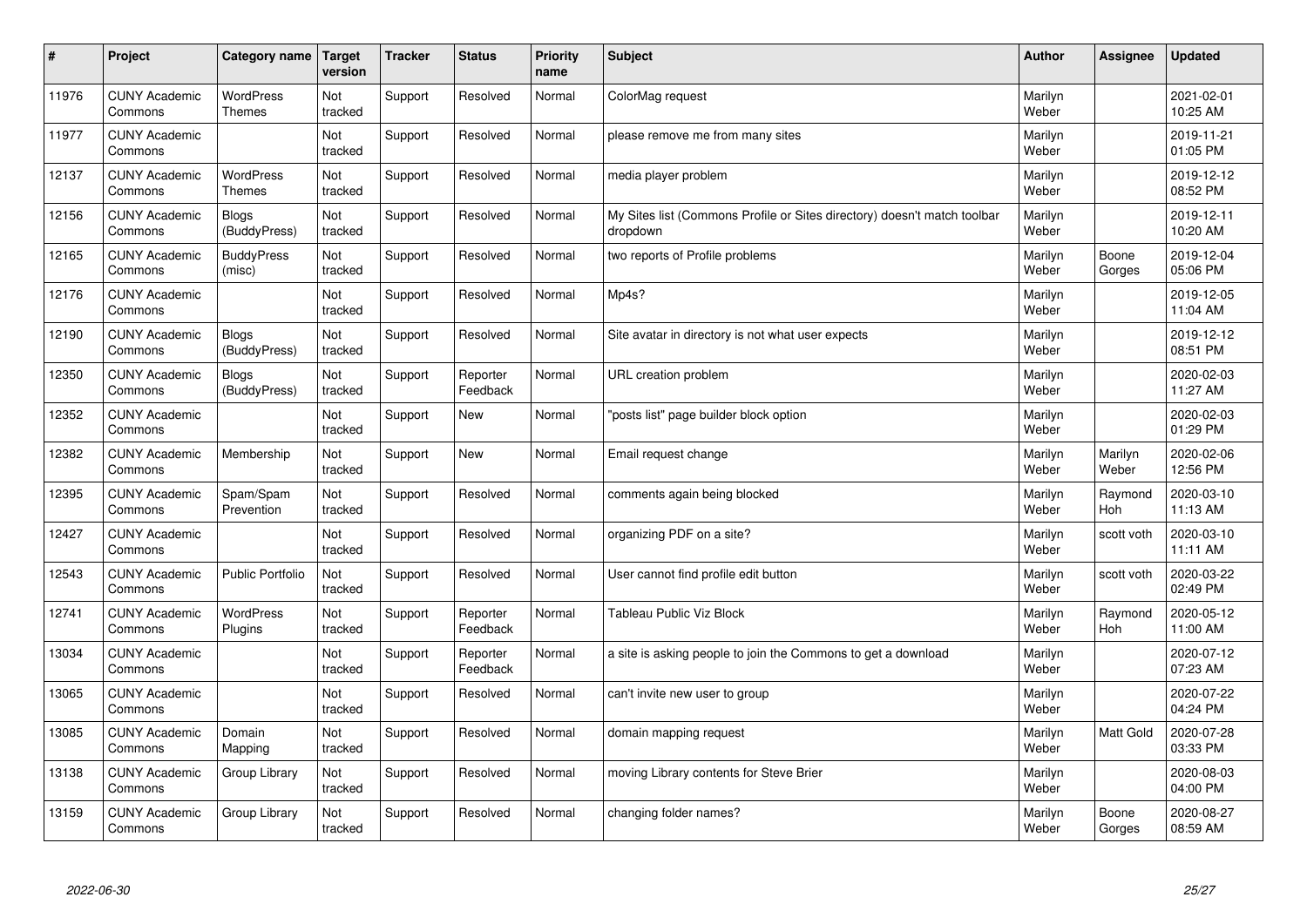| $\sharp$ | Project                         | Category name        | <b>Target</b><br>version | <b>Tracker</b> | <b>Status</b>        | Priority<br>name | <b>Subject</b>                               | <b>Author</b>    | <b>Assignee</b> | <b>Updated</b>         |
|----------|---------------------------------|----------------------|--------------------------|----------------|----------------------|------------------|----------------------------------------------|------------------|-----------------|------------------------|
| 13255    | <b>CUNY Academic</b><br>Commons |                      | Not<br>tracked           | Support        | Reporter<br>Feedback | Normal           | Accessibility problems                       | Marilyn<br>Weber |                 | 2020-09-01<br>05:48 PM |
| 13286    | <b>CUNY Academic</b><br>Commons |                      | Not<br>tracked           | Support        | New                  | Normal           | problem connecting with WordPress app        | Marilyn<br>Weber | Raymond<br>Hoh  | 2020-09-08<br>11:16 AM |
| 13295    | <b>CUNY Academic</b><br>Commons |                      | Not<br>tracked           | Support        | Resolved             | Normal           | can't find new user                          | Marilyn<br>Weber |                 | 2020-09-08<br>10:18 AM |
| 13541    | <b>CUNY Academic</b><br>Commons |                      | Not<br>tracked           | Support        | Resolved             | Normal           | add a page template to OER site.             | Marilyn<br>Weber |                 | 2020-11-11<br>11:12 AM |
| 13699    | <b>CUNY Academic</b><br>Commons |                      | Not<br>tracked           | Support        | Resolved             | Normal           | Martin Segal Center site down                | Marilyn<br>Weber | Raymond<br>Hoh  | 2020-12-22<br>03:03 PM |
| 13710    | <b>CUNY Academic</b><br>Commons |                      | Not<br>tracked           | Support        | Resolved             | Normal           | small change to Hosting Partner Handbook     | Marilyn<br>Weber |                 | 2020-12-16<br>04:29 PM |
| 13918    | <b>CUNY Academic</b><br>Commons |                      | Not<br>tracked           | Support        | Rejected             | Normal           | MailPoet Newsletters Premium plugin          | Marilyn<br>Weber |                 | 2021-02-09<br>11:01 AM |
| 13975    | <b>CUNY Academic</b><br>Commons | Social Paper         | Not<br>tracked           | Support        | Reporter<br>Feedback | Normal           | can't approve comments on Social Paper paper | Marilyn<br>Weber |                 | 2021-02-12<br>09:33 AM |
| 14074    | <b>CUNY Academic</b><br>Commons | WordPress<br>(misc)  | Not<br>tracked           | Support        | Reporter<br>Feedback | Normal           | page password protection problem             | Marilyn<br>Weber |                 | 2021-03-02<br>11:03 AM |
| 14344    | <b>CUNY Academic</b><br>Commons | Domain<br>Mapping    | Not<br>tracked           | Support        | Resolved             | Normal           | arabstages.org site down                     | Marilyn<br>Weber | Raymond<br>Hoh  | 2021-04-19<br>01:42 PM |
| 14369    | <b>CUNY Academic</b><br>Commons | WordPress -<br>Media | Not<br>tracked           | Support        | Resolved             | Normal           | renewed problem with ppsx files              | Marilyn<br>Weber |                 | 2021-04-27<br>12:44 PM |
| 14378    | <b>CUNY Academic</b><br>Commons |                      | Not<br>tracked           | Support        | Resolved             | Normal           | PPTX files unfetchable                       | Marilyn<br>Weber |                 | 2021-05-11<br>11:25 AM |
| 14398    | <b>CUNY Academic</b><br>Commons |                      | Not<br>tracked           | Support        | Reporter<br>Feedback | Normal           | Events plug-in notification problem          | Marilyn<br>Weber |                 | 2021-05-11<br>11:21 AM |
| 14404    | <b>CUNY Academic</b><br>Commons |                      | Not<br>tracked           | Support        | Resolved             | Normal           | blocked IP of user?                          | Marilyn<br>Weber |                 | 2021-05-10<br>01:00 PM |
| 14594    | <b>CUNY Academic</b><br>Commons |                      | Not<br>tracked           | Support        | Resolved             | Normal           | Administration email verification?           | Marilyn<br>Weber |                 | 2021-07-12<br>11:40 AM |
| 14606    | <b>CUNY Academic</b><br>Commons | WordPress<br>(misc)  | Not<br>tracked           | Support        | Rejected             | Normal           | calendar wrong month                         | Marilyn<br>Weber |                 | 2021-07-23<br>12:11 PM |
| 14625    | <b>CUNY Academic</b><br>Commons |                      | Not<br>tracked           | Support        | Rejected             | Normal           | image won't appear in slideshow.             | Marilyn<br>Weber |                 | 2021-07-27<br>10:33 AM |
| 14718    | <b>CUNY Academic</b><br>Commons |                      | Not<br>tracked           | Support        | Resolved             | Normal           | User wants to recover deleted account        | Marilyn<br>Weber |                 | 2021-08-30<br>02:46 PM |
| 14812    | <b>CUNY Academic</b><br>Commons |                      | Not<br>tracked           | Support        | Resolved             | Normal           | Custom Sidebars and Wordpress 5.6            | Marilyn<br>Weber |                 | 2021-09-30<br>10:43 AM |